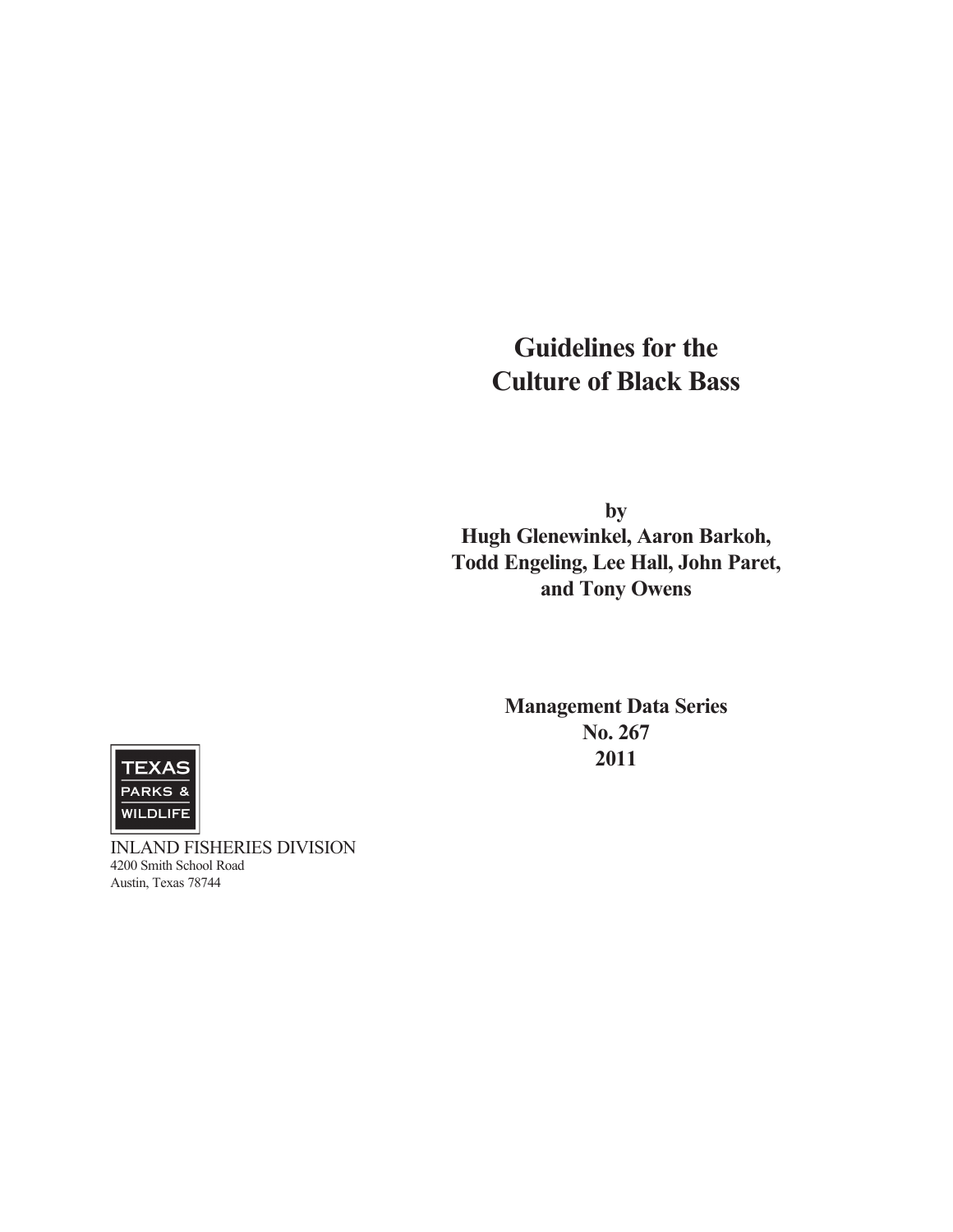# GUIDELINES FOR THE CULTURE OF BLACK BASS

by

Hugh Glenewinkel, Aaron Barkoh, Todd Engeling, Lee Hall, John Paret, and Tony Owens

Management Data Series No. 267 2011

Texas Parks and Wildlife Department Inland Fisheries Division 4200 Smith School Road Austin, Texas 78744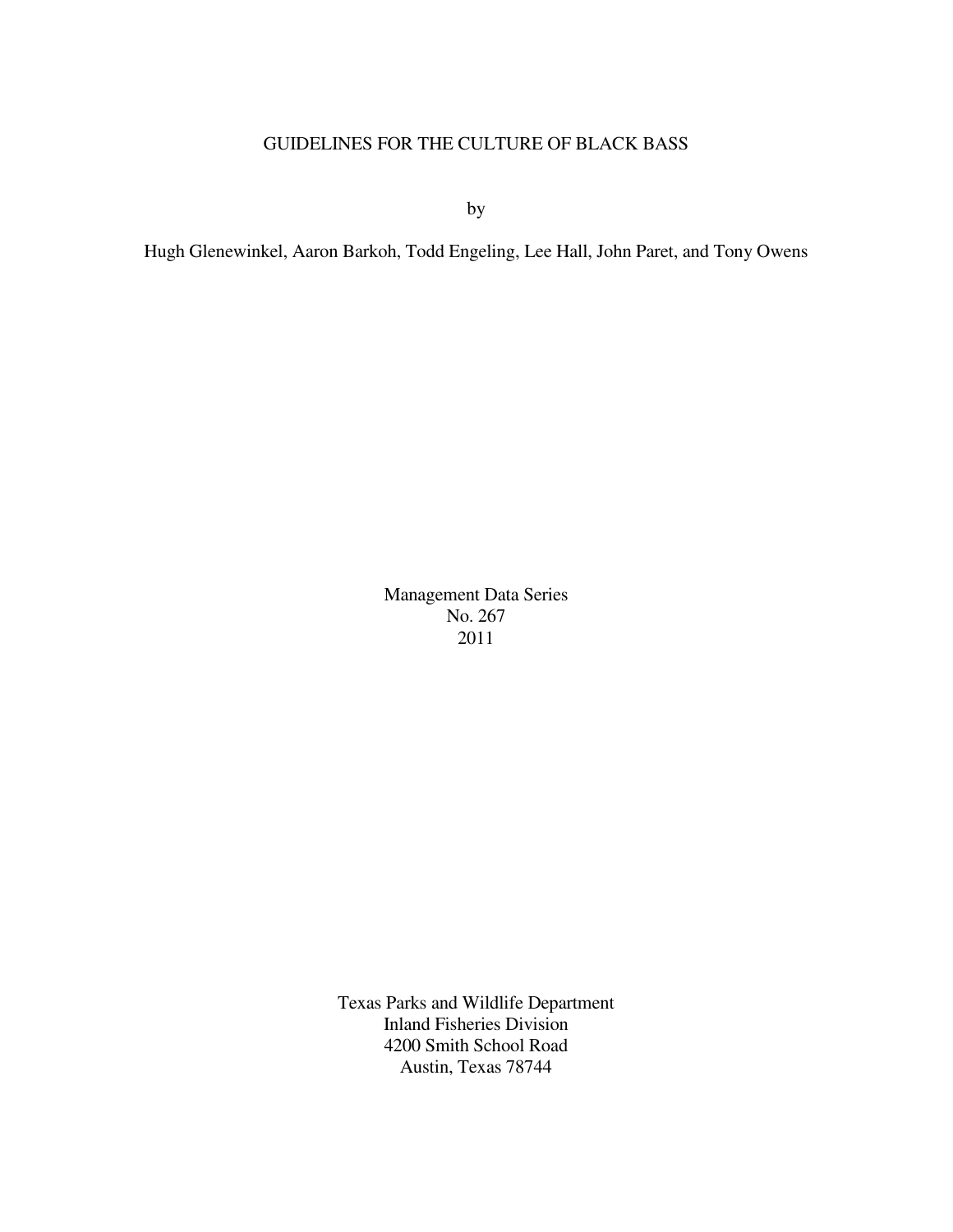# **CONTENTS**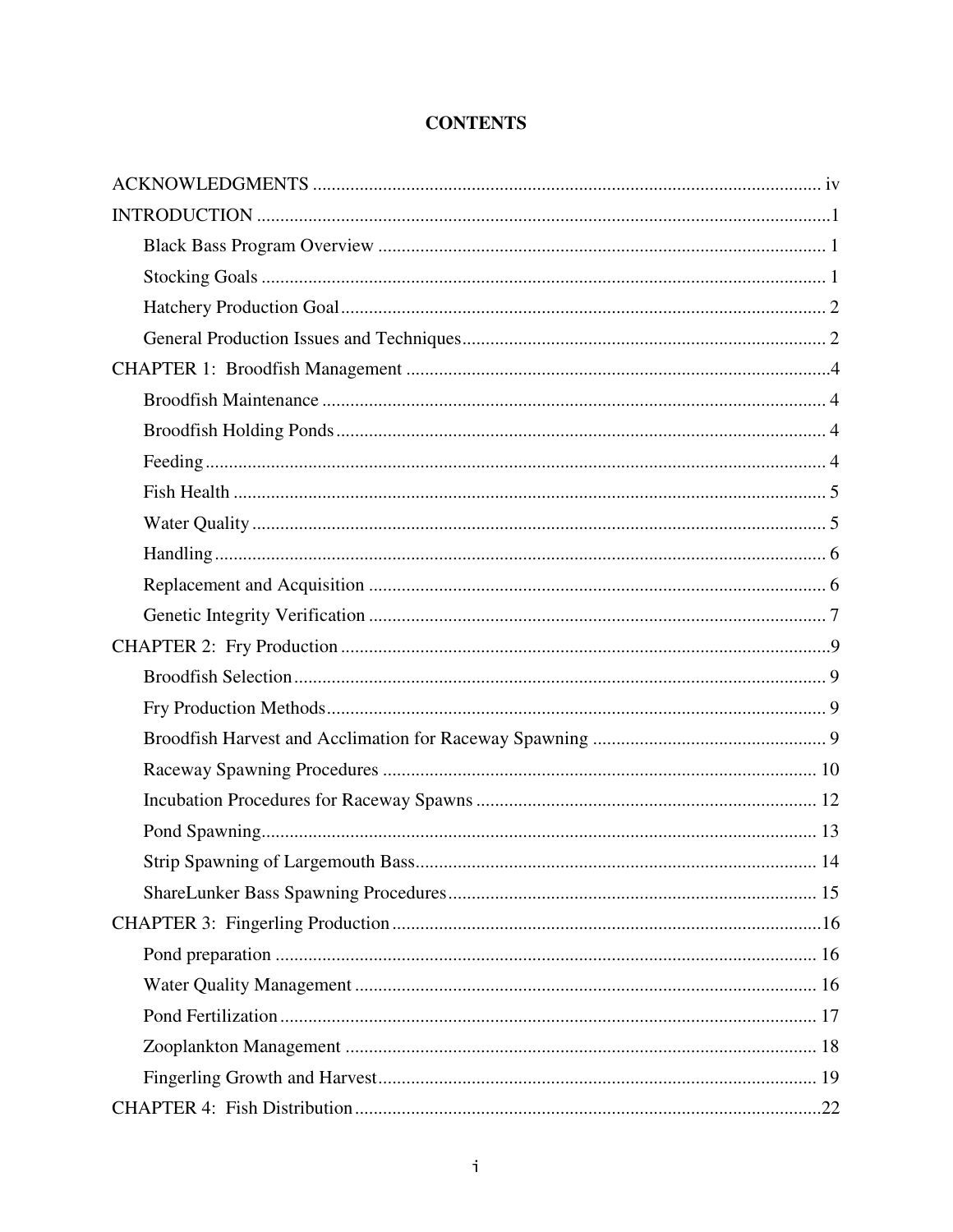| Table 1. Florida largemouth bass broodfish inventory and spawning strategy for Texas Parks                                                                        |  |
|-------------------------------------------------------------------------------------------------------------------------------------------------------------------|--|
| Table 2. Current black bass fingerling production capabilities of Texas Parks and Wildlife                                                                        |  |
| Table 3. Suggested forage sizes and rates fed to black bass of different ages 29                                                                                  |  |
|                                                                                                                                                                   |  |
| Table 5. A schedule of black bass broodfish rotation among Texas Parks and Wildlife                                                                               |  |
| Table 6. A. E. Wood Fish Hatchery management schedule for 0.4-ha ponds stocked with                                                                               |  |
| Table 7. Texas Freshwater Fisheries Center management schedule for 0.4-ha ponds stocked<br>with raceway-produced fry to produce 38-mm total length fingerlings 32 |  |
| Table 8. Fry stocking rates and expected growth and survival rates for Texas Parks and                                                                            |  |
|                                                                                                                                                                   |  |
| Figure1. Comparison of male and female largemouth bass secondary sexual characteristics -                                                                         |  |
|                                                                                                                                                                   |  |
|                                                                                                                                                                   |  |
| Figure 4. A. E. Wood Fish Hatchery raceways set up for black bass spawning34                                                                                      |  |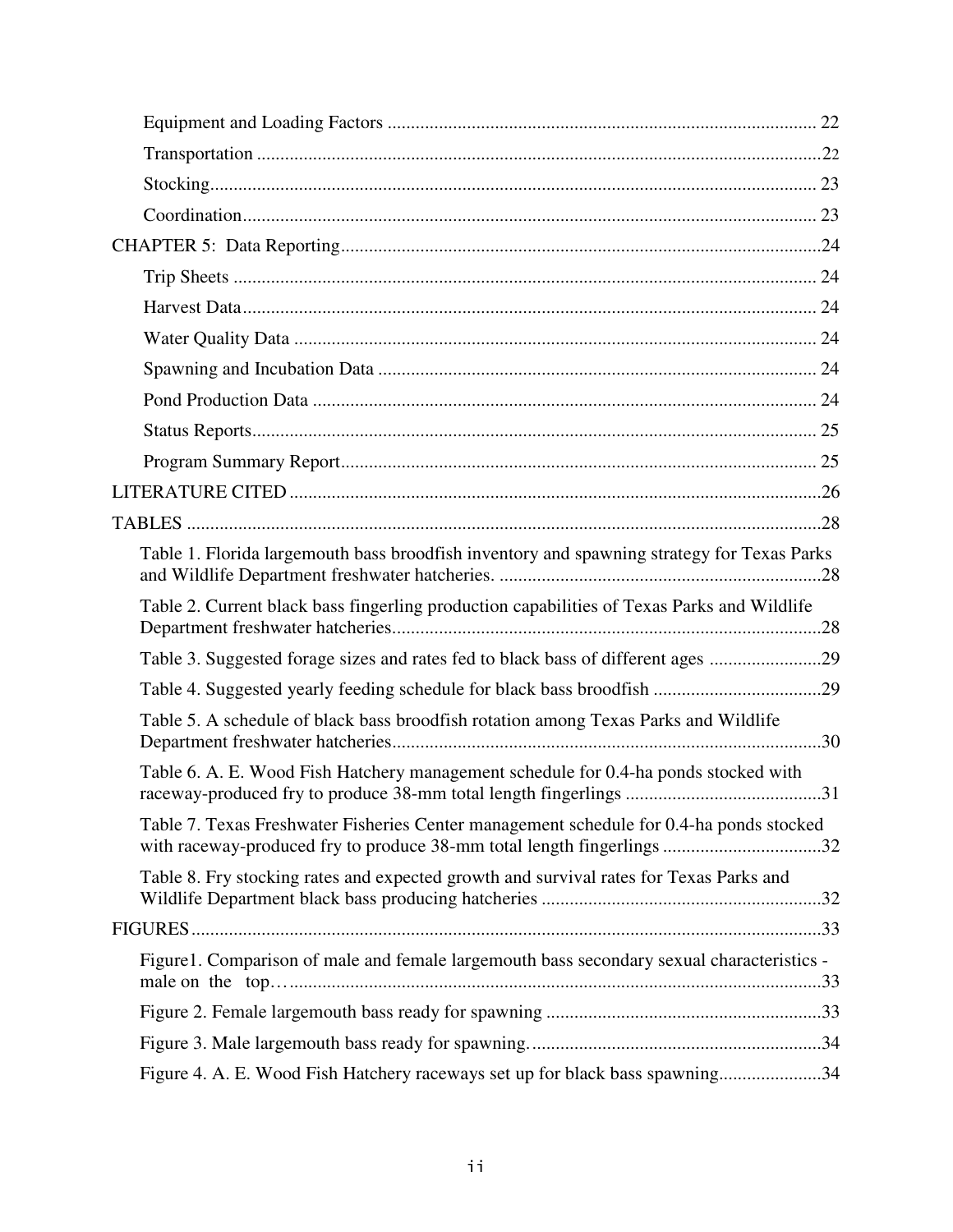| Appendix A. Texas Parks and Wildlife Department Inland Fish Hatcheries HACCP plan |  |
|-----------------------------------------------------------------------------------|--|
|                                                                                   |  |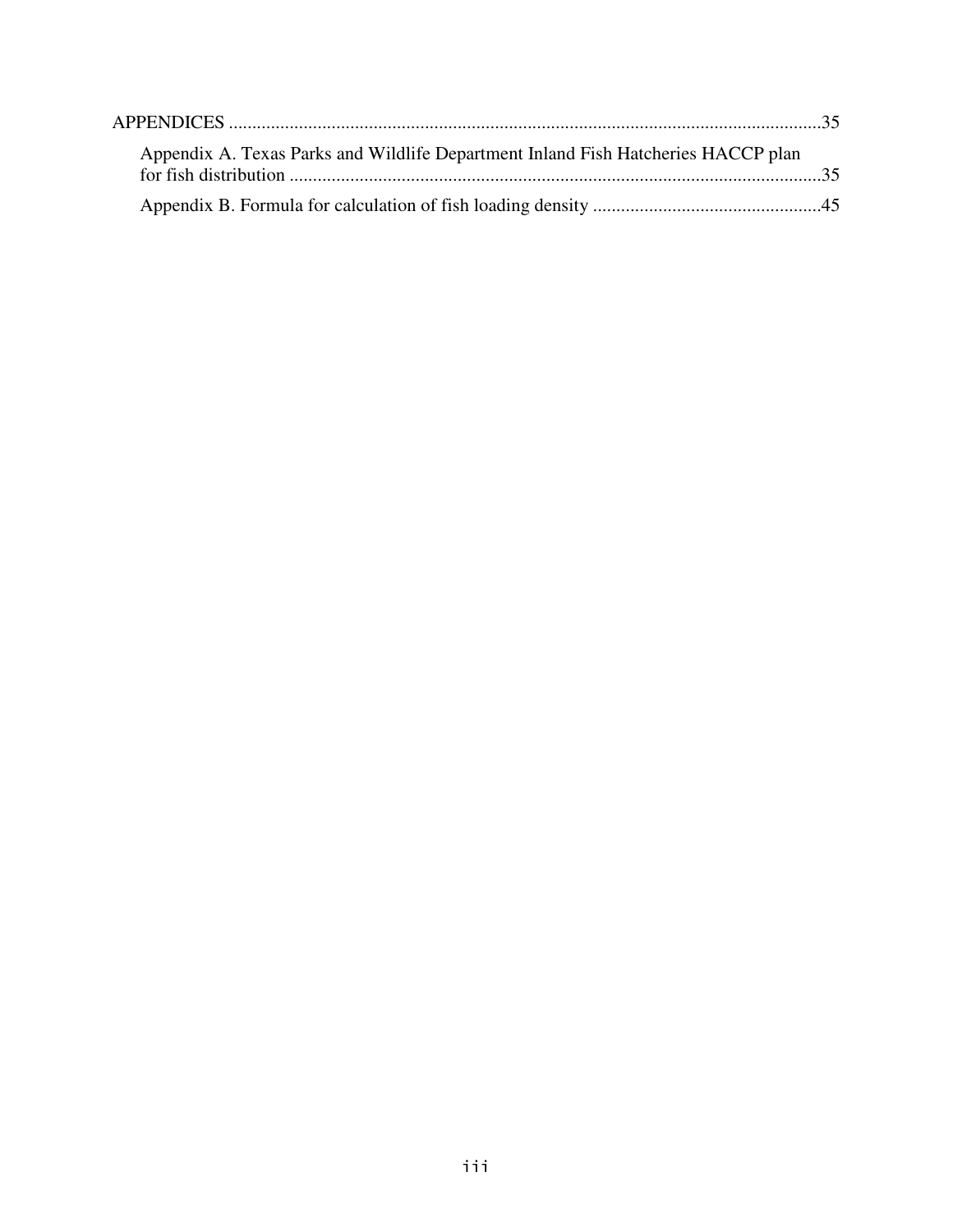# **ACKNOWLEDGMENTS**

This document is based largely upon earlier work published by Pat L. Hutson in 1990. Since that time, many Texas Parks and Wildlife Department fish culturists have researched and implemented new culture techniques at facilities across the state to make production techniques more efficient while increasing outputs. These new techniques are incorporated into the present version of the culture guidelines. We thank all those who contributed information for this document, especially Carl Kittel.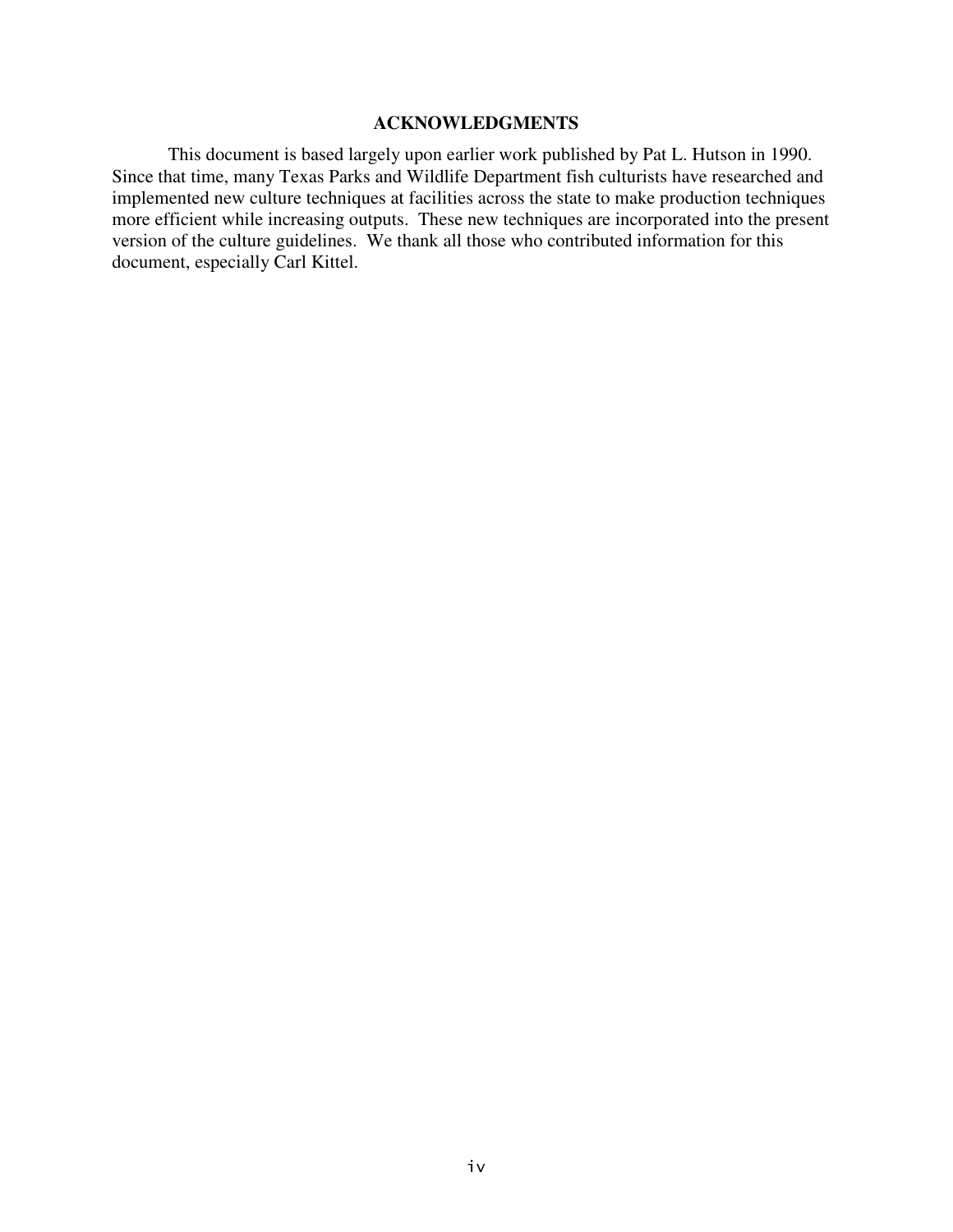# **INTRODUCTION**

#### *Black Bass Program Overview*

Black bass (*Micropterus* spp.) consist of eight species, though most bass fishermen are most familiar with largemouth bass (LMB) and smallmouth bass (SMB; *Micropterus dolomieui*). The LMB consists of the northern species (NLMB; *Micropterus salmoides*) and the Florida subspecies (FLMB; *Micropterus salmoides floridanus*). These black bass (LMB and SMB) are regarded as excellent and popular sport fish in the United States (USA; TPWD 1995). In Texas, 57% of anglers prefer to fish for LMB (TPWD 1995). Many of the species of black bass are indigenous to the eastern half of the USA and southernmost Canada and have been introduced successfully throughout North America. Texas Parks and Wildlife Department (TPWD) has produced and stocked NLMB into public waters since the late 1920s. Production of FLMB and SMB began in 1971 and 1974, respectively. To date, more than 200 million of these black bass have been stocked into Texas waters. Recently, Guadalupe bass (GLB; *Micropterus treculi*) has become a species of concern for TPWD due to hybridization with SMB in much of its native range. Thus, a stocking program has been implemented to attempt to reverse the effects of hybridization or to establish sanctuaries where the species can be preserved.

Currently, most TPWD black bass stocking programs use 38-mm total length (TL) fingerlings to establish initial year classes in new or renovated reservoirs, supplement year-class strength in waters with limited natural recruitment, or alter and improve the genetics of existing populations. For example, FLMB which has the genetic potential to grow larger than NLMB has been stocked into many Texas reservoirs to develop or enhance trophy fisheries. This manual describes current techniques for producing and distributing black bass in Texas. It provides general culture guidelines as well as specific stocking criteria and procedures used at each production hatchery. Each hatchery has unique challenges in the rearing of black bass fingerlings and should periodically evaluate and refine culture methods to improve production efficiency.

#### *Stocking Goals*

The goal for producing and stocking LMB and SMB is to enhance, restore, and maintain Texas fisheries and thereby provide quality recreational bass fishing in Texas (TPWD 1990). While this goal is the same for both species, the objectives differ.

The objectives for stocking LMB are to:

- Establish locations which maximize catch of trophy bass.
- Supplement natural recruitment.
- Maximize catch rates (number/h) of quality size (>35.6 cm or 14 in) fish.
- Maximize occurrence or genetic influence of FLMB in areas where they are best suited for survival and growth.
- Restore or maintain NLMB in systems where they have been lost or reduced in numbers due to natural or man-made causes.
- Establish locations where genetically pure populations of NLMB are maintained.

The objectives for stocking SMB are to:

• Supplement natural recruitment.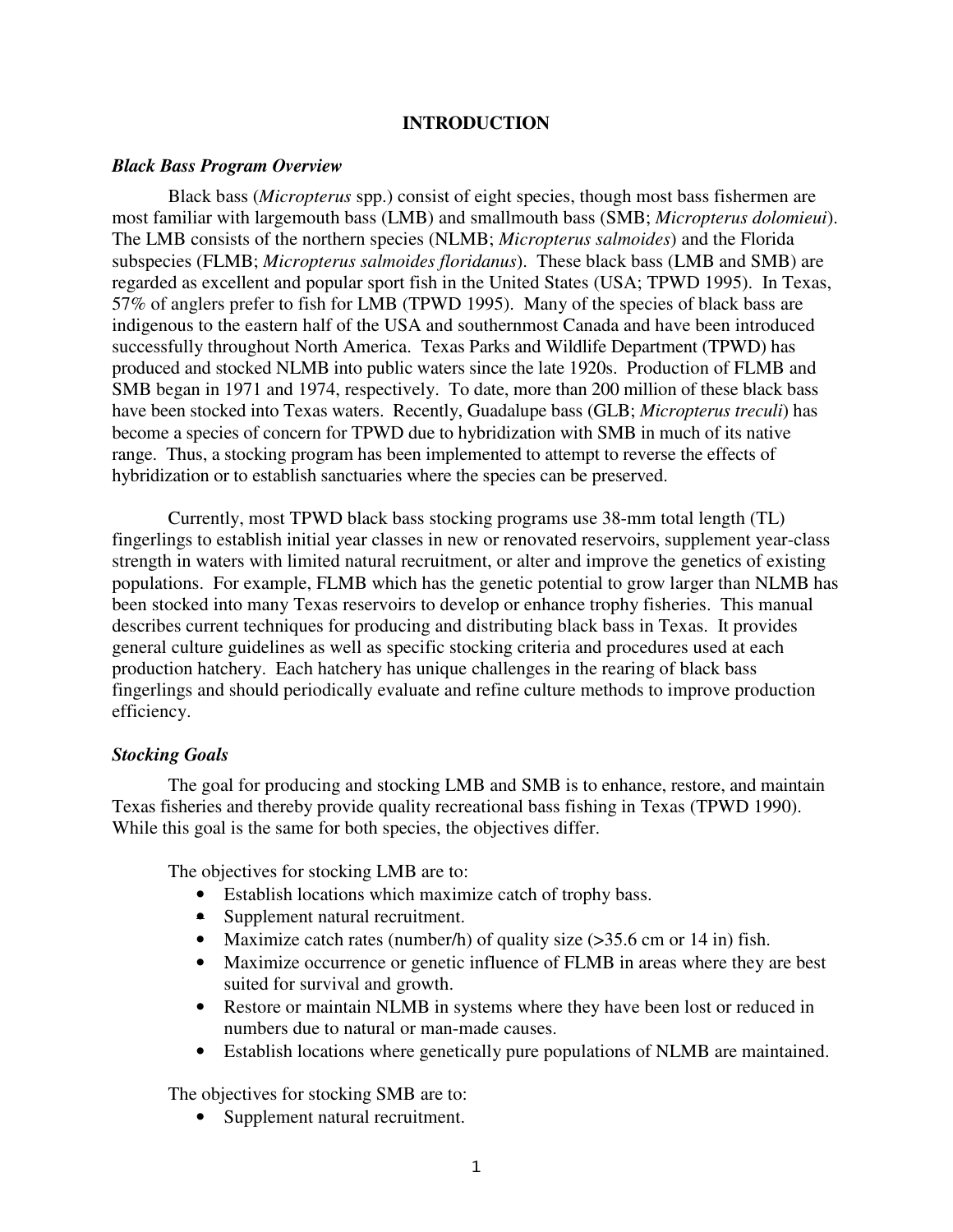- Maximize catch rates (number/h) of quality size (>35.6 cm or 14 in) fish.
- Maximize occurrence of self-sustaining populations in areas where they are best suited for survival and growth.

The goal for producing and stocking GLB is to preserve species integrity and maximize quality recreational fishing in Texas (TPWD 1990).

The objectives for stocking GLB are to:

- Establish state sanctuaries to ensure species preservation.
- Reestablish a dominant population in their natural habitat.

# *Hatchery Production Goal*

The goal of the hatchery black bass program is to produce quality fingerlings for stocking into selected Texas reservoirs. The annual stocking request for black bass typically exceeds the hatchery production capacity. Since 2001, the request for all fingerling black bass species has increased from 9.5 to 17.6 million in 2011, while hatchery production increased from 6.6 to 10.8 million during the same period. These requests included 805,000 SMB; 175,000 GLB; 138,000 NLMB; and 16,500,000 FLMB fingerlings in 2011.

Currently, LMB are produced at the A. E. Wood Fish Hatchery (AEW) in San Marcos, Jasper State Fish Hatchery (JFH) in Jasper, and Texas Freshwater Fisheries Center (TFFC) in Athens. Smallmouth bass are produced at the Possum Kingdom State Fish Hatchery (PKH) near Graford, whereas GLB are cultured at Heart of the Hills Fisheries Science Center (HOH) and AEW. Current black bass broodfish inventories and spawning strategies and fingerling production outputs are provided in Tables 1 and 2, respectively.

# *General Production Issues and Techniques*

Though hatchery production of black bass of any size is possible, the cost of production dramatically increases while fish production decreases as the size of fish produced increases. The traditional culture methods for production of black bass were first described by Snow (1964), and modifications used in Texas black bass production programs were first documented by White (1981). In recent years, new technologies have led to refinements of culture methods and improvements in black bass fingerling production. Hatchery production of black bass involves three main culture methods: 1) spawn-and-rear, 2) egg or fry transfer, and 3) intensive culture.

*Spawn-and-rear*.―This is the oldest and simplest approach to black bass culture. Broodfish are placed into spawning ponds and allowed to pair-up and spawn freely. Stocking densities are 25-100 broodfish/ha (White 1981), and suitable spawning nests or substrates may be placed in ponds to enhance spawning. Broodfish are left in ponds until the fingerlings reach a size large enough for harvest and distribution, generally 30-45 d after broodfish are stocked into ponds (Hutson 1990). Due to cannibalism, use of this method to produce large numbers of fingerlings longer than 25 mm TL is ineffective. Ponds are typically fertilized to stimulate primary productivity and subsequent production of zooplankton and larval insects to provide food for the developing fry and fingerlings.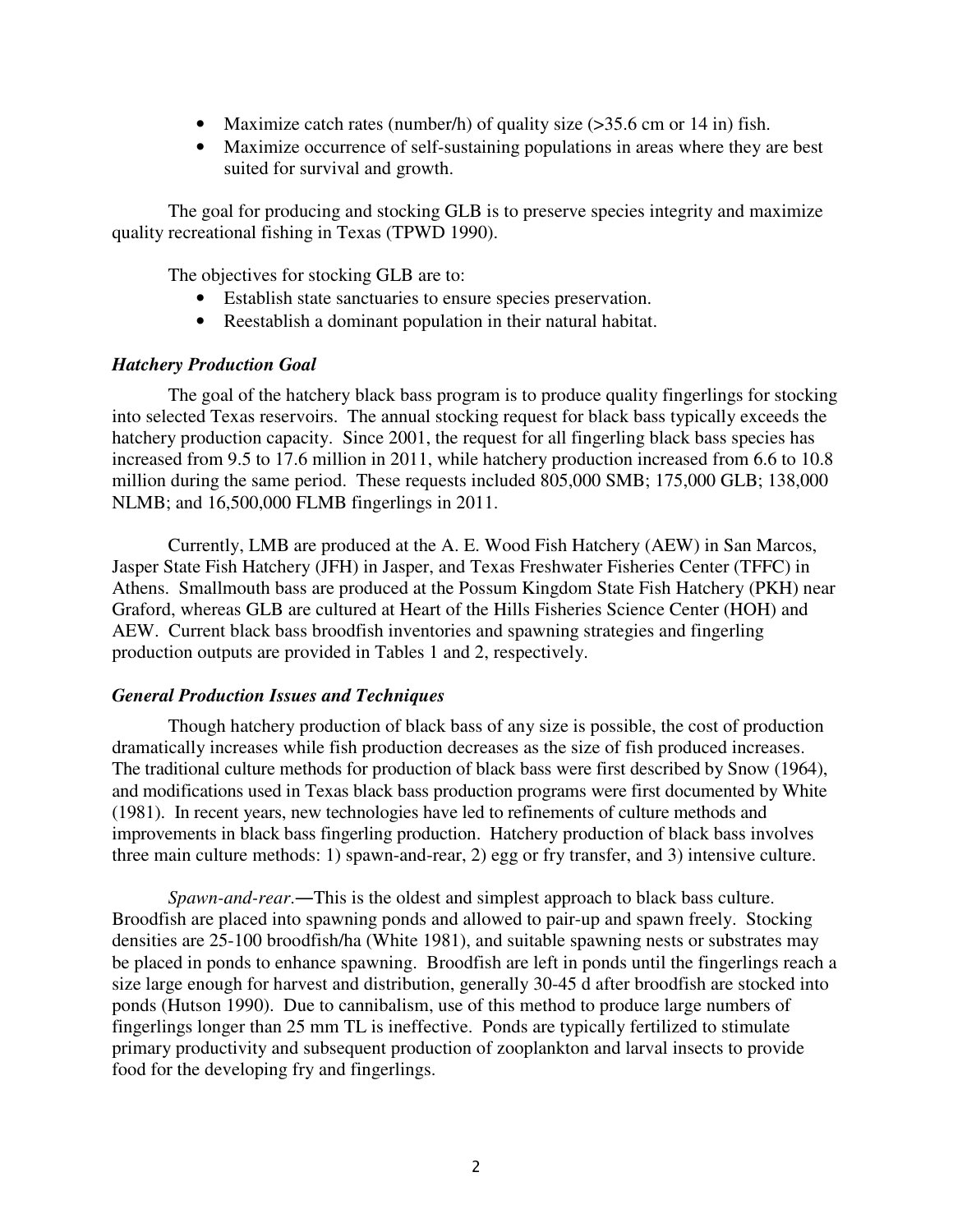*Egg transfer*.―Ponds are prepared and stocked as described for the spawn-and-rear method. Spawning nests are checked regularly for spawns (eggs). Nests with spawns are transferred from spawning ponds into fertilized grow-out ponds where the eggs hatch and the fry are allowed to remain and grow to target size (Hutson 1983). The disadvantage of this method is that the number of fry in a pond, which may be too low or too high relative to the carrying capacity of the pond, is unknown. This makes proper management of the fish (e.g. feeding rates) almost impossible.

*Fry transfer*.―For this method, spawning ponds are prepared and stocked as described above for the spawn-and-rear method, but the swim-up fry are transferred from spawning ponds into prepared rearing ponds for grow-out. The free-swimming schools of fry are collected by dipnetting, seining, trapping, or pond draining (Snow 1975; White 1981; Hutson 1990). Fry stocking densities are 125,000-500,000 fry/ha for the production of 38-50-mm TL fingerlings. Grow-out ponds are fertilized according to standard fertilization practices. In well-managed ponds, growth rates of 1.0-1.5 mm/d and target length of 38 mm TL can be achieved in 30-45 d after fry stocking (Hutson 1983; 1990). This method has several advantages over the spawnand-rear method. For example, fry stocking density can be tailored for specific culture programs or production goals, such as a target fingerling size (White 1981). Further, ponds can be stocked with fry of similar size and age to minimize cannibalism which can significantly reduce fish yield (number/ha).

*Intensive culture*.―The intensive culture method, as described by Snow (1973, 1975), was developed to correct the inconsistent production results associated with the spawn-and-rear, egg transfer, and fry transfer methods. Broodfish are spawned in ponds or raceways, and the eggs are collected and incubated under controlled conditions in either vertical-tray incubators (Snow 1973) or hatching jars (Sarti 1986). Broodfish stocking densities in ponds are similar to those of the other pond spawning systems, while the densities in raceways can vary by species and facility. Swim-up fry are either stocked into prepared rearing ponds for grow-out or cultured in troughs or tanks on a combination of natural and artificial foods (Snow 1969). Pond-reared fry are generally harvested at 25-50 mm TL or trained to accept artificial diet and reared to advanced sizes either in ponds (Snow 1969) or raceways (Nelson et al. 1974).

*Current TPWD Production Method*.―Currently, TPWD hatcheries mainly use the intensive culture method for the production of fingerling bass. Broodfish are allowed to spawn in raceways, eggs are collected and incubated in troughs, and fry are harvested and stocked into prepared rearing ponds for grow-out. Ponds are harvested when fingerlings reach 38 mm TL. Average growth rate in production ponds at AEW, TFFC, and JFH is approximately 1.1 mm/d.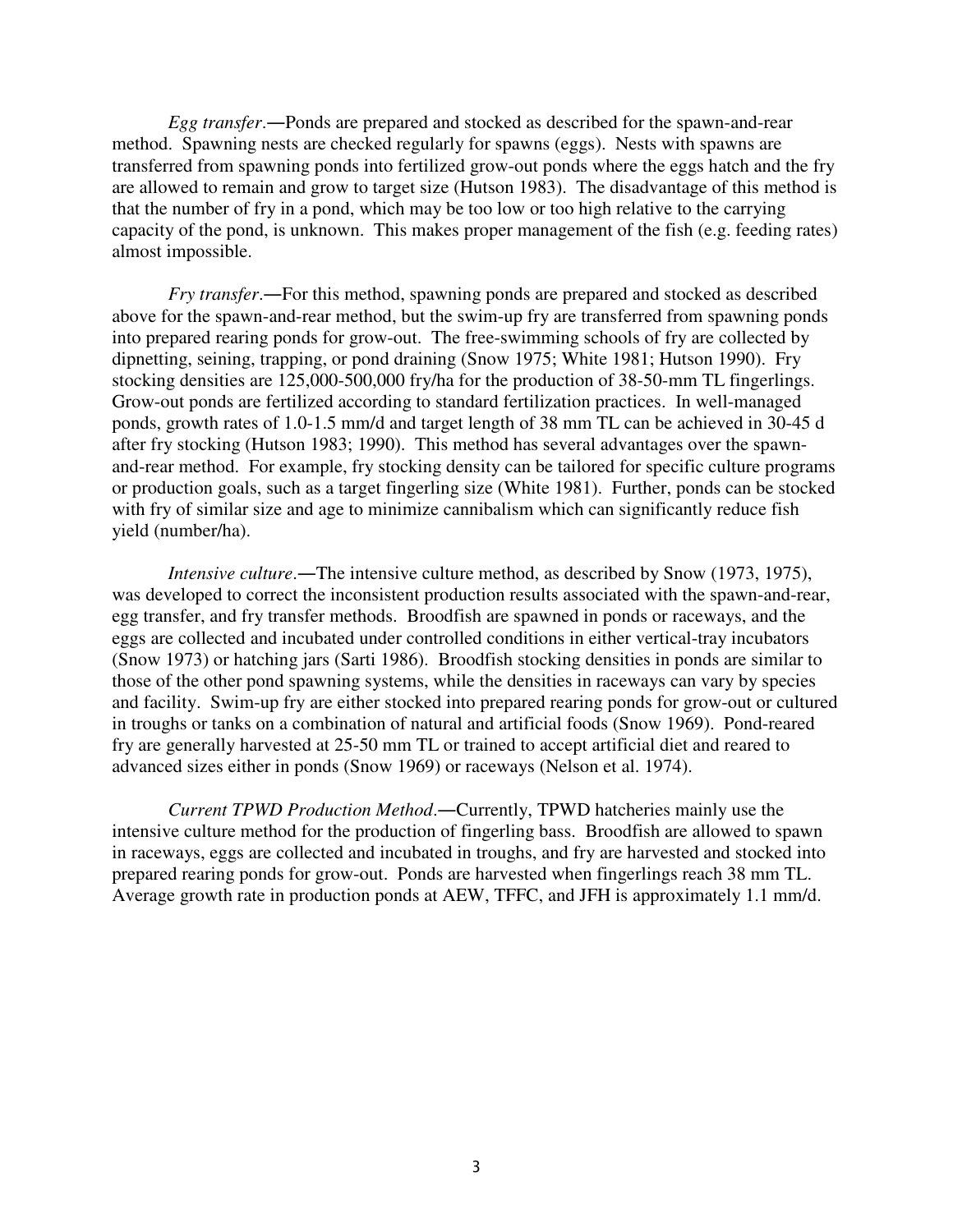#### **CHAPTER 1**

#### **Broodfish Management**

#### *Broodfish Maintenance*

An important aspect of black bass propagation is the care and maintenance of captive broodfish. Fingerling production is often limited by the number of quality fry stocked. Thus, production of sufficient quantities of quality fry is essential to program success. Broodfish in poor condition produce fewer or poor quality eggs and subsequently fewer quality fry. Therefore, the best possible conditions should be provided to maintain quality broodfish. Proactive management to control diseases, maintain optimal water quality, and provide feed of appropriate quality and quantity is necessary for successful broodfish culture (Piper et al. 1982).

#### *Broodfish Holding Ponds*

 Florida largemouth bass broodfish are susceptible to rapid drops in temperature. Thus, holding ponds should be as deep as possible to prevent exposure of the fish to wide swings in temperature (Chew 1974). The ponds should be free of aquatic vegetation that can provide cover for forage (Burkhalter 1967) and limit broodfish feeding. If earthen ponds are used, bottoms should be disked, allowed to dry, and packed before filling with water. Also, pond bottoms should be sprayed with an approved herbicide to control weeds before filling with water. For plastic-lined ponds, excess feed or debris (sediments) on pond bottoms should be removed, by sweeping or spray washing, before filling with water.

 Broodfish should be stocked at 200-350 kg/ha (Hutson 1990). If pond space allows, broodfish should be separated into ponds by year class and gender. This allows the allocation of forage to gender-specific ponds based on broodfish needs, prevents unexpected spawning, and minimizes handling during harvest and pairing of broodfish.

 Smallmouth bass are more sensitive to warmwater conditions and can be stressed if water temperatures exceed 30°C. Pond water temperatures may be kept below this threshold level by flushing ponds with cooler fresh water during summer. All black bass broodfish are also very sensitive to golden alga (*Prymnesium parvum*) toxins. At PKH, ponds are monitored at least 3 times weekly for the presence of the alga. If detected, monitoring is intensified and ponds are treated with copper sulfate or ammonium sulfate to control the alga and prevent fish kill (Barkoh et al. 2010).

#### *Feeding*

 Proper broodfish maintenance requires that these fish are offered adequate food of the right size at the appropriate time. It is suggested that a 1 kg gain in bass weight requires about 5.1 kg of forage consumption (Piper et al. 1982). The mouth gape of the different species or sizes of broodfish must be considered in the selection of the species and size of forage. Broodfish are fed koi carp (*Cyprinus carpio*), fathead minnows (*Primephales promelas*), shad (*Dorosoma* spp.), or other appropriate forage. Koi carp is preferred for adult broodfish because large quantities (numbers or weight) can be produced in an efficient manner, although fathead minnows have also been used for younger year classes of broodfish. Younger broodfish are fed at higher rates to enhance overall growth whereas older broodfish are fed to gain weight by approximately 50%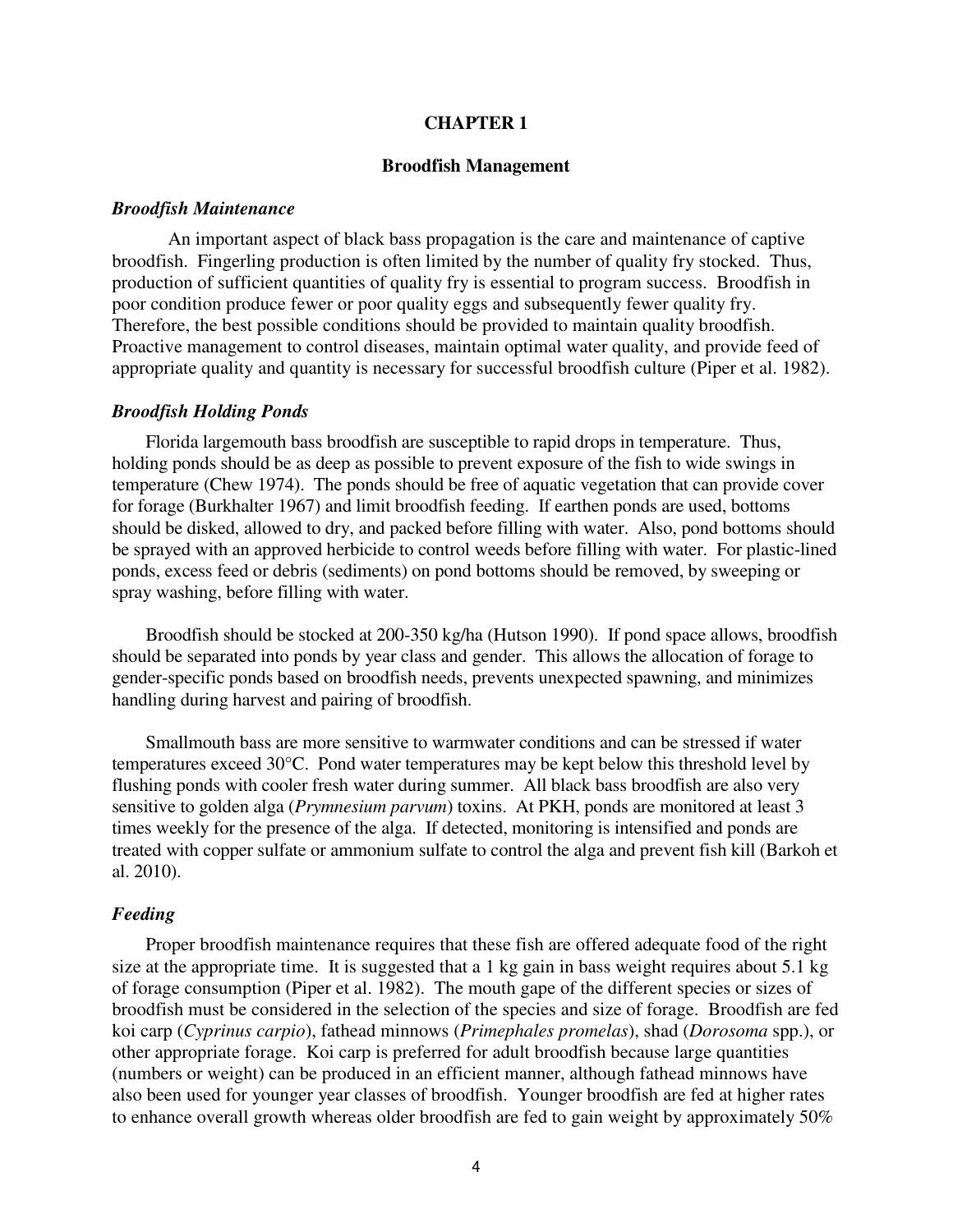from their post-spawn weight to the next pre-spawn weight. Largemouth bass broodfish are fed at the feeding rates suggested in Table 3.

 Smallmouth bass broodfish do not appear to feed as vigorously at warmwater temperatures compared to cool-water temperatures. Thus, allocation of forage should be matched with fish feeding behavior; more feed may be provided to the fish in the fall than in the summer.

 The monthly quantities of feed for bass broodfish are provided in Table 4. During warm winter months, it is preferable to intermittently offer to the fish small amounts of the feed (i.e., offer some of the feed to fish and wait until most of it is consumed before offering more feed). This approach minimizes waste of feed. Ponds should be patrolled to assess forage consumption (i.e., the quantity of forage remaining) and to discourage bird predation on broodfish.

 The bass feeding regimens in Tables 3 and 4 should serve as guides. Culturists should assess the feeding behavior of broodfish and provide feed as needed since feeding is related to water temperature and fish health. The broodfish feeding program should be monitored to ensure that it adequately sustains the fish to be in good condition prior to spawning. Feeding broodfish slightly in excess of the suggested amount of feed is preferable to under feeding the fish. Pelleted feeds have been used to feed SMB broodfish, but this practice is not considered a better alternative to feeding with live forage.

# *Fish Health*

The health of captive broodfish has become an increasing concern at TPWD hatcheries. With the discovery of Largemouth Bass Virus (LMBV) and golden alga in many Texas reservoirs, implementation and enforcement of a Hazard Analysis and Critical Control Point (HACCP) plan has become a priority. Each facility has implemented a plan to reduce the possibility of spreading potential diseases and contaminants to other hatcheries or stocking sites and to reduce the possibility of receiving contaminants and disease agents from outside sources. A typical HACCP plan is provided in Appendix A. All hatcheries should monitor broodfish holding ponds daily for sick or dying fish and removed these fish from ponds immediately. If fish are in poor health, specimens should be sent to the Fish Health Lab at AEW for disease diagnosis and treatment recommendation. Appropriate management strategies should be implemented to ensure good health of broodfish since poor health often has adverse effect on fry production.

Factors that sustain good fish health include:

- Good water quality.
- Feed of adequate quality and quantity.
- No stress of fish.
- No overcrowding of fish.
- No diseases.

# *Water Quality*

 Good water quality must be maintained to ensure good fish health (Boyd 1979). Water quality variables should be monitored in each broodfish holding pond daily, preferably every morning and afternoon. Afternoon water quality monitoring is required when pond temperatures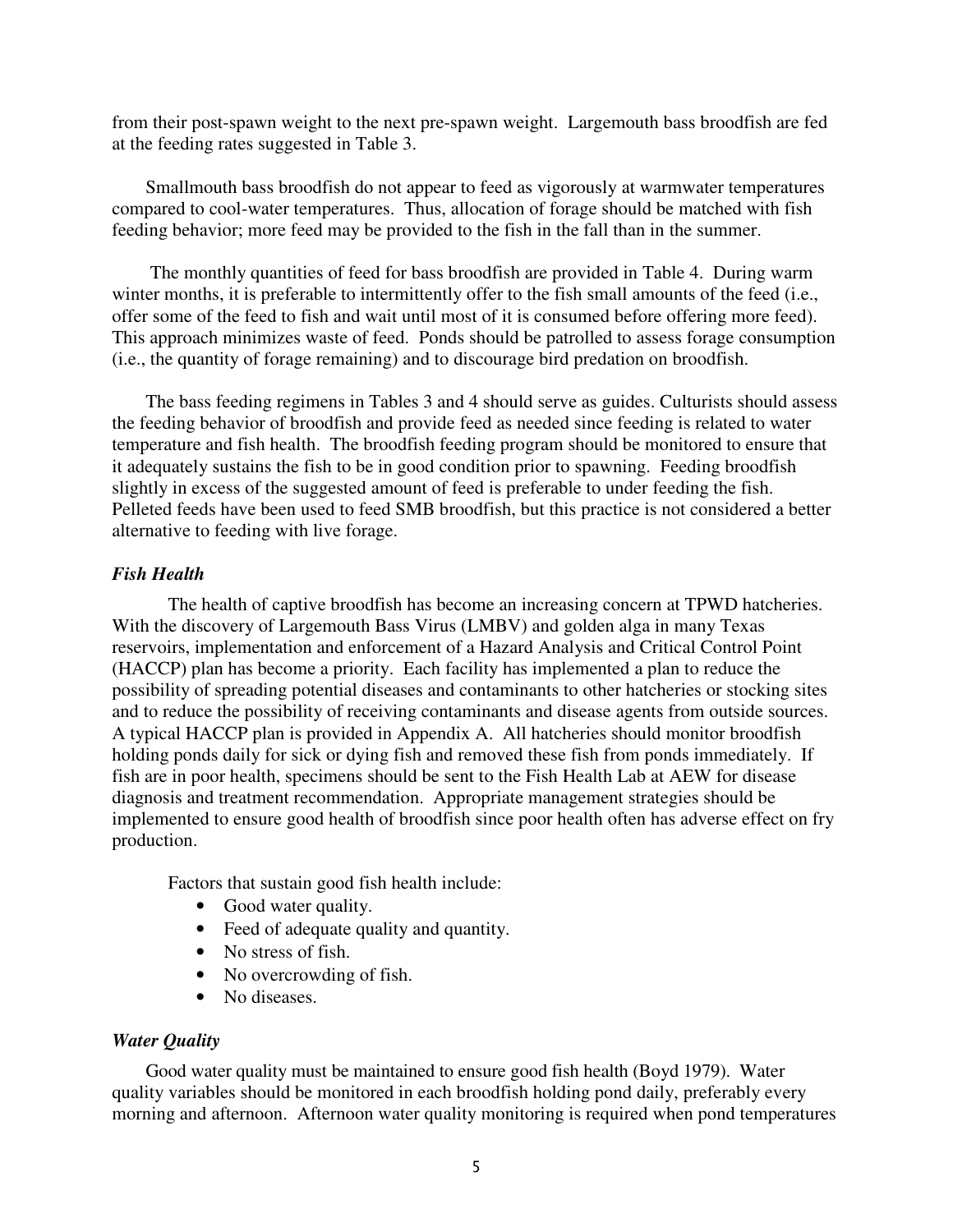are above 15°C or if morning measurements indicate a potential water quality problem in the pond. Ponds should be flushed with fresh water to quickly correct poor water quality.

Characteristics of optimal water quality for bass broodfish holding ponds (Boyd and Lichtkoppler 1979) are:

- Total alkalinity  $<$  300 mg/L.
- Total ammonia nitrogen < 0.3 mg/L.
- Dissolved oxygen  $>$  4 mg/L.
- Total hardness < 300 mg/L.
- pH  $6.5-8.0$ .
- Temperature  $<$  32°C for LMB and  $<$  30°C for SMB.

# *Handling*

Broodfish handling should be kept to a minimum. If broodfish must be handled, water temperatures should be 15-26°C (Hutson 1990). Broodfish should be handled with soft-mesh nets and exposure to air, especially in windy conditions, should be minimized by quickly returning the fish into water. Nets should not be overloaded, especially with large broodfish, so that body weight does not cause injury to some fish. All broodfish should be dipped in 3% salt solution for 15-30 s after handling. If fish are to be weighed and salt-dipped, salt dipping should be performed before weighing. The salt acts as an anesthetic and may reduce fish movement to allow faster, more accurate weighing.

Suitable water quality conditions should be maintained in fish holding containers and transfer tanks. Transfer tanks should contain salt concentrations of 0.25-0.50%. Temperatures of holding-container water and the receiving water should be measured. Tempering of fish is necessary if a difference of more than 3°C exists between waters (Piper et al. 1982). Broodfish should be tempered for 20 min when moved to a different water source even if there is less than a 3°C temperature difference to allow the fish to adjust to other potential differences in water quality variables, such as pH.

# *Replacement and Acquisition*

Replacement broodfish are reared on the hatchery or collected from the wild. The number needed each year depends on production goals. Broodfish are put in production at age 2 years old and retired at age 7-8 years old, if sufficient replacement fish are available. The need for broodfish may vary among hatcheries. Hatcheries that use raceway spawning typically need fewer broodfish than those using pond-spawning techniques. This is because the raceway spawning method results in the production of larger numbers of fry per female. Most hatcheries maintain three year-classes of broodfish and may also maintain a future-year broodfish. For raceway spawning, 100-140 pairs of fish of each year class may be maintained. This allows the use of 5-7 raceways for spawning the same year-class fish. For pond spawning, 200 pairs/year class may be maintained. Year classes may be combined or retired if sufficient replacement fish are available.

Replacement FLMB broodfish are routinely reared at AEW. The taxonomic status of each fish used to produce replacement broodfish is resolved with analyses of several microsatellite loci (Lutz-Carrillo et al. 2006). These fish should have passive integrated transponder (PIT) tags with unique numbers inserted into them for positive identification throughout their production years at a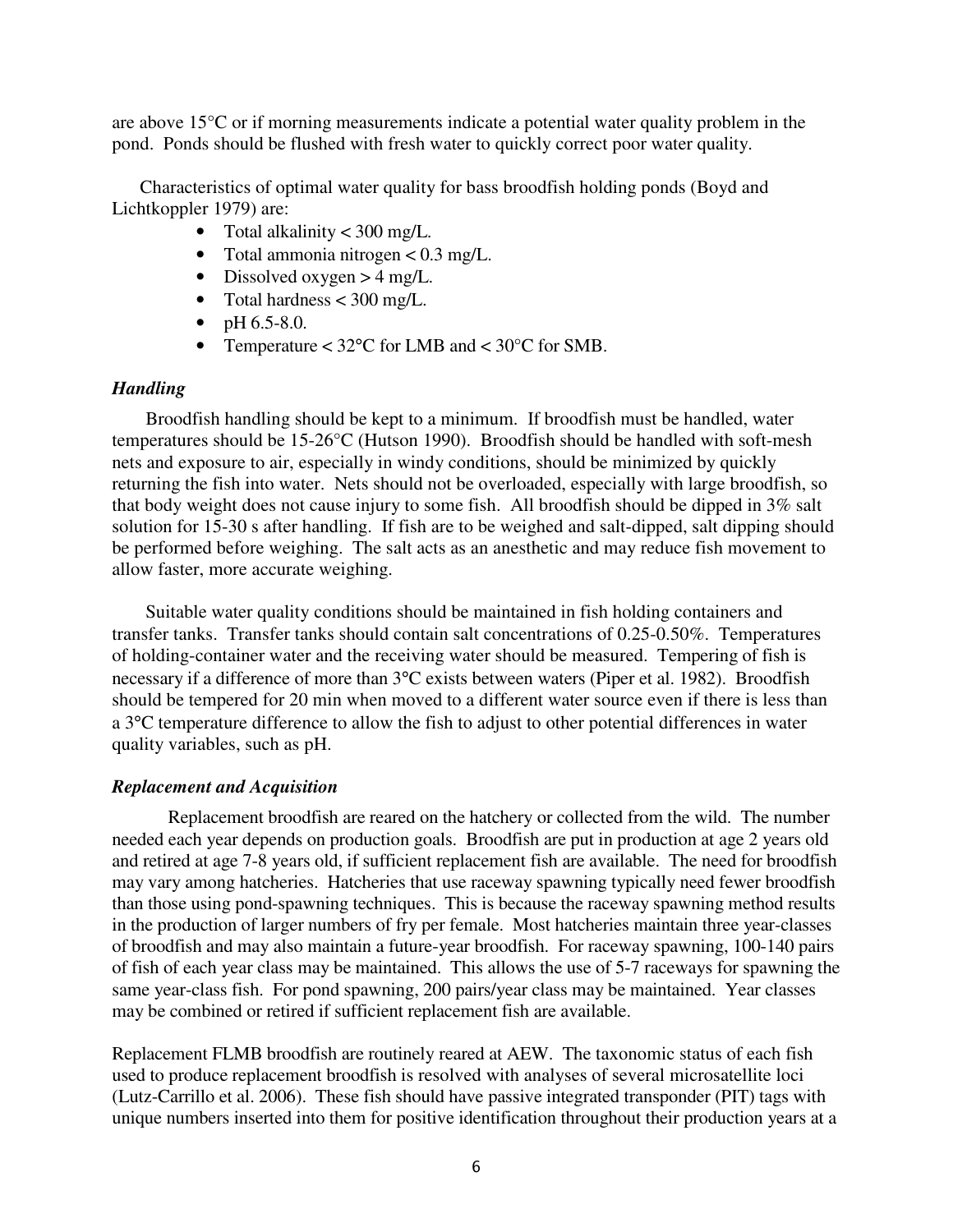hatchery. Every few years, broodfish on hatcheries are replenished with fish from Lake Kissemmee and St. Johns River in Florida.

Replacement NLMB broodfish are usually collected by electrofishing from reservoirs never stocked with FLMB. Lakes Kickapoo, Fryer, and Scarborough have been reliable sources of pure NLMB. Lakes Cuero, Marvin, Muenster, Twin Oaks, and Alabama also have been sources of broodfish. The taxonomic status of each fish is resolved using microsatellite loci analysis and PIT-tagged for identification.

Smallmouth bass broodfish have been collected from SMB-dominated streams such as the Devil's River, reared from existing hatchery stocks, or acquired from the state of Colorado. Guadalupe bass broodfish have been collected from various water bodies and reared at HOH. The taxonomic status of each of these fish is resolved by microsatellite loci analysis.

# *Genetic Integrity Verification*

To ensure strain integrity, a subsample of fingerlings from each year class of FLMB (or other black bass) used in production are genetically examined for quality control. Each hatchery submits 30 fingerlings from each cycle of rearing ponds to the Fish Health Lab at AEW for genetic analysis. Data submitted with these fish must identify the year class of the parents and the pond from which the fingerlings were produced so that any genetic anomalies can be traced back to the producing broodfish.

*Genetics Plan*.―In 1996, a breeding program was implemented to ensure adequate genetic diversity in FLMB broodfish and to prevent inbreeding (Fries et al. 1996). The breeding program requires maintaining a minimum of 180 certified broodfish (90 males and 90 females) for the production of future broodfish. New broodfish are added to the production stock every other year, if possible, depending on the needs of each hatchery.

To produce a future broodfish year class, fish of the parental year class are divided into two sets of raceways (Groups A and B). Each group of 6 raceways uses 120 pairs of broodfish (i.e., 20 pairs/raceway) for production. This should allow each group of raceways to produce an adequate number of spawns 1-3 d apart that can be incubated together in a single trough. As many spawns as possible should be collected to maximize the genetic contributions from as many parental fish as possible. Spawns from Groups A and B raceways are incubated in separate troughs, and the resulting fry are reared in separate ponds. The swim-up fry are stocked into fertilized rearing ponds at rates of up to 500,000/ha. These fish are harvested when they reach 38 mm TL. These fingerlings are restocked into rearing ponds at 12,500 fish/ha. Fingerlings are fed koi fry initially, and the size of the forage fish is increased as the bass fingerlings grow. Fathead minnows also may be used as forage. Because of their small adult size, fathead minnows can be stocked into rearing ponds several weeks before stocking bass fingerlings.

At one year of age, the fish are harvested by draining the ponds completely and dipnetting the fish. The fish are inventoried, and 600 fish from each group are retained for the program. These fish, still separated by group, are stocked into a new set of 0.4-ha rearing ponds for further growth. These fish receive 15 kg of 50-75-mm TL forage for each kilogram of bass stocked. Fathead minnows are an ideal food item for fish of this age group.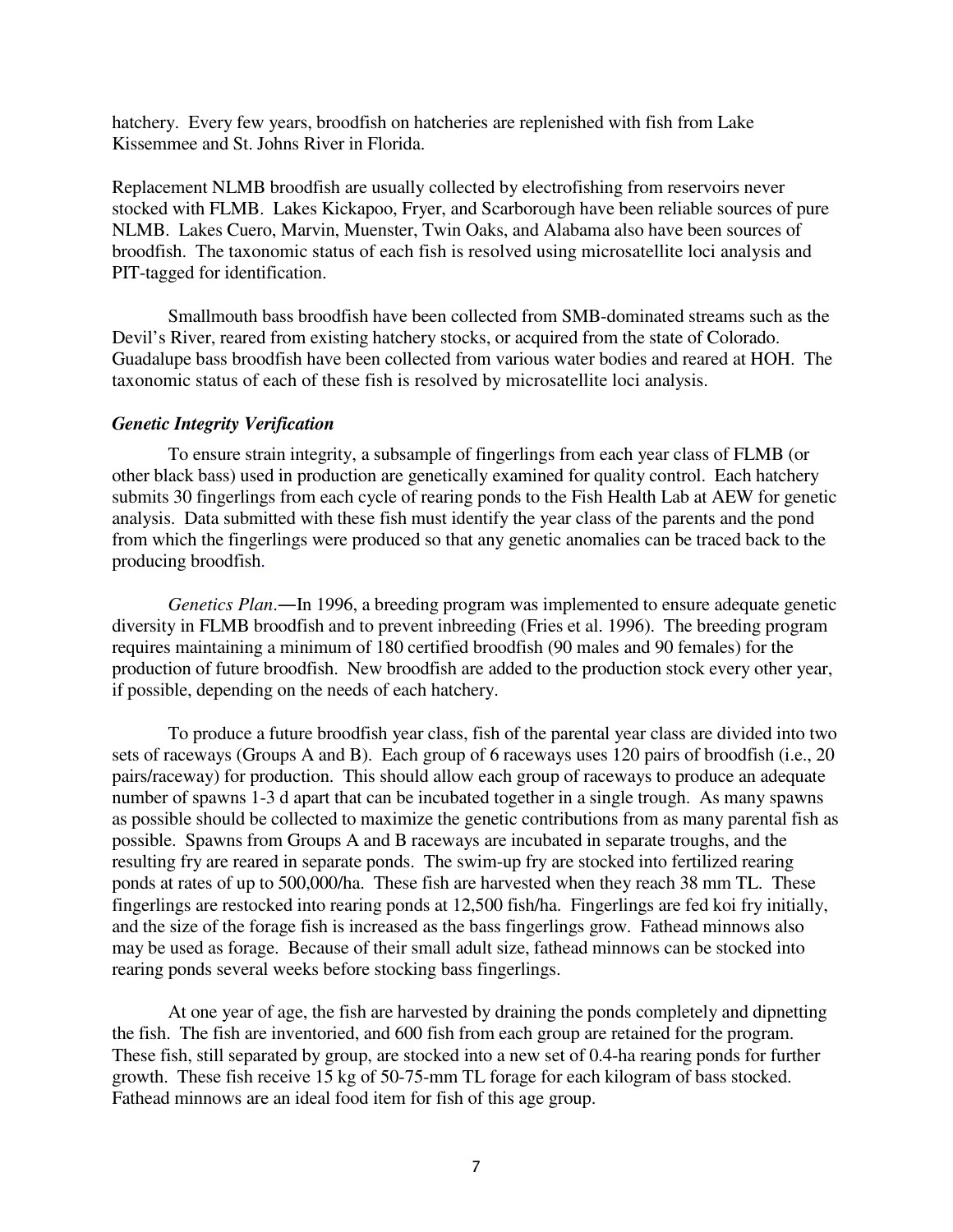At age two, the fish are harvested, inventoried, sexed, and distributed as follows: Group A females and Group B males go to one hatchery, and Group A males and Group B females go to another hatchery. The goal is to supply each hatchery with 225 males and 225 females of future broodfish. This number should allow a 15% attrition rate each year and still leave 90 pairs of broodfish by age 8. The supply of future broodfish is rotated among hatcheries as outlined in Table 5.

Genetic diversity in NLMB or SMB broodfish has not been an issue since wild fish are routinely collected from several different sites to replace broodfish in the program. If in the future these broodfish are propagated at the hatcheries, then a plan similar to the FLMB genetics plan described herein would be implemented.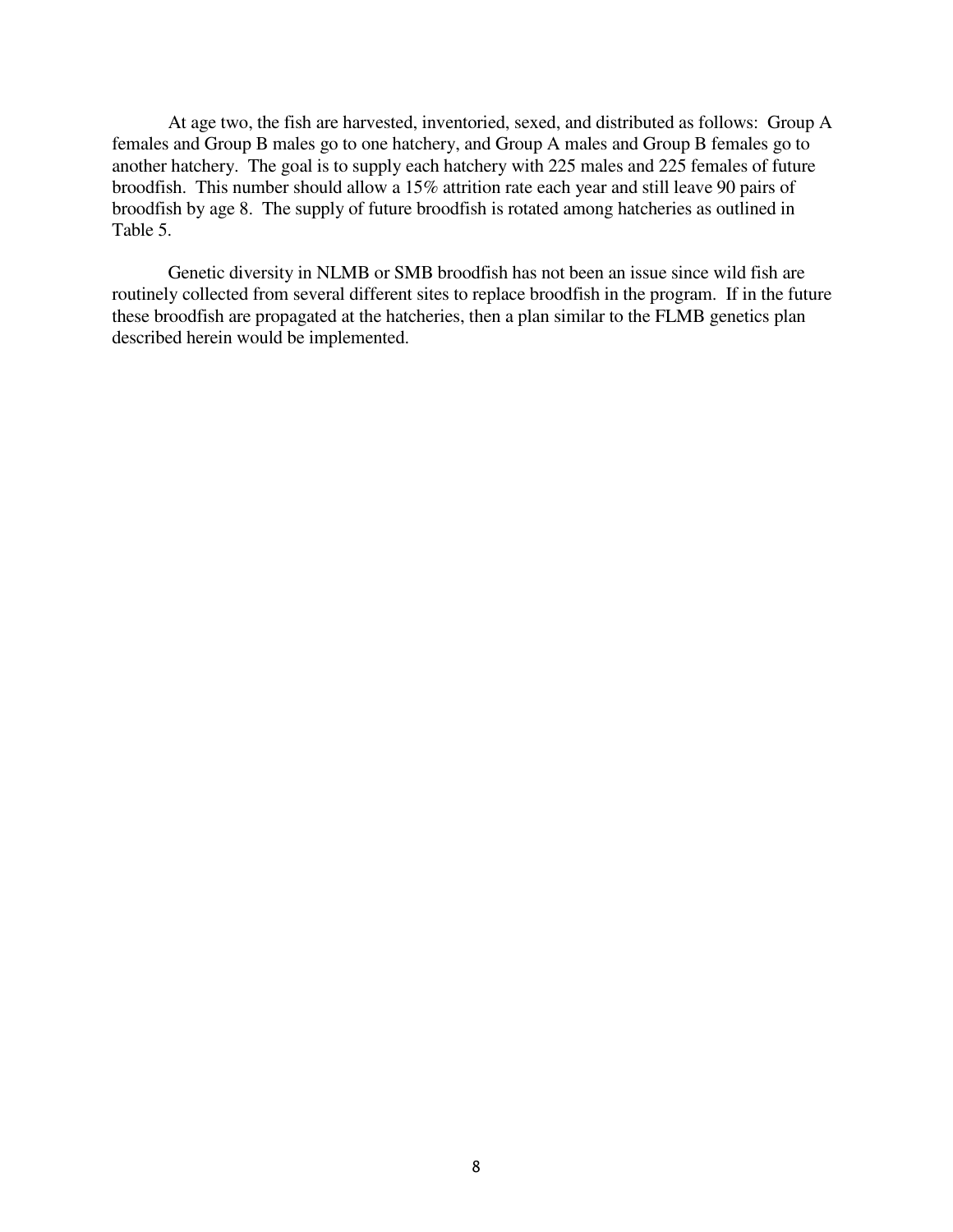#### **CHAPTER 2**

#### **Fry Production**

#### *Broodfish Selection*

Broodfish are selected for spawning in mid-March when water temperatures are consistently above 15°C. Broodfish are easily sexed in early spring prior to spawning. In spawning condition females are easily distinguishable from males or unripe females by examining them side-by-side belly up (Figure 1). Ripe females exhibit distended, soft, pendulous ovarian region, and a swollen, red, protruding vent (Figure 2). Ripe males release milt when palpated (Parker 1971). To palpate fish, turn the fish belly up and slowly but firmly apply pressure along the sides or middle of the abdominal region (Figure 3). Males in spawning condition should express milt when palpated. For spawning, use only males that freely express milt when palpated.

#### *Fry Production Methods*

Strip spawning has been used for triploid FLMB fry production in the past, but current methods for diploid black bass fry production are raceway and pond spawning. Compared to pond spawning, raceway spawning has several advantages: (1) provides control over time of spawning, (2) allows egg incubation under controlled conditions including treatment of eggs with approved chemicals to control fungus infections, and (3) allows breeding plans to be implemented to maximize broodfish participation in spawning or contribution to each progeny. In addition, the number of fry produced per kg of female is much higher for raceway than pond spawning. For example, LMB fry production averages 11,000 fry/kg of female for raceway spawning and 4,000 fry/kg of female for pond spawning. Fry produced by raceway spawning are more uniform in size which reduces cannibalism during fry rearing to produce fingerlings.

Raceway spawning of SMB has provided highly variable fry production results partly because of the quality of broodfish used in the last few years. Smallmouth bass production averages 2,200 fry/kg of female. Development of procedures for raceway spawning of GLB began at the AEW in 2009. Generally for black bass, the number of fry produced per kg of female can vary depending on the species, quality of broodfish, and success of egg incubation.

#### *Broodfish Harvest and Acclimation for Raceway Spawning*

Broodfish should undergo 2-4-week acclimation to raceway conditions prior to spawning. Fish for the first spawning cycle are transferred from holding ponds into indoor raceways in mid-February, depending on weather conditions. Pond water temperatures should be above 15°C before broodfish are harvested from holding ponds. Fish harvest from holding ponds should be scheduled for afternoons when the weather is warm. Handling of broodfish on cool windy days or when temperatures are expected to drop over the next few days can make the fish susceptible to fungal infections.

Broodfish holding ponds should be drained for fish harvest over a period of a few days. This allows harvest operations to be postponed in case of unexpected adverse weather conditions. During harvest, fish exposure to air should be minimized. Typically, 3-4 broodfish are harvested and carried in a net at a time, but this number may vary depending on the size of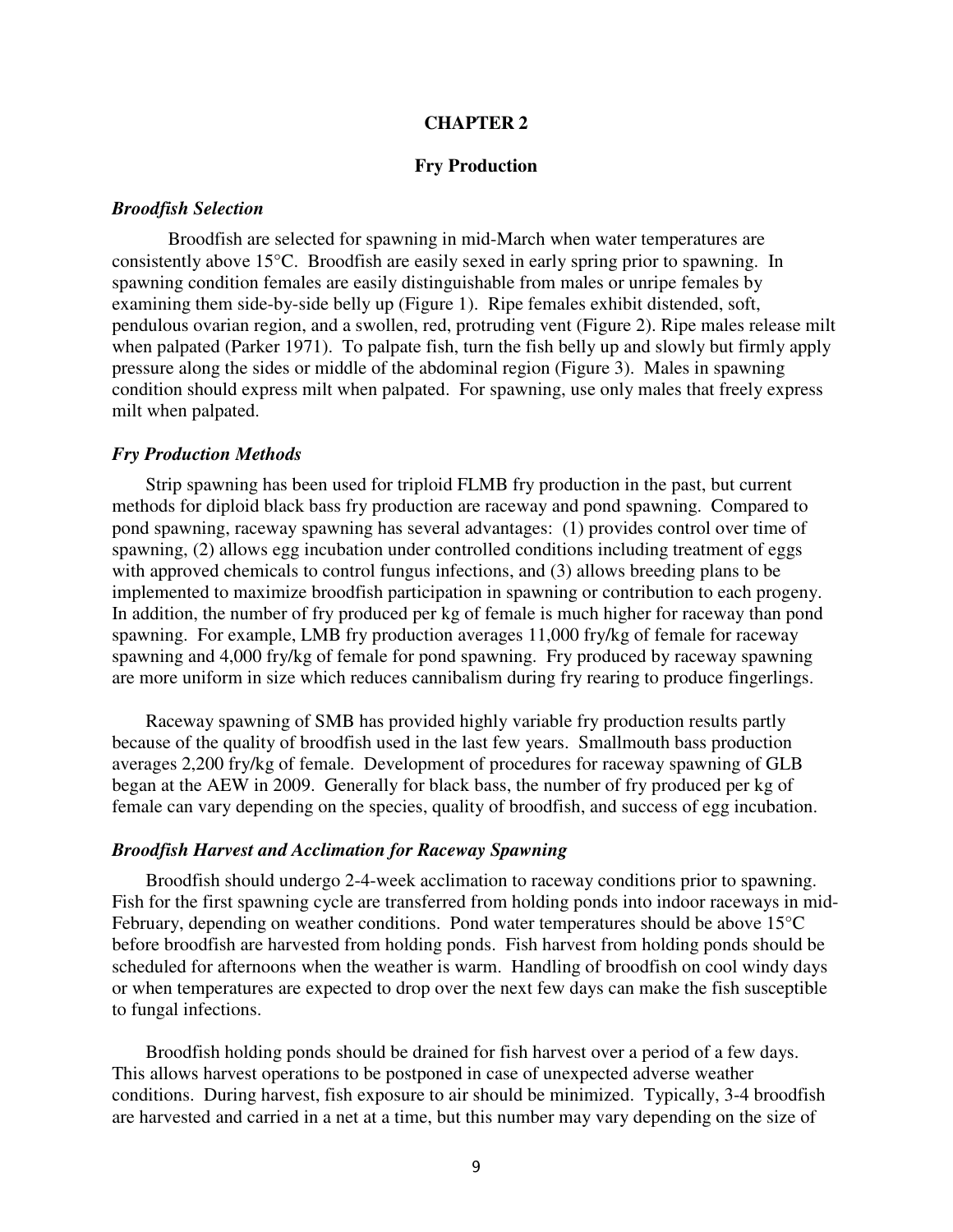broodfish. Dipnets should not be overloaded with fish, especially gravid females. Water quality in pond kettles and fish transport units should be monitored throughout the harvest. Broodfish should be transported in water of 0.25-1.0% salt.

Fish are weighed as they are harvested from ponds or during transfer from a transport unit. If broodfish are moved into a raceway, weigh the fish after unloading into raceway. This reduces exposure of the fish to wind, handling stress, and the risk of fungal infections. To weigh broodfish, 2-4 fish are placed into a net, depending on fish size, and dipped in 3% salt solution for 15-30 s. The fish are then quickly weighed on a tarred balance and placed into an acclimation raceway. During the acclimation period the fish should be separated by sex. If broodfish are not separated by sex prior to overwintering in ponds, they can be sexed during harvest from ponds and placed into separate hauling units or sexed during transfer from transport unit into acclimation raceways.

In acclimation raceways water flow rates are 378-568 L/min (0.5-0.7 exchanges/h) and water levels are maintained to allow some freeboard along the raceway walls. If fish can jump out of raceways, barriers should be used to prevent fish escapement. Barriers should extend at least 60 cm above the top of the raceway. During initial acclimation, broodfish may be easily startled by sudden noises or bright lights. These fish should be monitored closely to determine how they react to normal activities around raceways. If raceway lights turn on automatically, staff should be ready to respond quickly to fish that jump out of raceways. If lights are turned on manually, this should be done slowly to prevent sudden influx of light. Two labeled tubs, each with 3% salt solution, and nets should be strategically placed in the raceway area so that fish can be picked up and quickly salt dipped and returned to the holding raceway, if necessary.

The photoperiod should be increased during the acclimation period. The natural photoperiod on February  $15<sup>th</sup>$  is approximately 11 h from sunrise to sunset. Illumination should begin with a 12-h photoperiod and increase by 30-min weekly intervals for 4-week. This extends the photoperiod to 14 h by the time spawning begins.

#### *Raceway Spawning Procedures*

Spawning of FLMB and NLMB in raceways usually begins on March  $15<sup>th</sup>$ . By this time the broodfish are acclimated to raceway conditions and water temperatures should reach the preferred minimum spawning temperature of 15°C. Currently, broodfish spawning ends by June 1<sup>st</sup>, but the exact date depends on the performance of the broodfish and the number of fry needed to meet the fingerling production goal. Smallmouth bass appear to initiate spawning in raceways at a minimum water temperature of about 18°C.

When acclimation of broodfish to raceway condition is complete, spawning raceways are prepared for receive broodfish for spawning. These raceways are filled with water, and water flows are maintained at about 284-322 L/min (0.25-0.35 exchanges/h). Water in each acclimation raceway is drained to about one-half of raceway volume, and the fish are gently crowded at one end of the raceway. These fish should not be overcrowded and must be watched carefully since they can jump out of raceways. After crowding, the fish are collected in dipnets and sexed as described previously. Males are placed in one weighing basket and females in another. Up to 4 fish may be placed in each basket depending on size. These fish are salt-dipped in 3% salt solution for 15-30 s, quickly weighed, and stocked into a spawning raceway. If a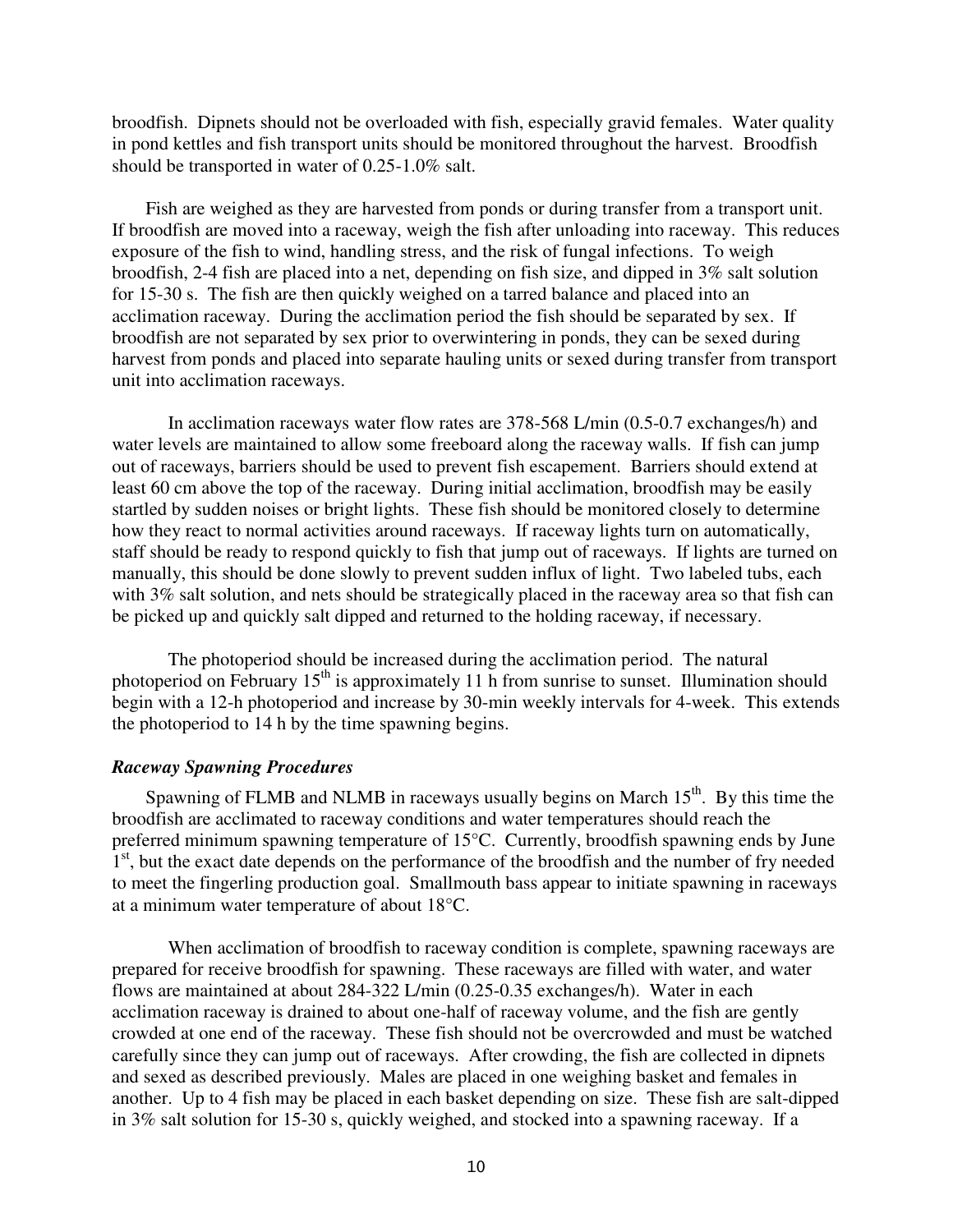receiving raceway is located far from the acclimation raceway, the fish should be transported in a hauling unit to the spawning raceway. Then the fish are netted from the hauling unit, salt dipped, and stocked into the spawning raceway. Typically, 20 pairs of broodfish are placed into each raceway, although successful spawning has been achieved by using up to 30 pairs in a raceway when broodfish are smaller. When stocking is complete, spawning substrates are placed in raceways. In a 24-m long raceway, 20 Spawn-Tex® mats  $(-60 \times 45 \text{ cm})$  are placed on the floor along either side of the raceway (10 mats per side) approximately equidistant apart (Figure 4). If male territorial behavior appears to disrupt spawning, spawning mats can be isolate by partitioning (J. Mathews, Texas Freshwater Fisheries Center, Athens, TX, personal communication). Fish in poor condition or that are diseased should be culled.

Broodfish stocked into spawning raceways initially school together and swim back and forth the length of the raceway. After two days of this behavior, males begin to guard spawning mats. After staking out a spawning mat, the male becomes somewhat territorial. Spawning starts 7-10 d after broodfish pairing. When a female lays eggs on a spawning mat, the guarding male fertilizes them. After spawning is completed, the male continues to guard the nest. While spawning can occur at any time of the day, raceways normally are checked for spawns at 7 a.m. each morning. Maintaining clear water and using a flashlight help to locate spawns. If water is stained or murky, it may be necessary to gently lift up each mat to examine it for eggs. Fish behavior can also indicate the presence of a spawn. If a fish does not readily abandon a nest being examined for eggs, a spawn is likely present. After spawns are located, the total number and locations are documented to facilitate their retrieval later in the day (Isaac 1998). Spawns are collected once daily in the morning to avoid cannibalism. Cannibalism has not been observed in SMB so spawns are retrieved from raceways 1 d after they are first observed.

Spawns are collected as early in the morning as possible, so subsequent spawning activities can resume quickly, using one of two methods:

- 1. Spawns are collected using a pitchfork, shallow tub (66 cm  $L \times 53$  cm W  $\times$  16 cm D), and utility vehicle. One person gently inserts a pitchfork under the spawning mat to slowly raise it through the water column and another person sinks the tub underneath the mat to receive it. Then both people raise the tub to the water surface. Excess water is gently poured out of the tub carefully to prevent loss of eggs along with the excess water. Adequate water remains in the tub to completely cover the eggs. The tub is placed on a utility vehicle. A fine-mesh net is used to sweep the area where the mat was to recover any loose eggs. These loose eggs are placed on the mat in the tub. Stackable tubs (Lewisystems®, Model SN 3022-6; LEWISBins+, Oconomowoc, WI) that allow several spawns to be transported at the same time to incubation troughs is recommended for efficiency.
- 2. Spawns are collected by lifting each mat completely out of the raceway and quickly placing it under water in a tub placed outside the raceway.

After collection of all spawns from each raceway, their locations are swept with a fine-bristled broom to remove any loose eggs or silt. Care is taken to not disturb or negatively affect adjacent spawning mats. Clean mats are deployed to replace the retrieved mats. Each replacement mat is sunk by gently pushing it down with a broom until trapped air is released.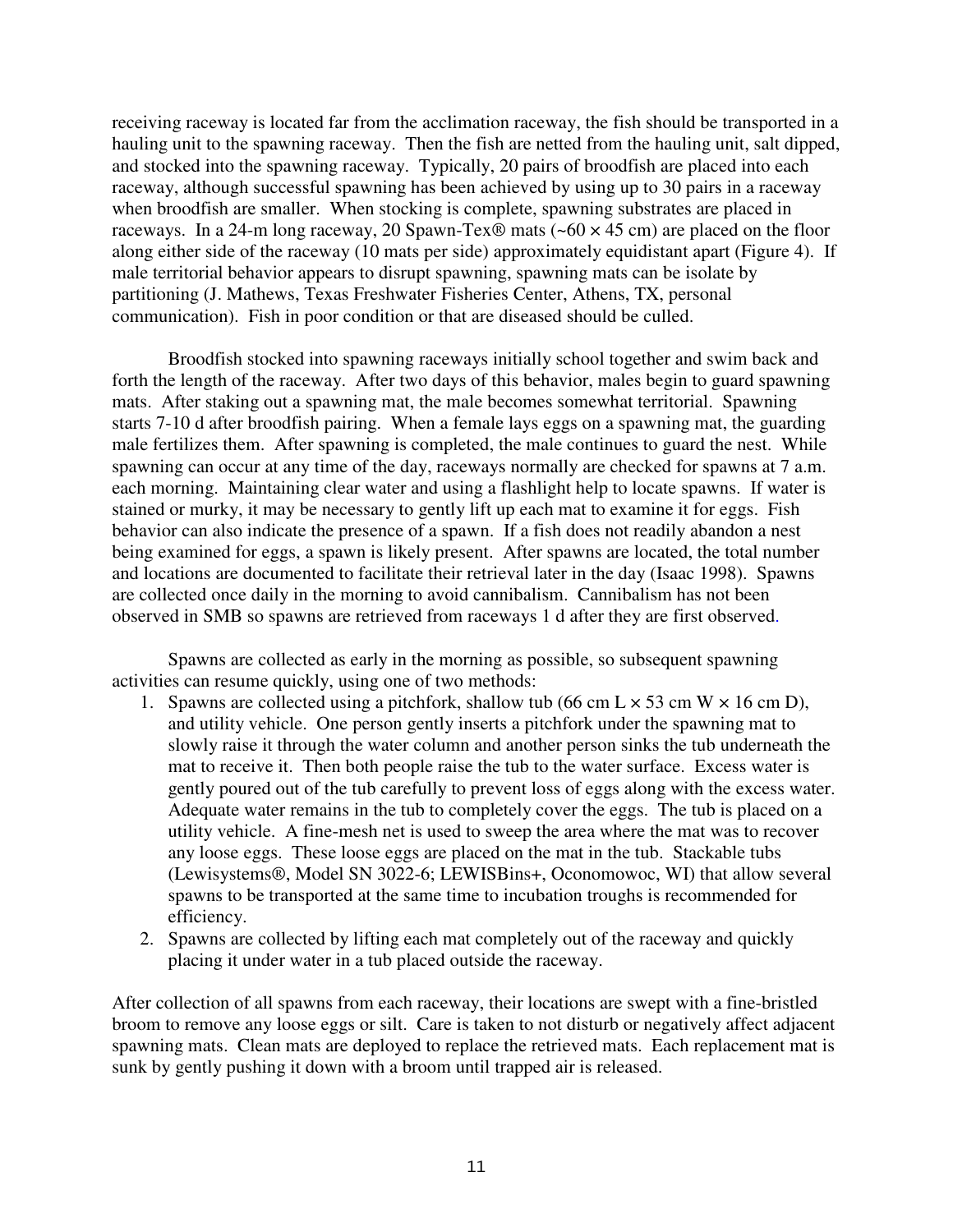# *Incubation Procedures for Raceway Spawns*

*Trough incubation and fry harvest*:―Spawns should not remain in the tubs for more than 15 min before transfer into incubation troughs. Currently, fiberglass troughs  $\sim 90 \text{ cm W} \times 60$ cm  $D \times 450$  cm L) are used for spawn incubation. Each trough is filled with water to a depth of about 50 cm. The water is screened through saran socks (500 micron) to exclude unwanted organisms. The stand pipe in each trough is provided with a saran-screen guard at the open end to prevent fry escapement and an air ring at the base to help prevent clogging of the screen guard. The trough divider screen is covered with saran to further prevent fry escapement. Lowpressure air is bubbled through an air line placed in front of the screened trough divider to help prevent clogging. All screens should be closely watched and cleaned by brushing to prevent clogging and breaking during egg incubation.

An airline is placed along the length of each trough and supplied with low-pressure air to keep the water moving gently. A wire is stretched along the length of the trough and supported with pipes placed as needed to prevent sagging. Spawning mats with eggs are suspended from the wire with hooks. Mats are suspended at an angle to allow fry to fall away from the mat after egg hatch. Each trough can hold 20-24 spawning mats without overcrowding the resulting fry. If there are not enough mats to completely fill a trough from one day's number of spawns, spawns from up to 3-d old apart can be incubated together in the same trough. Spawns can be treated with an approved chemical to control fungus infections. Efficacy of treatment must be considered and manufacturer's instructions must be followed in all disease treatments.

Typically, the eggs hatch in 2-4 d after spawning, and the fry are ready for harvest in 7- 10 d after spawns are placed into incubation troughs, depending on water temperature. The progression of fry development can be observed in incubation troughs if the water is clear. At hatching, the fry appear as small golden globules along the sides of the troughs and edges of the mats. The color of the fry darkens over time. Mats are removed from troughs when the fry begin to swim freely. Mats should be examined to remove trapped fry during removal; this is especially important when different aged spawns are incubated together. Mats are gently rinsed several times to free trapped fry by dipping the mat in incubation water and allowing it to drain by lifting it above the water surface. This may be repeated several times to free all trapped fry. Avoid vigorous rinsing of mats to prevent injury to fry and avoid displacing diseased (fungusinfected) eggs and dirt trapped in the mats into incubation water. Accumulation of dead eggs and dirt in incubation water may cause water quality to deteriorate or hamper fry harvesting efforts. Mats are removed from each trough 1 d before fry harvest.

Prepare to harvest the fry by turning on the lights above the trough, turning off the lowpressure air supply, and removing the air delivery line along the length of the trough. The lights attract the fry to the surface of the water, and the reduced water turbulence allows the fry to swim easily. Fry that have not swum up may be very hard to see since they blend in with the fine silt on the bottom of the trough. Look for fry that may still be at the bottom of the trough. Allow all healthy fry to swim up before commencing harvest. When the fry have swum up, slowly and gently sweep the silt and trash from the front to the back of the trough bottom. This must be done very slowly with a fine-bristled broom as wide as the trough so that no sediment is kicked up into the water column or left behind. After sweeping the trough bottom, slowly drained down the water to about one-half the volume. A saran-crowding net is used to slowly crowd the fry from the back to the front of the trough. Once the fry are crowded, the harvest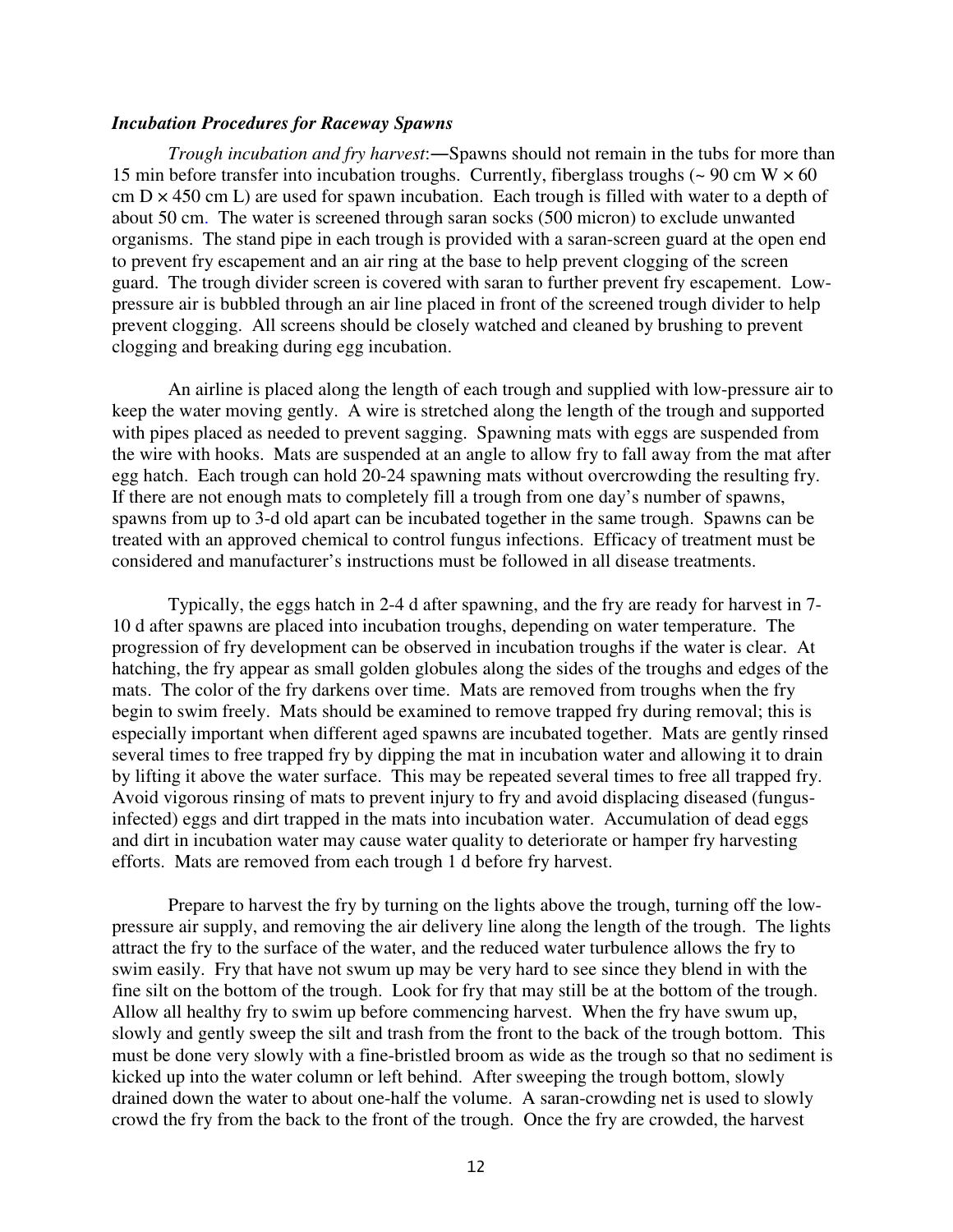operation must begin immediately. Maintain the screens to make sure they do not clog up and break.

A scale that is accurate to one-tenth of a gram is recommended for weighing the fry at harvest. A small plastic container is partially filled with water and tarred on the scale. The fry are collected using a fine-mesh fry aquarium net  $(25 \times 18 \text{ cm})$ , excess water is allowed to drain from the net, and the fry are placed into the tarred container and weighed. Repeat this activity until all fry are weighed.

Fry are enumerated by using a standard weight index of 275 fry/g for FLMB or NLMB. Recent work with GLB and SMB indicates that this standard index may not be appropriate for these species. Using on-site data from a 3-year period, PKFH currently uses a SMB standard index of 100 fry/g. Alternatively, sub-samples of fry are weighed and counted to determine the average number of fry per gram for each group of SMB and GLB fry harvested. Then the total weight of fry is multiplied by the average number of fry per gram to obtain the total number of fry harvested.

#### *Pond Spawning*

Pond spawning of black bass is used at AEW when surplus broodfish are available and raceway space is limited. Pond spawning is routinely used at JFH and periodically at the other facilities. Recommended broodfish stocking rate is 140 kg females/ha. Males are stocked at the same number as females regardless of weight (Hutson 1990). The spawn-and-rear (advanced fry) or egg transfer method, described above, may be used.

*Pond preparation and management*:―Earthen ponds are allowed to dry and the bottoms are disked and packed. Bottoms and sides of ponds are sprayed with an approved herbicide to control unwanted vegetation. Plastic-lined ponds are cleaned of bottom sediments including removal of sediments from all drain boxes or kettles. Pond filling begins 1-7 d before broodfish are stocked. Incoming water is filtered through a saran-sock filter to prevent unwanted organisms from entering the pond. Ponds are fertilized to promote phytoplankton and zooplankton population growth while reducing the establishment of filamentous algae and rooted macrophytes. Initial fertilization rate targets are 0.5 mg N/L and 1.0 mg P/L. Follow-up applications of fertilizers may also be performed but usually at reduced rates compared to rates for fingerling production ponds. The main goal of fertilization is to keep ponds productive and zooplankton populations adequate for fish, without compromising water quality. In parts of east Texas where the waters are soft (e.g., total hardness  $\lt 20$  mg/L), lime may be used to increase alkalinity and hardness of the water. If hydrated lime is used, it should be added when pond filling with water begins so that any spike in pH will return to a normal level before broodfish are stocked. Water quality variables should be maintained at levels suitable for broodfish holding ponds. Water temperature, pH, and DO should be measured twice a day (morning and afternoon).

*Advanced fry production*:―Advanced fry (15-20 mm TL) are produced in plastic-lined or earthen ponds. In plastic-lined ponds spawning substrate is provided. Shallow plastic pans filled with gravel or weighted artificial turf mats are used as substrate. Substrates are placed approximately 3 m apart at 1.0- to 1.5-m depths of water. The number of pans or mats placed in each pond equals the number of males.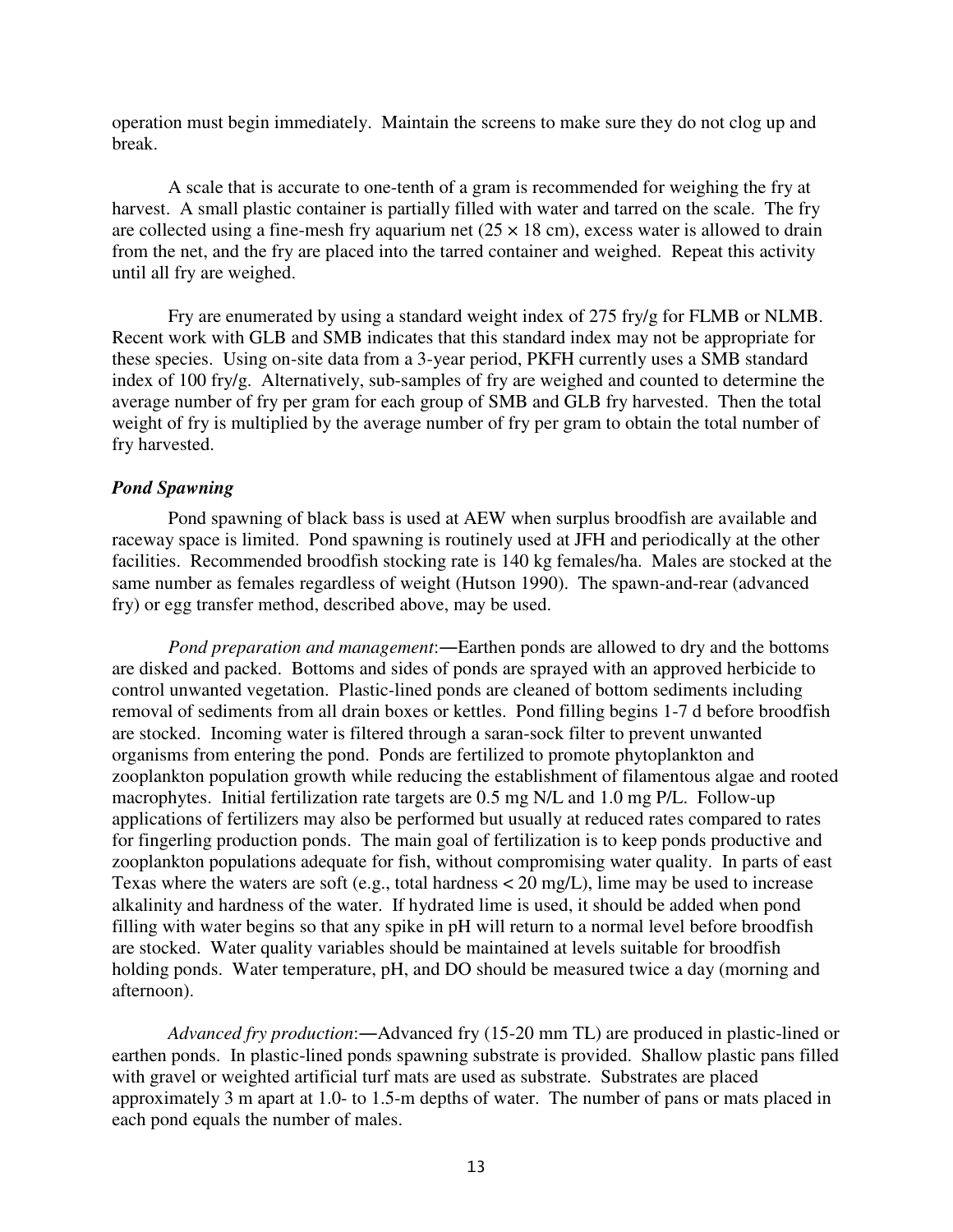Beginning 14 d after broodfish are stocked into ponds, pond edges are checked daily for schools of fry. Ponds are usually drained 30 d after broodfish stocking. Extreme care should be taken when draining ponds to ensure that fry do not become trapped in puddles as a pond drains or trapped against the drain screen. At facilities without modified Kansas kettles, broodfish are removed from the ponds by seining as the ponds drain. The fry can then either be seined as well or freshwater is added to the pond as it drains. Addition of fresh water attracts the fry into the kettle from where they can be dip-netted. At facilities with modified Kansas kettles, broodfish and fry are allowed to collect in the kettles. While in the kettle, a refuge is established for the fry by placing a fine-mesh screen to block the force of the incoming water. Some of the fry at or near the water surface may be harvested before crowding the rest. Normally, the broodfish stay in deeper water while the fry are in shallow water, allowing most of the fry to be harvested without exciting the broodfish. As the fry are harvested, they are weighed in a tarred bucket containing water and placed into a holding tank. When the majority of fry has been harvested, a sample is taken and 30 are randomly measured for TL. Fry may be enumerated by using a standard length-weight table (Piper et al. 1982). Usually, these fry are stocked into rearing ponds for additional growth.

*Spawn removal*:―This method provides more control over spawning and fry production than the advanced fry production method. However, it requires an additional incubation facility and rearing space. Spawning ponds are not fertilized because zooplankton production is not needed as the fry are not reared in these ponds. In addition, the increased turbidity resulting from increased phytoplankton biomass adversely affects the ability to locate and remove spawns quickly. Procedure steps are as follows:

- Place artificial spawning substrates (e.g., Astroturf or Spawn-Tex® mats), each provided with a float marker for location identification, approximately 3 m apart along the perimeter of each pond, preferably before pond filling. Substrates should be at 1.0-1.5-m depths of water when ponds are full. The number of mats should equal the number of males.
- Females are paired at 140 kg/ha. Males are stocked at the same number as females regardless of weight.
- Check spawning mats daily for spawns beginning 5-7 d after stocking broodfish.
- Retrieve mats with spawns, place (submerge) them in a tub of pond water, and deploy replacement (fresh) mats into ponds.
- Transport spawns to the incubation room ensuring all spawns are under water.
- Incubate spawns as described for raceway spawning.
- Spawning continues until the desired numbers of fry are produced.

# *Strip Spawning of Largemouth Bass*

Strip spawning has been used in the production of triploid FLMB (Fries et al. 2002) and found to be extremely stressful to the fish. It is not recommended for routine fish propagation but for special circumstances such as research projects. It is more feasible at hatcheries that use raceways for spawning. Procedure steps are as follows:

- Spawning raceways are prepared as describe earlier.
- Broodfish are tagged with T-bar type tags with unique color combinations and paired into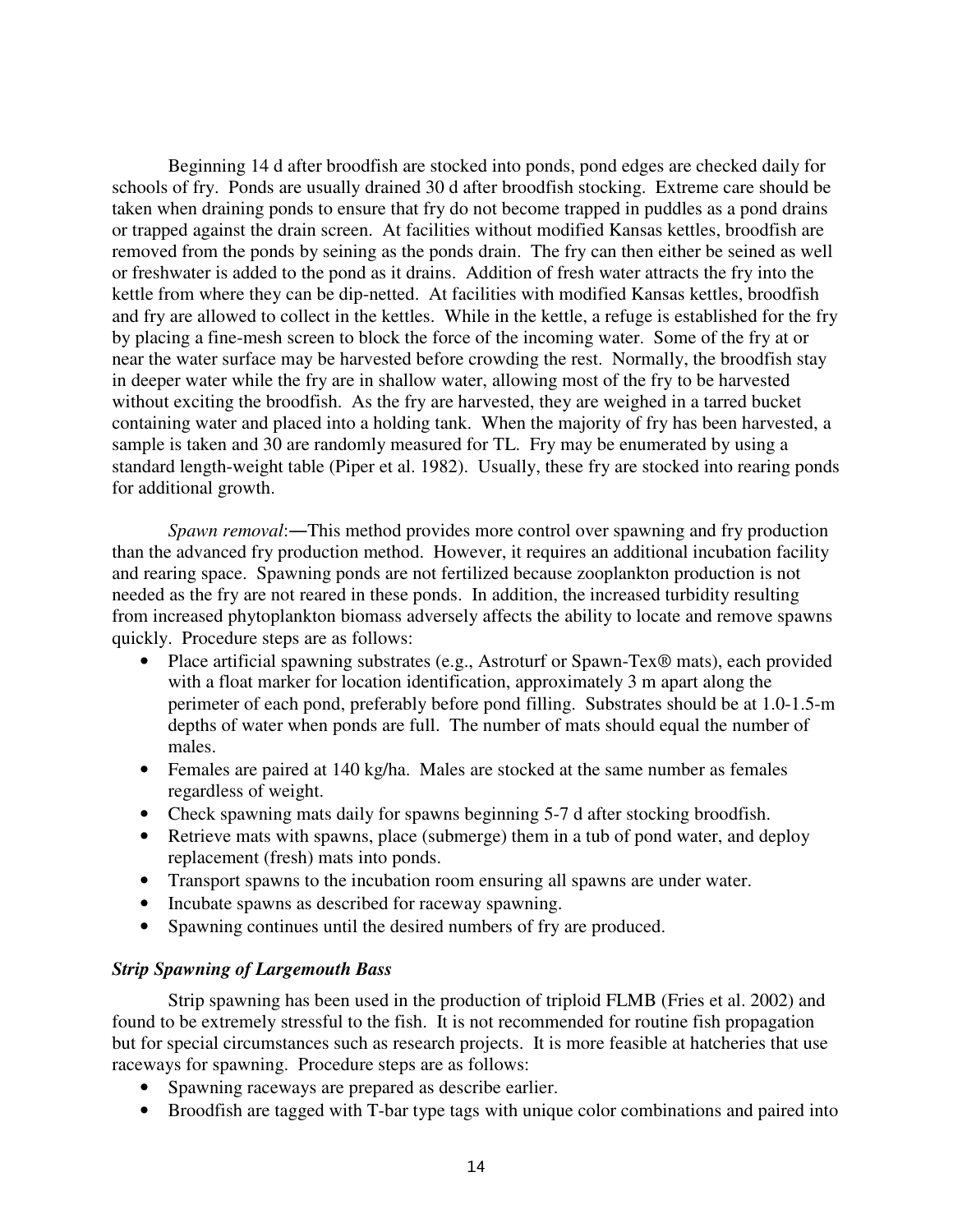raceways.

- Broodfish are watched from a vantage point.
- Broodfish pair in courtship or performing pre-spawning activities are identified by their color codes then captured by dipnetting.
- Broodfish pair is anesthetized in a solution of MS-222 before spawning.
- The female is strip-spawned by exerting firm pressure along the abdomen (from head end towards tail end) to allow the eggs to flow from the vent into a shallow pan containing about 1 L of water. Concurrently, milt from the male is stripped onto the eggs using a similar technique. Milt from each male is usually small and a pipette may be used to collect the milt from the vent and transferred into the eggs. The pipette should be rinsed in Hanks Balanced Salt Solution to delay the onset of sperm motility until the milt is mixed with the eggs. Thorough mixing of the gametes is accomplished by gentle stirring of the milt and eggs using a turkey feather for at least 2 min to effect fertilization.
- Fertilized eggs are transferred into McDonald hatching jars for incubation. Spent fish are salt-dipped in 3% salt solution, held in a recovery tank with 0.25% salt solution for several days, and then stocked into holding ponds.

# *ShareLunker Bass Spawning Procedures*

The ShareLunker program is a special breeding program that uses fish that weigh more than 6 kg caught by anglers from the wild and donated to the program. In exchange for donating the fish, the angler receives a complimentary replica of the fish and special recognition and award from the TPWD. The program runs from October  $1<sup>st</sup>$  to April 30<sup>th</sup>. These fish are held in holding tanks at TFFC until they are ready to spawn. Prior to spawning, the tank lighting is adjusted so that the fish become accustomed to a 12-h photoperiod. In late February or early March, the females are genetically checked to determine if any is an intergrade and if so to what degree. Generally, only fish that have 95% or greater of the FLMB genes are used in the program.

For spawning, raceways are divided into six compartments with screens to isolate the males and thereby reduce aggressive territorial behavior. Each compartment is provided with one spawning substrate and one female. When spawns are observed, the mats are retrieved from the raceways and transported to an incubation room as described above. Eggs are removed from mats by using sodium sulfite solution (15 g/L) and rinsed a few times to remove sodium sulfite residues and debris. The eggs are enumerated using an egg counter and placed in McDonald jars for incubation. Eggs from different spawns are kept separate. After hatching, fry from an individual spawn are stocked into the same pond or group of ponds for grow-out.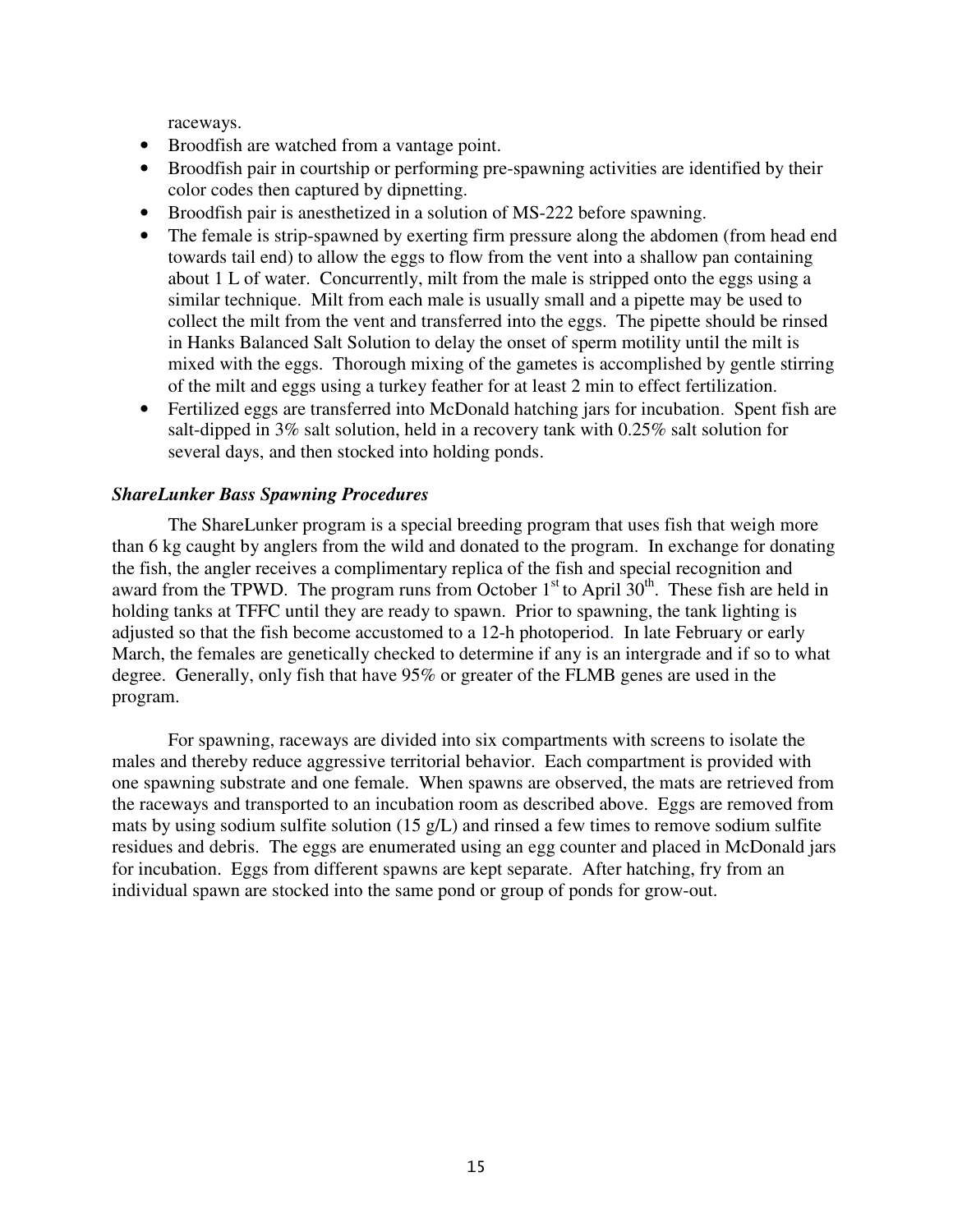### **CHAPTER 3**

#### **Fingerling Production**

#### *Pond Preparation*

Production ponds must be properly prepared for success in fingerling bass production. Earthen ponds are allowed to thoroughly dry and then disked, bladed, and packed. Bottoms of these ponds are sprayed with an approved herbicide just before filling with water to prevent growth of unwanted vegetation. Plastic-lined pond bottoms and harvest basins are cleaned of sediments. Each pond is provided with an insect-mesh screen which is packed with an expandable foam rubber seal, such as Denver Foam (Backer Rod Mfg. Inc., Denver, CO), to prevent fish escapement through the drain pipe. For ponds with screens that fit loosely into slots, the screens should first be set, packed, and then secured with wooden wedges to create the tightest seal possible.

Ponds are filled with water 7-14 d before the anticipated date of fry stocking. If ponds have recently been used and not sufficiently dry then any standing water is sprayed with 100% bleach to kill unwanted fish or other aquatic organisms. All incoming water is filtered through 500-micron-mesh screen socks to prevent introduction of undesirable fish into ponds.

The size of the fry to be stocked is an important factor in determining the lead time to begin filling ponds with water before fish stocking (i.e., pre-stocking time interval). The prestocking time interval should be well managed to allow stocking of fry when their preferred prey item(s) are dominant in the pond. Parmley (1986) found that LMB fry begin feeding at 6.7 mm TL with a preference for copepod nauplii initially and then shifting to copepod adults. At 11 mm TL the fish consume mainly copepod adults and cladocerans. Conversely, rotifers are not an important food items for LMB fry. Based on Parmley's (1986) findings, raceway-spawned fry which are approximately 7 mm TL at time of stocking should be stocked into ponds dominated by copepod nauplii. Normally, copepod nauplii dominate zooplankton communities in ponds 7- 10 d after filling, depending on the fertilization and inoculation strategies used in pond management. Pond-spawned fry may range from 14-25 mm TL at harvest depending on their growth rates in spawning ponds. These advanced fry prefer larger prey items such as cladocerans, adult copepods, and insect larvae. These fish should be stocked when the populations of their preferred prey items are peaking in rearing ponds, which is usually 10-14 d after filling ponds with water.

#### *Water Quality Management*

 Maintaining proper water quality in ponds is essential for successful fish culture. Water quality should be monitored twice daily (morning and afternoon) for DO, temperature, and pH. Ideally, these measurements should represent the highest and lowest expected readings of the day. Thus, monitoring should be done at or just after dawn and late in the afternoon. Pond water quality management should follow these guidelines:

- Salinity  $< 2$  ppt.
- Dissolved oxygen  $>$  4 mg/L.
- Total ammonia nitrogen  $< 0.3$  mg/L.
- Total hardness  $= 100-300$  mg/L.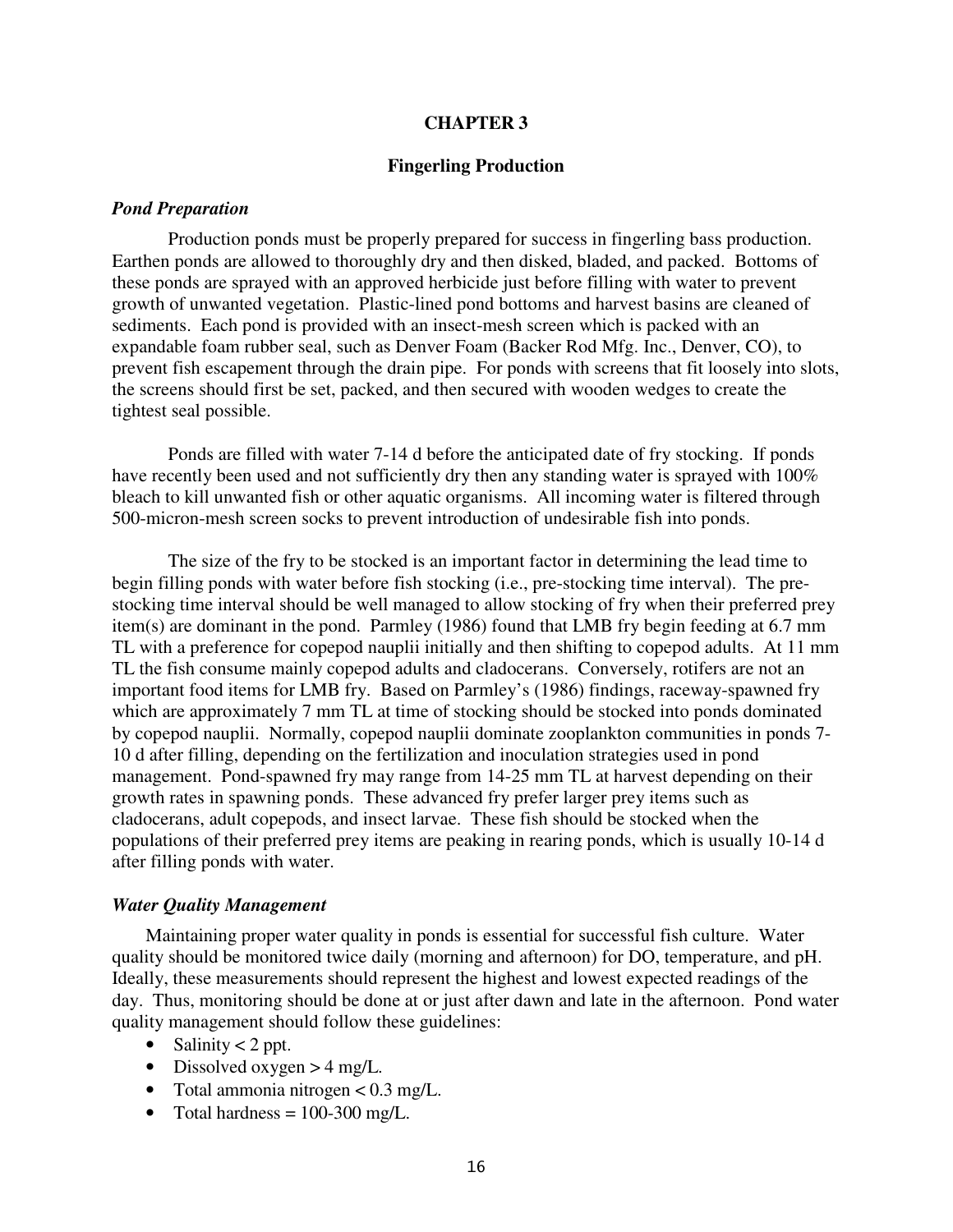•  $pH = 6-10$ .

• Temperature  $<$  32 $\degree$  C.

# *Pond Fertilization*

 Fertilization provides the needed nutrients to stimulate growth and reproduction of micro-algae to support zooplankton production, the primary prey items of black bass fry (Parmley et al. 1986). Fertilization regimes must offer adequate levels of nutrients (nitrogen and phosphorus) at the appropriate time. Organic, inorganic, or various combinations of both can be used to successfully produce black bass fingerlings (White 1981; Hutson 1990; Kurten et al. 1995). Each hatchery has different water quality characteristics which determine the fertilizer applications needed to ensure successful fish production. Different water quality and facility conditions necessitate that each hatchery monitors and applies fertilizers to best meet its production needs. Further, hatcheries should periodically review their fertilization regimes to ensure that the nutrients needed for good primary production are maintained in-between fertilizer applications.

An important aspect of fertilization is its relationship with pond pH. The addition of fertilizers, especially inorganic types, can over-stimulate pond productivity to a point where high afternoon pH levels can negatively affect growth and survival of LMB fingerlings. Staffs should be familiar with the pH tolerances of LMB life stages and implement strategies to prevent or minimize incidences of elevated pH levels.

Table 6 shows the fertilization regime used at AEW. The goal of this fertilization regime is to achieve nutrient levels of 0.5 mg N/L and 1.0 mg P/L. Cottonseed meal is used as an organic fertilizer because of its high carbon-to-nitrogen ratio content. Uran (32-0-0) and phosphoric acid (54%  $P_2O_5$ ) are used as sources of inorganic nitrogen and phosphorus, respectively. Uran (3 parts), phosphoric acid (1 part), and pond water (9 parts) are mixed to form a solution which is then applied to ponds. Because of the addition of water, the Uran and phosphoric acid are kept in solution. The similarity of the plastic-lined ponds at AEW allows staff to apply the same quantity of fertilizer mixture (e.g. 13 L of solution) to each pond to achieve the target nitrogen and phosphorus rates. Nutrient levels should be monitored periodically to ensure that target levels are achieved or maintained in production ponds.

 The AEW has a pond filling strategy designed to maximize pond fertility during the early stages of filling and to control pH after the fry are stocked. Ponds are filled until they are about 45 cm from being full, then the incoming water is turned off. The ponds are maintained at this level until the day before fry stocking when freshwater is again added to ponds. Fry are stocked into this "refuge of freshwater." Freshwater continues to flow into ponds until they are full. The justification for this strategy is to concentrate nutrients to enhance primary and secondary productivity during early pond filling stages, protect newly stocked fry from pH swings by providing a freshwater refuge, stimulate additional productivity by increasing pond volume, and reduce pH swings by adding freshwater.

 The TFFC has adopted a fertilization program that relies heavily on organic fertilization and less on inorganic fertilizers (Table 7). This is because Lake Athens, the source of water for the hatchery, has high phosphorus content during the spring season. Consequently, there is usually no need for additional inorganic fertilization. The fertilization regime consists of a single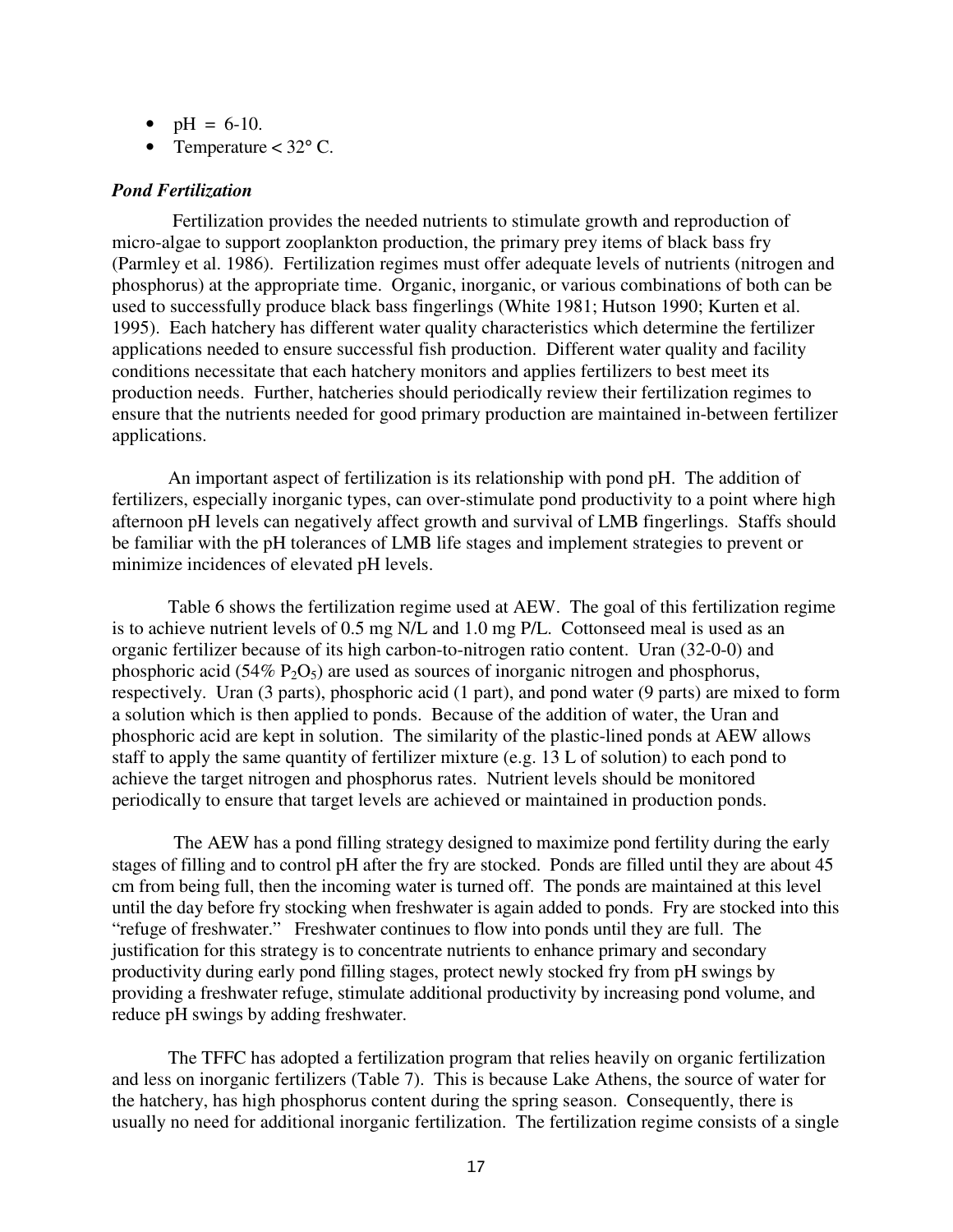application of inorganic fertilizers and several applications of cottonseed meal per pond. By relying mainly on cottonseed meal, usually elevated pH levels are avoided during the production cycle (Kurten et al. 1999).

 The JFH ponds are fertilized with ammonium nitrate (33-35% N) and phosphoric acid  $(54\% \text{ P}_2\text{O}_5)$  to achieve initial nutrient levels of 0.5 mg/L for both phosphorus and nitrogen. Cottonseed meal is applied at 225 kg/ha. Follow-up applications of 0.25 mg/L of nitrogen and lighter rates of cottonseed meal are applied every Monday, Wednesday, and Friday unless filamentous algae blooms begin to appear in ponds.

The PKH monitors water quality and fertilization regimes very carefully due to the presence of golden alga in Possum Kingdom Lake, the source of water for the hatchery. Ponds are filled 7-14 d in advance of fry stocking, depending on whether water is from the shallow or deep source of water. The decision of which source of water to use is based on whether or not golden alga is present in the incoming water. Ponds receive a prophylactic treatment of ammonium sulfate (32-0-0) at 7-10 mg/L to control golden alga. When golden alga is present, additional treatments with ammonia sulfate are made to maintain un-ionized ammonia levels of 0.16-0.25 mg/L (Barkoh et al. 2010) during the production cycle. Total ammonia nitrogen is maintained below 2.1 mg/L. Cottonseed meal is applied as outlined in Table 6.

The DFH also has golden alga in its water supply reservoir and has to carefully manage ponds to control the alga and improve pond productivity by fertilization to successfully raise fish. Currently, DFH is not culturing black bass species, but may do so in the future. Fertilization regimes for this facility are based on work done to ensure that golden alga is controlled to successfully produce striped bass (*Morone saxatilis*) and Palmetto bass fingerlings.

# *Zooplankton Management*

Zooplankton of appropriate quantity and quality is essential for successful production of black bass fingerlings. Parmley (1986) reported that LMB fry begin feeding at 6.7 mm TL with preference for copepod nauplii initially and then shifting to copepod adults and cladocerans by 11 mm TL. The density of preferred organisms should be at least 100 organisms/L at time of fry stocking. Rotifers are not important food items for LMB fry (Parmley 1986). During the production cycle, a shift from a rotifer-dominated zooplankton community to one dominated by copepods-cladocerans mix occurs; then rotifers repopulate as a result of the bass fry grazing on the larger zooplankters. Pond management goal should match zooplankton of appropriate quality and quantity with size or age of fish.

Production ponds should be sampled periodically throughout the culture period to evaluate zooplankton quantity and quality. Zooplankton samples are usually taken in the mornings, preferably before sunrise. Initial samples should be taken when ponds are full enough to effectively sample the water column. Thereafter, samples should be taken at least once weekly, and on the day prior to fry stocking. Most facilities sample ponds using an oblique 4-m tow of 5.75-cm diameter 80-micron mesh Wisconsin plankton net. The samples are concentrated to a volume of 90 mL, and densities of the major zooplankton groups (cladocerans, copepod nauplii, copepod adults, and rotifers) are determined microscopically.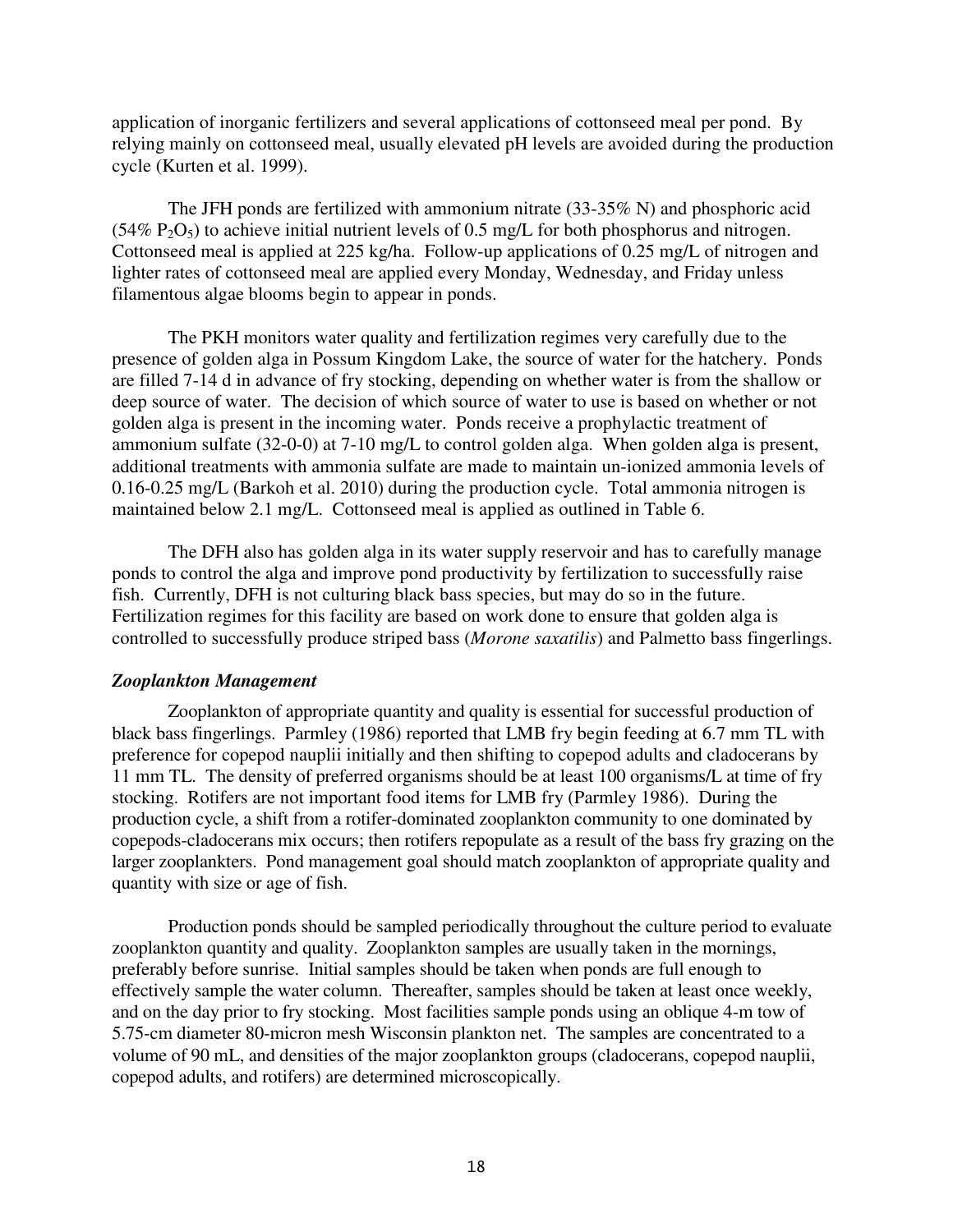It is a good strategy to maintain at least one zooplankton inoculation pond (ZIP) for the purpose of inoculating newly filled ponds or supplementing production ponds that have low zooplankton densities of the appropriate taxa. Zooplankton is collected from these ponds in two ways:

- A tempering pump is used to fill a hauling unit with water from the ZIP which is then transferred into a production pond. This method adds both phytoplankton and zooplankton to production ponds.
- An electric water (or airlift) pump is used to pump water from the ZIP into a large 500micron-mesh collection net (harvester). This method concentrates the zooplankton in the net. Providing a sport light to the pump intake area attracts zooplankton and enhances collection. The zooplankton concentrate is transferred from the net into production ponds using buckets.

# *Fingerling Growth and Harvest*

Pond stocking rates vary among hatcheries due to differences in pond productivity, fish target size, and local experience. However, fry stocking rate should be selected based on the carrying capacity of the pond and the target size of fingerlings. Currently, the requested size for most black bass species is 38 mm. These fish must be produced in good health and condition within established time frames. Based on previous production data, growth rates for black bass fingerlings are 1.0-1.5 mm/d when survival rate is about 50%. Stocking rates that achieve the 38-mm TL fish are summarized in Table 8.

 Production ponds should be managed so that the fry grow 1.0-1.5 mm/d. At these growth rates, a 7-mm raceway-spawned fry should reach the 38-mm target size in about 31 d. Pondspawned fry stocked at 15 mm TL should be ready for harvest in 23 d after stocking. Fish growth should be monitored weekly to estimate growth rate and when to harvest the fish. To estimate fish size and growth, a sample of 30-40 fish is taken from each pond by dip-netting or seining. The fish are measured for TL. The average TL is calculated for each pond and used to estimated growth rate (mm/day) as follows: (average sample length – average stocking length)/production days. Growth rate data are used to estimate when ponds may be ready for harvest. Fish growth rate data should be examined weekly to determine if fish are growing as expected. If fish are not growing as expected, zooplankton and water quality data should be examined to determine the cause and implement solutions.

At most hatcheries fish samples are taken near the kettle or harvest basin since this is the most accessible area. However, fish size estimates from such samples may be biased because the larger fish usually occupy these areas of the pond. Fish size estimate should not be used as the sole criterion to determine if a pond is ready for harvest. Additional factors to consider are days in production, availability of food resources, and growth rates over the production period.

*Preparation for harvest*.―When the fish reach the target size, the following protocol should be used for efficient harvest and delivery of the fish:

- Estimate the number of fingerlings expected from each pond and the harvest date.
- Notify fisheries managers of the receiving lakes of the impending fish deliveries.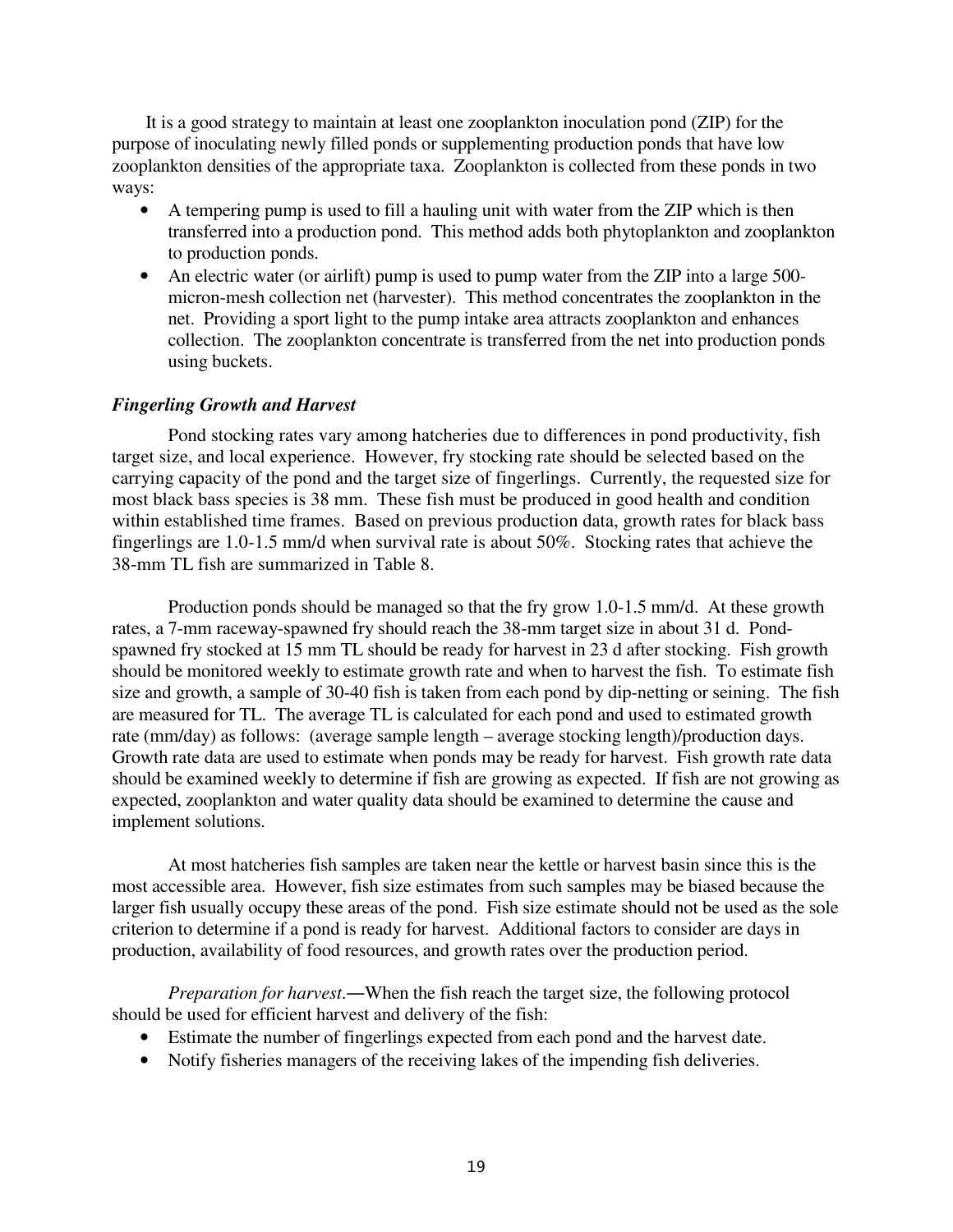- Drain fingerling rearing ponds over a 2-d period relative to the lake stocking schedule. Slowly draining ponds over weekends allows harvest and delivery of fish to be completed early in the week.
- Before pond draining begins, inspect pond drain screen for rips or tears and proper seating in the channels to prevent fish escape.
- Inspect ponds, especially the harvest area, for excessive debris and filamentous algae that may cause the screen to clog or break. If air supply is available to the ponds, place a bubbler in front of each screen to reduce clogging of the drain screen and to keep fingerlings from getting trapped against the drain screen.
- Monitor the pond during draining to ensure dissolved oxygen levels are adequate for the fish and the drain screens are not clogging up.
- If ponds are draining over several days, freshwater should flow into ponds overnight to maintain water quality.
- If ponds have bottom kettle valves in the drain basins, such as the Kansas kettles, the bottom valves should be opened about halfway during pond draining for about 15 min to flush out accumulated sediments from kettles. This helps maintain good water quality and is important if fingerlings are held in the kettle for extended periods of time.
- Plan to harvest fingerlings as early in the morning as possible, especially for ponds not equipped with Kansas kettles. Air and water temperatures are cooler in the mornings and less stressful on the fish. Also, cooler water holds more oxygen than warm water.
- Before fish are harvested, the work area must be prepared. All harvest equipment must be in proper working condition. Concrete surfaces that have been under water for several weeks can be extremely slippery due to presence of algae and mud. These surfaces must be thoroughly cleaned and extreme care must be taken while working on them to prevent slipand-fall accidents.

*Harvesting ponds with kettles*.―Harvest methods vary depending on the type of pond harvest basin. Ponds with Kansas kettles are drained completely to allow all the fish to collect in the holding kettles. For these ponds, each bottom kettle valve should be opened about 30 min before the pond drains completely into the kettle. This helps maintain good water quality and allows the fish to acclimate from pond water temperature to supply water temperature. Harvesting of fish should begin at least 30 min after all the pond water has drained into the kettle. This allows sediments to be flushed out of the kettle and improve water quality to reduce stress on the fingerlings. Once the water quality in the kettle has improved (e.g., less turbidity), harvest of fingerlings begins as follows:

- First, the fingerlings are crowded away from the incoming water and a screen is placed to restrict their movement toward and protect them from the turbulent incoming water.
- Next, the fingerlings are crowded toward the incoming water and another screen is put in place to confine the fish in a section of the kettle. Because overcrowding can lead to stress and mortality in fish, the size of the confinement area should be adequate for the number of fish in the kettle.
- A large sample is taken with a large dipnet, and then 3-4 subsamples (approximately 100 fish each) are taken from the sample using a smaller dipnet. For each subsample, the water is allowed to drain before the fish is transferred into a tarred bucket with water and weighed on a digital platform scale.
- The weight of the fish is recorded and the fish are hand counted to determine the number of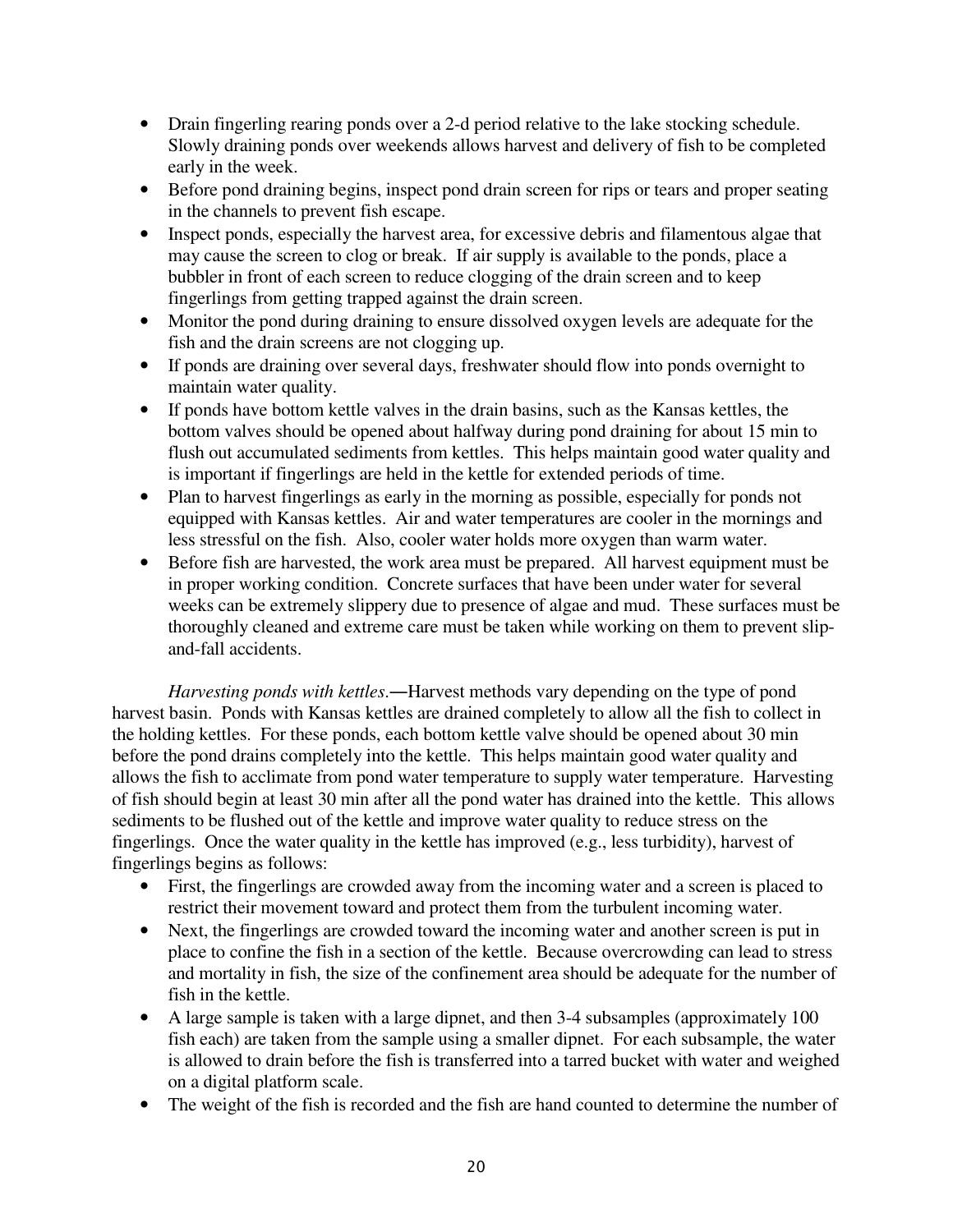fish/kg.

- A random sample of at least 30 fish is taken and all fish are individually measured to determine average TL.
- The fish are harvested by dip-netting from the kettle and placed into a tarred bucket with water for weighing. The bucket and fish are weighed, weight of the fish recorded, and the fish placed into a hauling unit.
- The number of fish harvested is estimated by multiplying the estimated fish/kg by the total weight of fish harvested from each pond.
- Weighing buckets should never be overloaded with fish to prevent injury to fish.

Accurate data collection requires use of accurate and reliable scales, fish sampling that is representative of the population, and a sample size that is statistically adequate. If a pond has multiple partial harvests, sampling each batch of fish is necessary to have an average sample that is representative of the population.

*Harvesting ponds without kettles*.―Ponds without kettles are drained slowly, and the fish are harvested as the pond drains:

- Fingerlings are either seined from these ponds or dip-netted from the drain box.
- Fish captured are placed in a tarred bucket containing water and weighed on a scale. The weight is recorded, and the fish are transferred into a hauling unit.
- To expedite harvest of the fish, draining of the pond water can be slowed down by closing the drain valve about halfway and allowing freshwater to flow into the pond. The fingerlings are attracted to the incoming freshwater in the drain box where they can be dipnetted. The drain can then be re-opened, and the process repeated.
- Because the fish usually are not of the same size or evenly distributed in the pond, fish sampling for length measurements and enumeration are best performed after all, or at least most, of the fish are harvested into a hauling unit. Fish samples are taken from the hauling unit but the procedures for length measurements and fish quantification are the same as described above.
- Generally, the most accurate information for trips is fish lengths (TL) estimated from fish on hauling units rather than fish in ponds.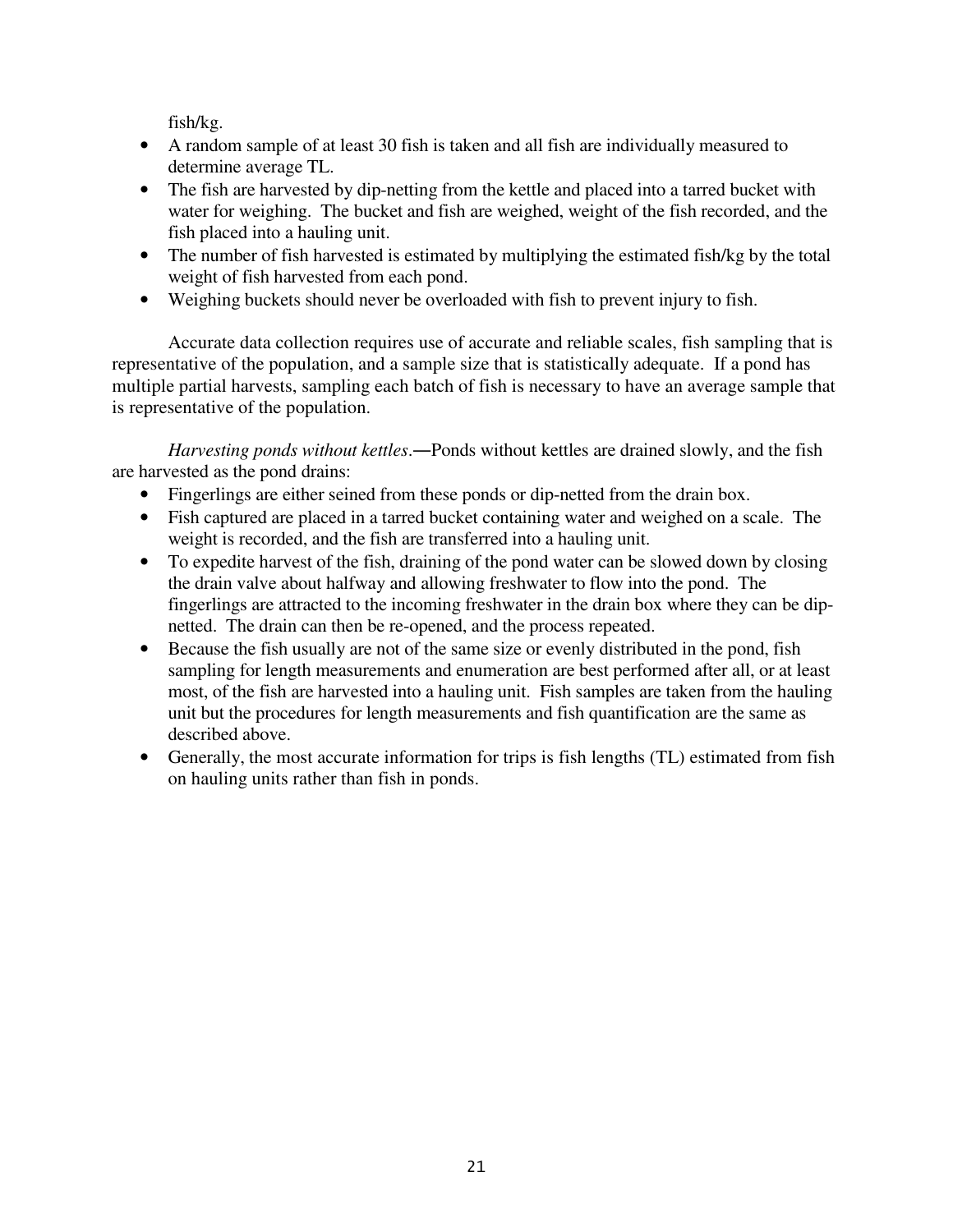# **CHAPTER 4**

# **Fish Distribution**

#### *Equipment and Loading Factors*

Routinely, fish are harvested from ponds and transported directly to the receiving water body. Standard TPWD hauling units are trailer-mounted hauling boxes, each divided into three compartments. Each compartment can contain 790-960 L of water and is equipped with an oxygen-diffusion stone supplied with compressed oxygen, and also an agitator. All agitators should be wrapped in mesh coverings that prevent fingerlings from entering the agitator baskets during operation. Hauling units should be inspected for any problems (e.g., cracks) prior to filling with water. Salt should be added to the water in the hauling unit to achieve a 0.2-0.3% solution. The air stones should be inspected for proper diffusion, and the flow meters and associated piping system should be inspected for leaks. Fish should be loaded after the oxygen level of the water in the compartments is supersaturated  $(\geq 20 \text{ mg/L})$ . Loading densities depend on the following factors (McCraren 1978):

- Water temperature.
- Hauling time.
- Condition of fish.
- Size of fish.
- Aeration system.
- Fish species.

 Before harvesting fingerlings, estimate how many are needed for each destination and can be safely transported on each hauling unit. If environmental conditions in the hauling tank are constant, hauling unit carrying capacity depends on fish size. Fewer kg of small fish can be transported per liter of water than larger fish. For example, one-half as many kg of 50-mm fish can be hauled as 100-mm fish (Hutson 1990) for a given hauling time. Hutson (1990) used the formula in Appendix B to determine fish loading density. There are programs available for calculating fish loading rates, and these should be used along with past trip sheets data to determine safe loading densities for hauling units. As rule of thumb, AEW loads approximately 50 kg of 38-mm fingerlings per 960-L compartment.

#### *Transportation*

 The transportation truck must have a working cell phone along with phone numbers of the relevant management biologists, hatchery manager, and hatchery program director. After the fish have been loaded on the hauling unit, the driver should take the most direct and safe route from the hatchery to the stocking site. The condition of the fish must be checked 30 min after loading and at least every hour thereafter. The oxygen delivery system, dissolved oxygen concentration, and water temperature should be checked every hour. Dissolved oxygen should be maintained above 6 mg/L by proper adjustment of the oxygen delivery system. Water temperature  $(< 28^{\circ}$ C) should be maintained with ice as needed.

• 60 g/L (0.5 lb/gal) of ice reduces water temperature by about  $5.5^{\circ}$ C (10<sup>o</sup>F).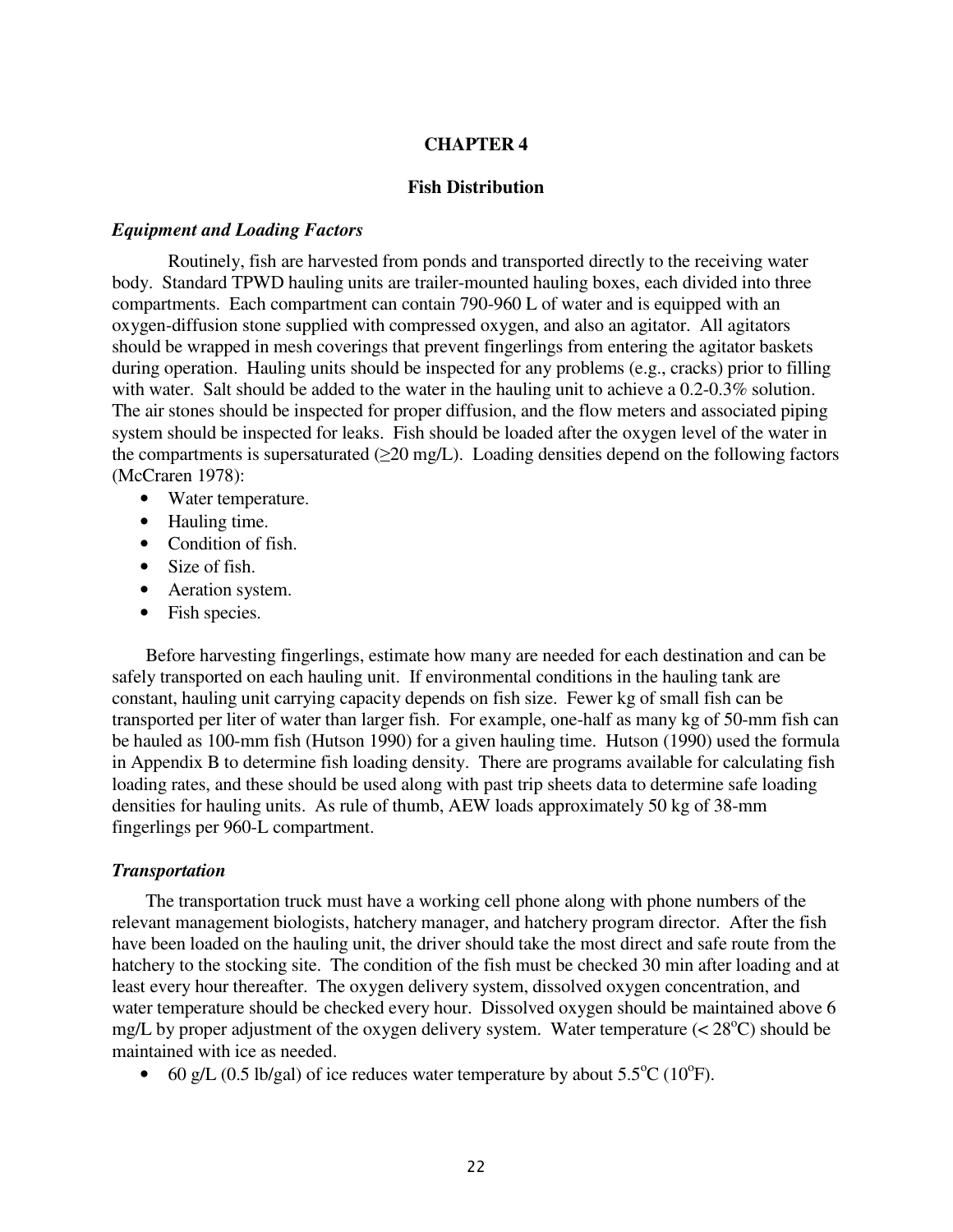#### *Stocking*

 Upon arrival at the stocking site, fish should be acclimated to the receiving water chemistry. Fingerlings always should be tempered for at least 30 min before release into receiving waters, even when temperatures of hauling and receiving waters are similar. Proper tempering requires 20 min for every 4°C change in water temperature (McCraren 1978). However, tempering is done not only for temperature but for other water quality factors as well. Tempering is accomplished by pumping lake water into the hauling unit. After tempering, the fish should be stocked in the best available habitat. Management crews may take fingerlings in boats for distribution in suitable habitats at several locations. This process can take time, and the driver needs to be aware of the condition of the fish in the hauling unit and after the tempering process.

# *Coordination*

Fish stocking must be coordinated with the appropriate district management office. District biologists should be informed of the pending stocking a week before and on the day of the stocking, preferably before the trip begins.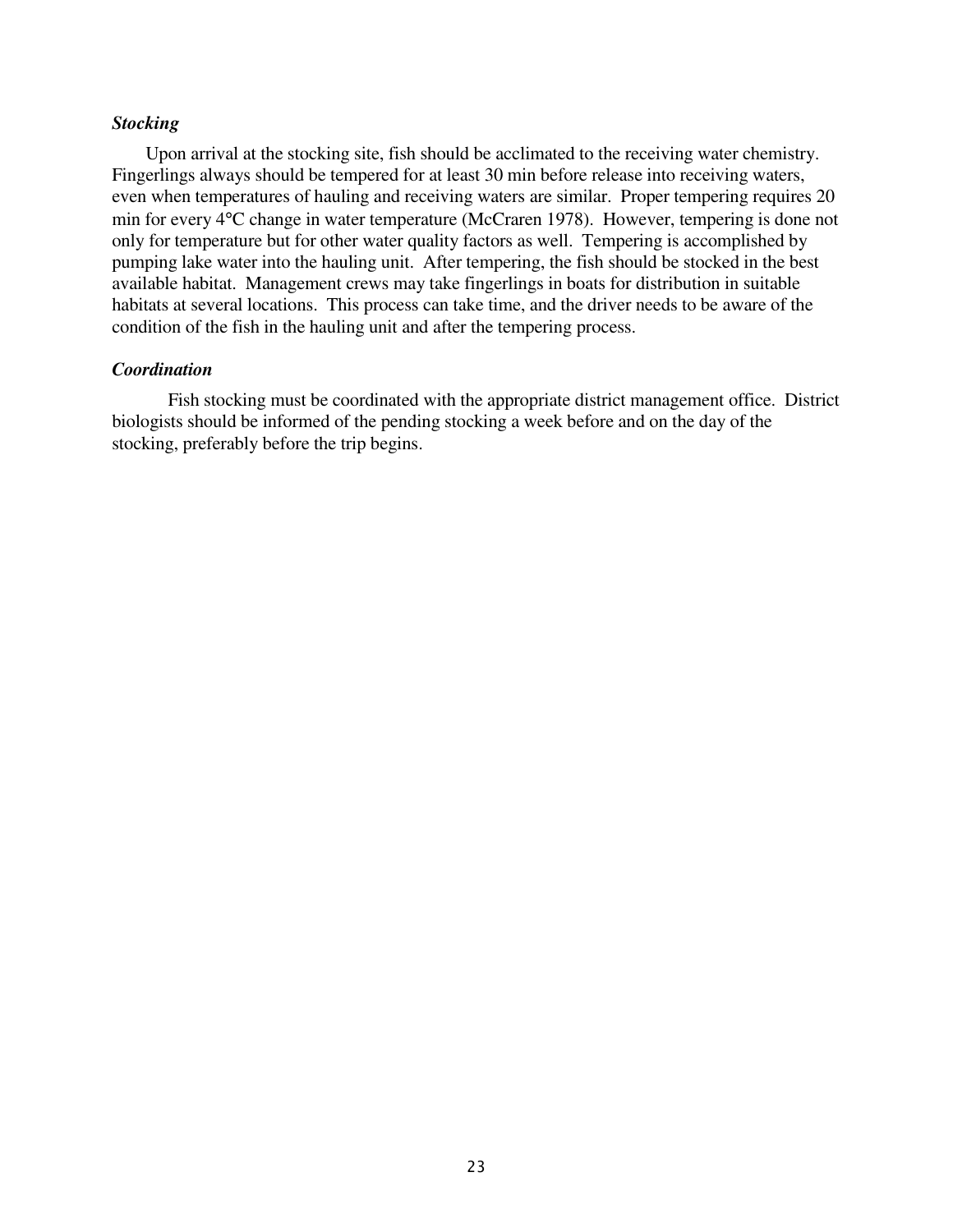# **CHAPTER 5**

# **Data Reporting**

# *Trip Sheets*

 Trip sheets are required for every stocking event. Trip sheets have been standardized and can be printed with pre-trip information from the Fish Hatchery Database (FHD) (http://gofish.tpwd.state.tx.us/Stocking/TripSheets/TripForm.aspx). All relevant trip sheet information, including the pre- and post-trip check lists should be completed by the driver within 24 h after fish delivery. The trip sheet should be given to the individual responsible for data entry into the FHD, and the information should be entered into the database within 48 h of receipt. Another individual should verify the data entered into the database no later than 7 d after the information has been added to the database.

#### *Harvest Data*

Harvest data should include, at least, all routine production statistics for each production unit (e.g., pond). The data may include: number of fish harvested, average TL of fish, number of fish/kg, and weight (kg) of fish harvested. This information is used to evaluate production methods and outputs (i.e., pond management success). Therefore, adequate and accurate data are essential. If a pond has multiple partial harvests, sampling each partial harvest is necessary, and the weighted mean values for the production variables reported. Further, whenever multiple ponds or multiple harvests (i.e. multiple datasets) are involved in the estimation of production statistics, weighted mean values must be reported. In these cases, avoid reporting "pond averages" which may obscure deficiencies in production.

#### *Water Quality Data*

Water quality data are used to make pond (or culture unit) management decisions or to refine management strategies. Thus, accurate recording and timely reporting of water quality data are important. Water quality data should be reported to production managers in a timely manner so that water quality management decisions can be timely made. If water quality data are collected using a multi-parameter data logger, the data should be downloaded daily into the FHD. Data entry into the FHD is required weekly. Meters must be calibrated daily or according to manufacturer's instructions to ensure proper performance.

#### *Spawning and Incubation Data*

 Spawning and incubation data are necessary for proper allocation of pond space for fingerling production and therefore must be comprehensive. Information recorded on spawning and incubation data sheets should include: fish weight and number, number of spawns produced, number of fry produced, fry produced per kg of female, and the destination of the fry.

#### *Pond Production Data*

 Pond production data including, but not limited to, filling dates, water quality data, zooplankton data, feeding and fertilization records, stocking records, sampling records, and harvest data, must be entered into the FHD in a timely manner. Production data should be entered into the database within 7 d of the occurrence.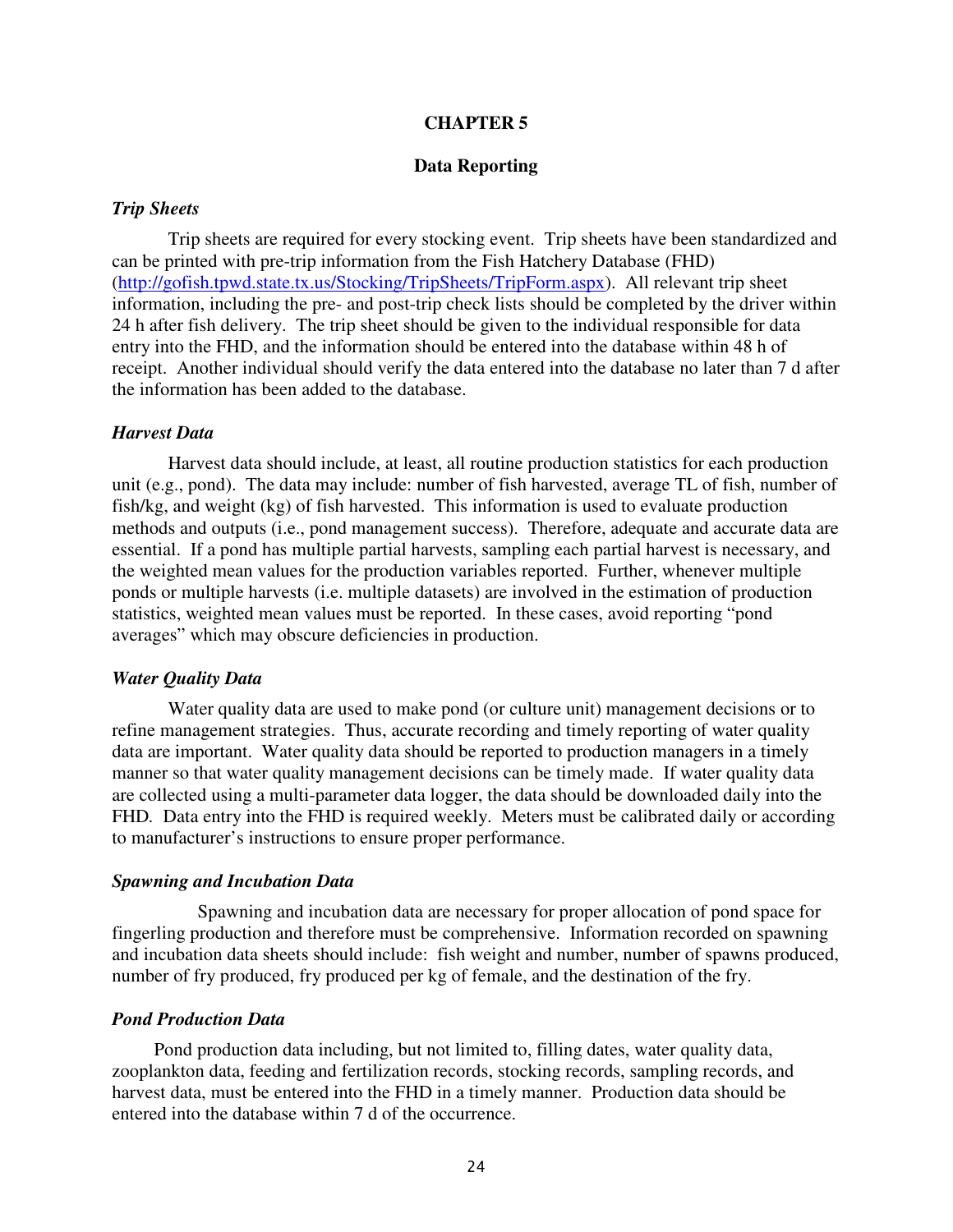# *Status Reports*

 Data for monthly status reports are entered into tables in the Hatchery Production Status Report by the  $10<sup>th</sup>$  of each month. This report is located at N:\IFHatcheries\Hatchery Status Reports. Annual reports for spring production are due by September 1. These reports are prepared by hatchery biologists.

# *Program Summary Report*

Program summaries are prepared by the respective program directors and disseminated to staff before the annual programs evaluation meeting. This meeting normally convenes in January.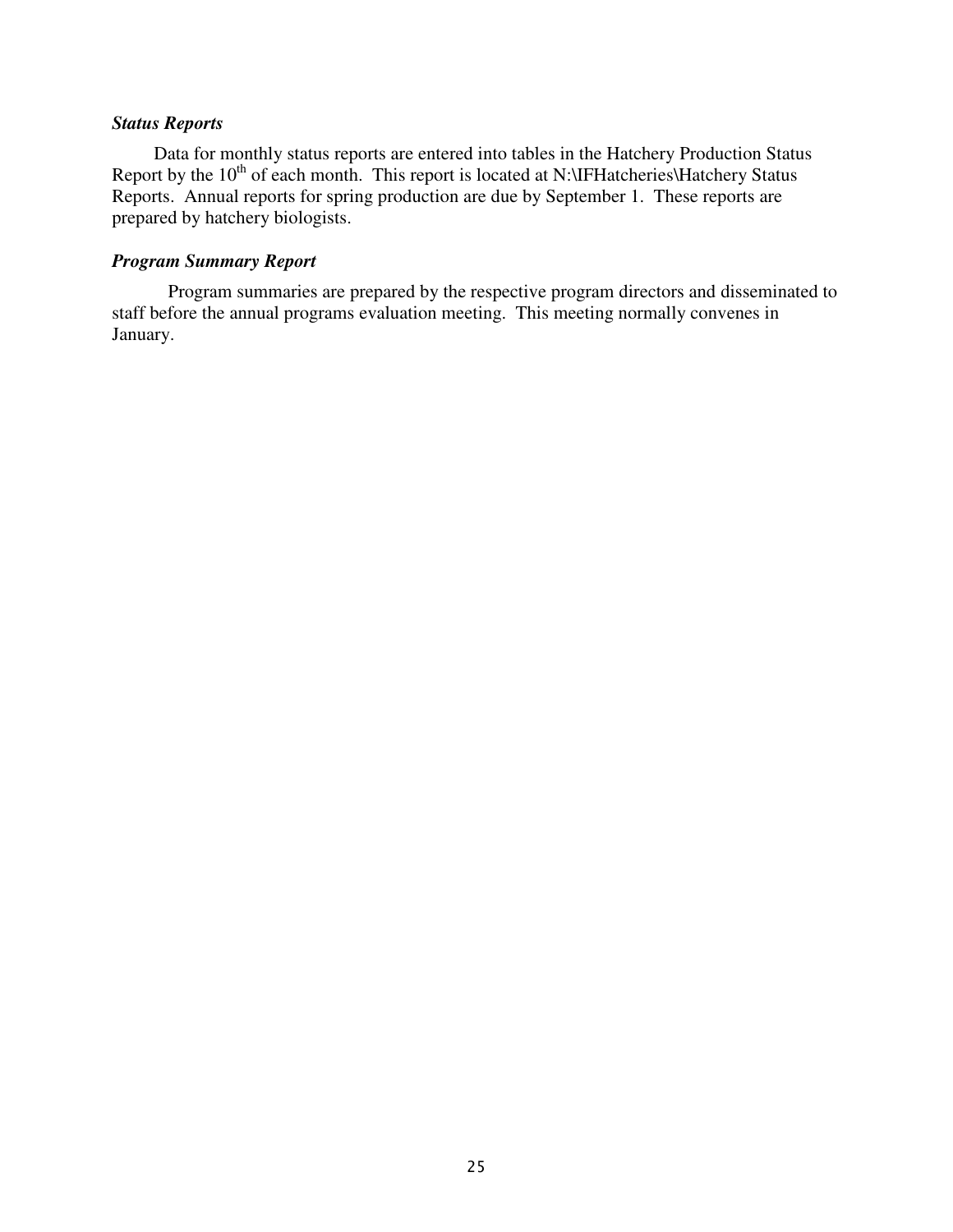# **LITERATURE CITED**

- Barkoh, A., D. G. Smith, and G. M. Southard. 2010. *Prymnesium parvum* control treatments for fish hatcheries. Journal of the American Water Resources Association 46(1):161-169.
- Boyd, C. E. 1979. Water quality in warmwater fish ponds. Agricultural Experiment Station, Auburn University, Alabama.
- Boyd, C. E., and F. Lichtkoppler. 1979. Water quality management in pond fish culture. Research and Development Series 22, Agricultural Extension Service, Auburn University, Alabama.
- Burkhalter, A. P. 1967. Aquatic weed identification and control manual. Bureau of Aquatic Plant Research and Control, Florida Department of Natural Resources, Tallahassee.
- Chew, R. L. 1974. Early life history of the Florida largemouth bass. Florida Game and Freshwater Fish Commission, Fishery Bulletin 7, Tallahassee.
- Fries, L. T., P. L. Hutson, and H. J. Warren. 1996. Fish hatchery genetics and genetics plan. Management Data Series 130, Texas Parks and Wildlife Department, Austin.
- Fries, L. T., G. L. Kurten, J. Isaac, Jr., T. Engelhardt, D. Lyon, and D. G. Smith. 2002. Mass production of polyploid Florida largemouth bass for stocking public waters in Texas. Pages 393-399 *in* D. P. Philipp and M. S. Ridgeway, editors. Black bass: ecology, conservation, and management. American Fisheries Society Symposium 31, Bethesda, Maryland.
- Hutson, P. L. 1983. Smallmouth bass culture in Texas. Progressive Fish-Culturist 45:169-171.
- Hutson, P. L. 1990. Florida largemouth bass culture in Texas. Texas Parks and Wildlife Department, Management Data Series 35, Austin.
- Isaac, J. Jr., T. M. Kimmel, R. W. Bagley, V. H. Staats, and A. Barkoh. 1998. Spawning behavior of Florida largemouth bass in an indoor raceway. Progressive Fish-Culturist 60:59-62.
- Kurten G., L. Hall and N. Thompson. 1995. Comparison of Cottonseed meal and alfalfa meal for fertilizing earthen Florida largemouth bass spawning and rearing ponds. Texas Parks and Wildlife Department, Management Data Series 113, Austin.
- Kurten G., L. Hall and N. Thompson. 1999. Evaluation of cottonseed meal supplementation of inorganically fertilized Florida largemouth bass spawning ponds. North American Journal of Aquaculture. 61:115-125
- Lutz-Carrillo, D. J., C. C. Nice, T. H. Bonner, M. R. J. Forstner, and L. T. Fries. 2006. Admixture analysis of Florida largemouth bass and northern largemouth bass using microsatellite loci. Transactions of the American Fisheries Society 135:779-791.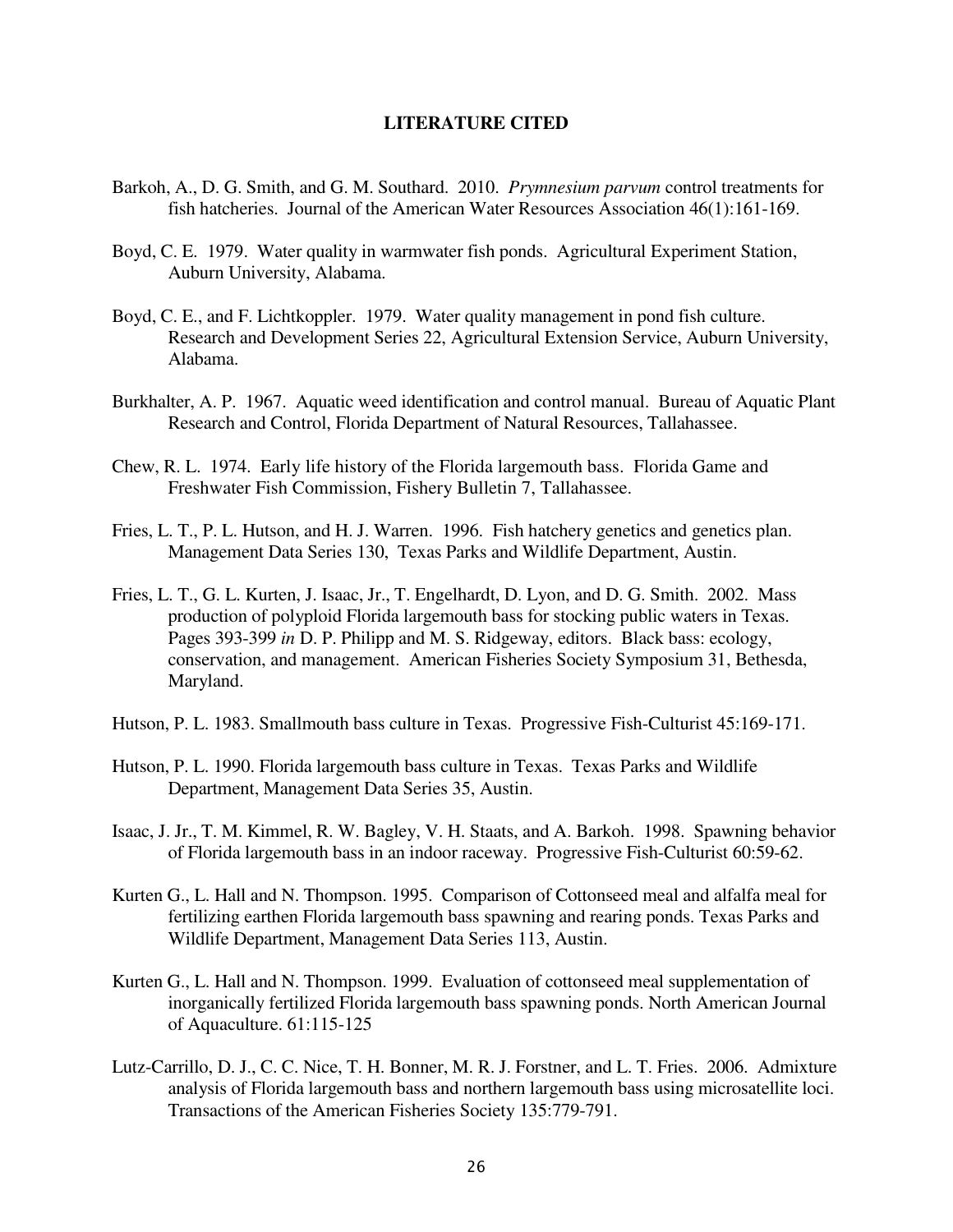- McCraren, J. P. 1978. Manual of fish culture: fish transportation. U.S. Fish and Wildlife Service, Washington, D.C.
- Nelson, J. T., R. G. Bowker, and J. D. Robinson. 1974. Rearing pellet-fed largemouth bass in a raceway. , Progressive Fish-Culturist 36(2):108-110.
- Parker, W. D. 1971. Preliminary studies on sexing adult largemouth bass by means of an external characteristic. Progressive Fish-Culturist 33:55-56.
- Parmley, D., G. Alvarado, and M. Cortez. 1986. Food habits of small hatchery-reared Florida largemouth bass. Progressive Fish-Culturist 48:264-267.
- Piper, R. G., I. B. McElwain, L. E. Orme, J. P. McCraren, L. G. Fowler, and J. R. Leonard. 1982. Fish hatchery management. U.S. Fish and Wildlife Service, Washington, D.C.
- Sarti, M. J. 1986. Largemouth raceway spawning at Jake Wolf Memorial Fish Hatchery. Pages 35-36 *in* Robert Sweet, editor. Midwest black bass culture. Missouri Department of Conservation, Kansas City, Missouri.
- Snow, J. R. 1964. Training manual for warm-water fish culture. U.S. Fish and Wildlife Service, Marion, Alabama.
- Snow, J. R. 1968. Production of six to eight inch largemouth bass for special purposes. Progressive Fish-Culturist 30:144-152.
- Snow, J. R. 1974. Controlled culture of largemouth bass fry. Southern Division of the American Fisheries Society 26:22-25.
- Snow, J. R. 1975. Hatchery propagation of the black basses. Pages 344-356 *in* H. E. Clepper and R. H. Stroud, eds. Black Bass Biology and Management. Sport Fish. Inst.,Washington, D.C.
- TPWD (Texas Parks and Wildlife Department). 1990. Fish stocking philosophy. Inland Fisheries Division, PWD RP 3000-336 (11/90), Austin.
- TPWD (Texas Parks and Wildlife Department). 1995. Texas largemouth bass management. Committee Report, Inland Fisheries Division, Austin.
- White, B. L. 1981. Culture of Florida largemouth bass. Pages 146-159 *in* P. L. Hutson and J. Lillie, editors. Midwest Black Bass Culture. Texas Parks and Wildlife Department Austin.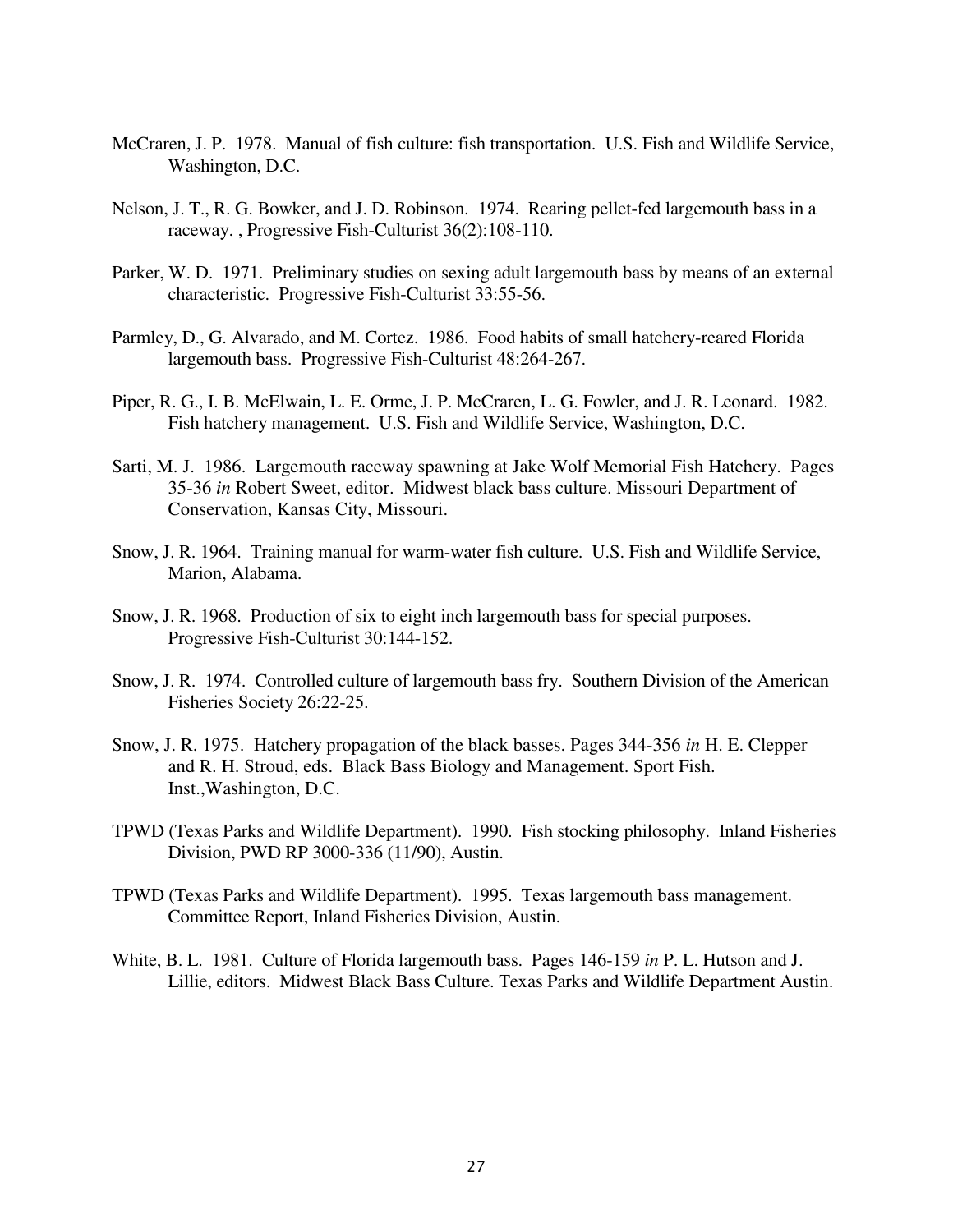| Hatchery                              | Spawning strategy | Year classes                | Production pairs                       |
|---------------------------------------|-------------------|-----------------------------|----------------------------------------|
| A.E. Wood                             | Raceway           | 3                           | 250-300                                |
| TFFC*                                 | Raceway           | 3 or more<br>Lunker Program | 250-300 or more<br><b>ShareLunkers</b> |
| $Jasper**$                            | Pond              | 3                           | 400-450                                |
| East Texas Fish<br>Hatchery (ETFH)*** | Raceway           | 3                           | 250-300                                |

 TABLE 1.―Florida largemouth bass broodfish inventory and spawning strategy for Texas Parks and Wildlife Department freshwater hatcheries.

\*TFFC is Texas Freshwater Fisheries Center.

\*\*Jasper's broodfish need should decrease when the ETFH starts operation.

\*\*\*ETFH to acquire Jasper's broodfish when it starts operation.

 TABLE 2.―Current black bass fingerling production capabilities of Texas Parks and Wildlife Department freshwater hatcheries.

| Hatchery <sup>Z</sup> | Hectares used for bass<br>rearing $*$ | Fingerlings/ha** | Production capability |
|-----------------------|---------------------------------------|------------------|-----------------------|
| A.E. Wood             | 17                                    | 250,000          | 4,250,000             |
| Jasper                | 14                                    | 123,000          | 1,700,000             |
| <b>PK</b>             | 3                                     | 197,000          | 985,000               |
| <b>TFFC</b>           | 16                                    | 123,000          | 2,000,000             |
| Total                 | 52                                    |                  | 8,935,000             |

\* Hectares used over two rearing cycles.

\*\* Five-year average for each hatchery.

<sup>Z</sup>PK is Possum Kingdom State Fish Hatchery; TFFC is Texas Freshwater Fisheries Center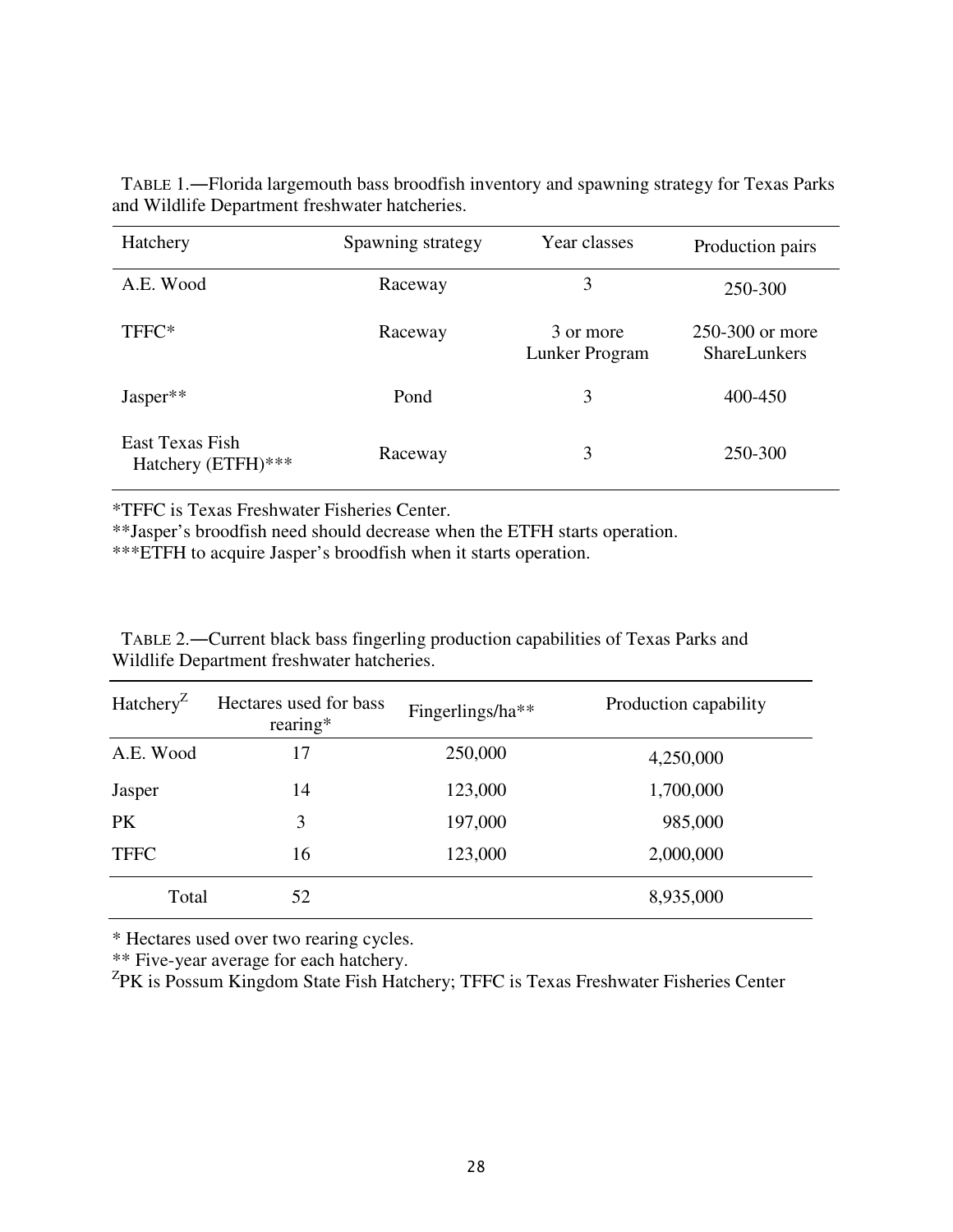| Age (years) | kg forage/kg brooder/year | Size of forage (mm) |
|-------------|---------------------------|---------------------|
| $0 - 1$     | 20                        | $Fry-50$            |
| $1-2$       | 15                        | $50 - 75$           |
| $2 - 3$     | 10                        | $75 - 100$          |
| $3-4$       | 9                         | $75 - 100$          |
| >4          |                           | $75 - 125$          |

 TABLE 3.―Suggested forage sizes and rates fed to black bass of different ages (C. Kittel, A. E. Wood Fish Hatchery, San Marcos, Texas, personal communication).

 TABLE 4.―Suggested yearly feeding schedule for black bass broodfish (C. Kittel, A. E. Wood Fish Hatchery, San Marcos, Texas, personal communication).

| Percent of total to feed |
|--------------------------|
| 5                        |
| 20                       |
| 20                       |
| 10                       |
| 25                       |
| 20                       |
|                          |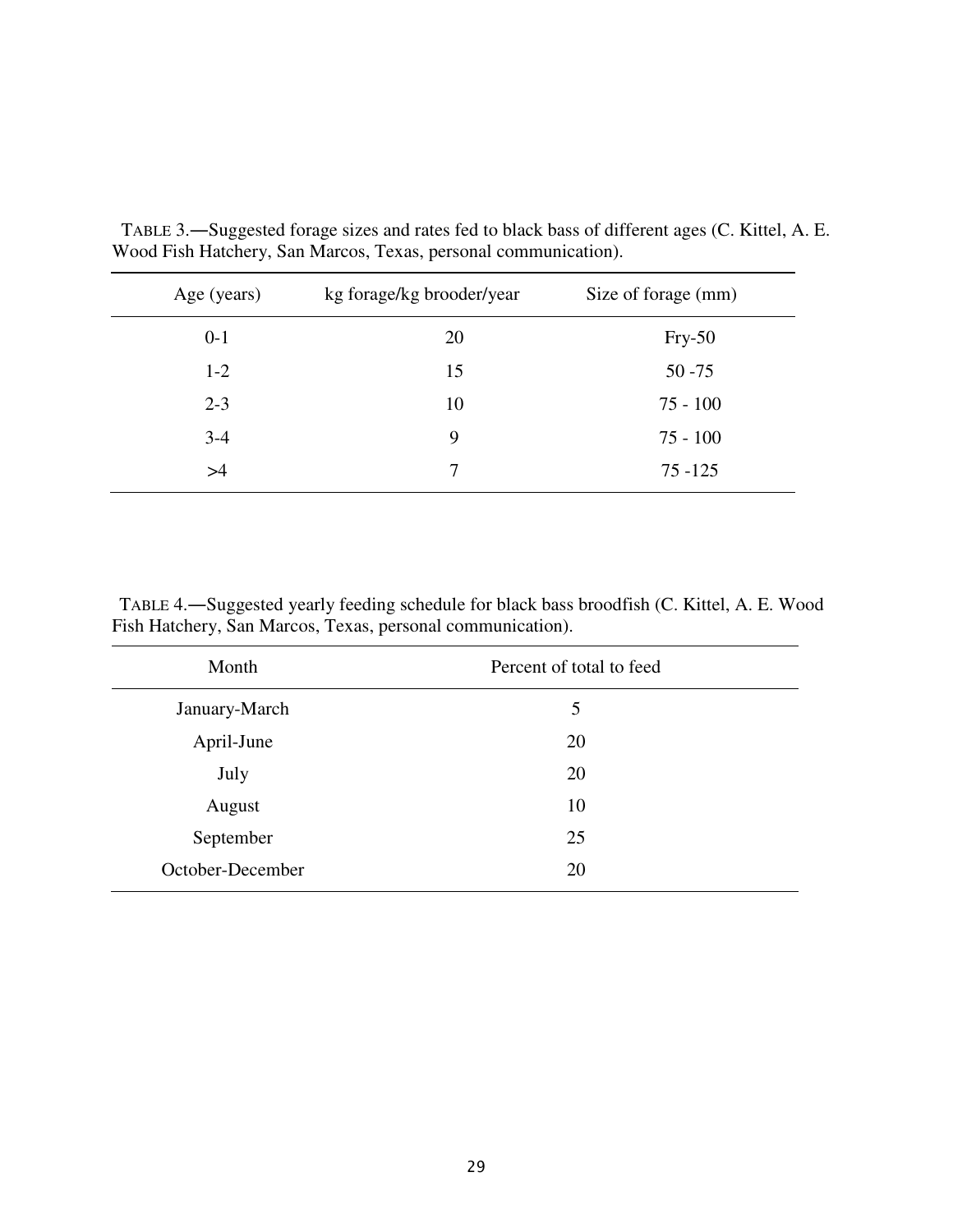| Year class | Group A females <sup><math>Z</math></sup><br>Group B males | Group B females<br>Group A males |
|------------|------------------------------------------------------------|----------------------------------|
| 2008       | <b>AEW</b>                                                 | Jasper                           |
| 2011       | <b>TFFC</b>                                                | <b>AEW</b>                       |
| 2013       | <b>ETFH</b>                                                | <b>TFFC</b>                      |
| 2015       | <b>AEW</b>                                                 | <b>ETFH</b>                      |
| 2018       | <b>AEW</b>                                                 | <b>TFFC</b>                      |
| 2019       | AEW (from Florida)                                         | AEW (from Florida)               |
| 2020       | <b>ETFH</b>                                                | <b>TFFC</b>                      |
| 2022       | <b>AEW</b>                                                 | <b>ETFH</b>                      |
| 2024       | <b>TFFC</b>                                                | <b>AEW</b>                       |
| 2026       | <b>ETFH</b>                                                | <b>TFFC</b>                      |

 TABLE 5.―A schedule of black bass broodfish rotation among Texas Parks and Wildlife Department freshwater hatcheries.

<sup>Z</sup>AEW is A. E. Wood Fish Hatchery; TFFC is Texas Freshwater Fisheries Center; PK is Possum Kingdom State Fish Hatchery; ETFH is East Texas Fish Hatchery; Jasper is Jasper State Fish Hatchery.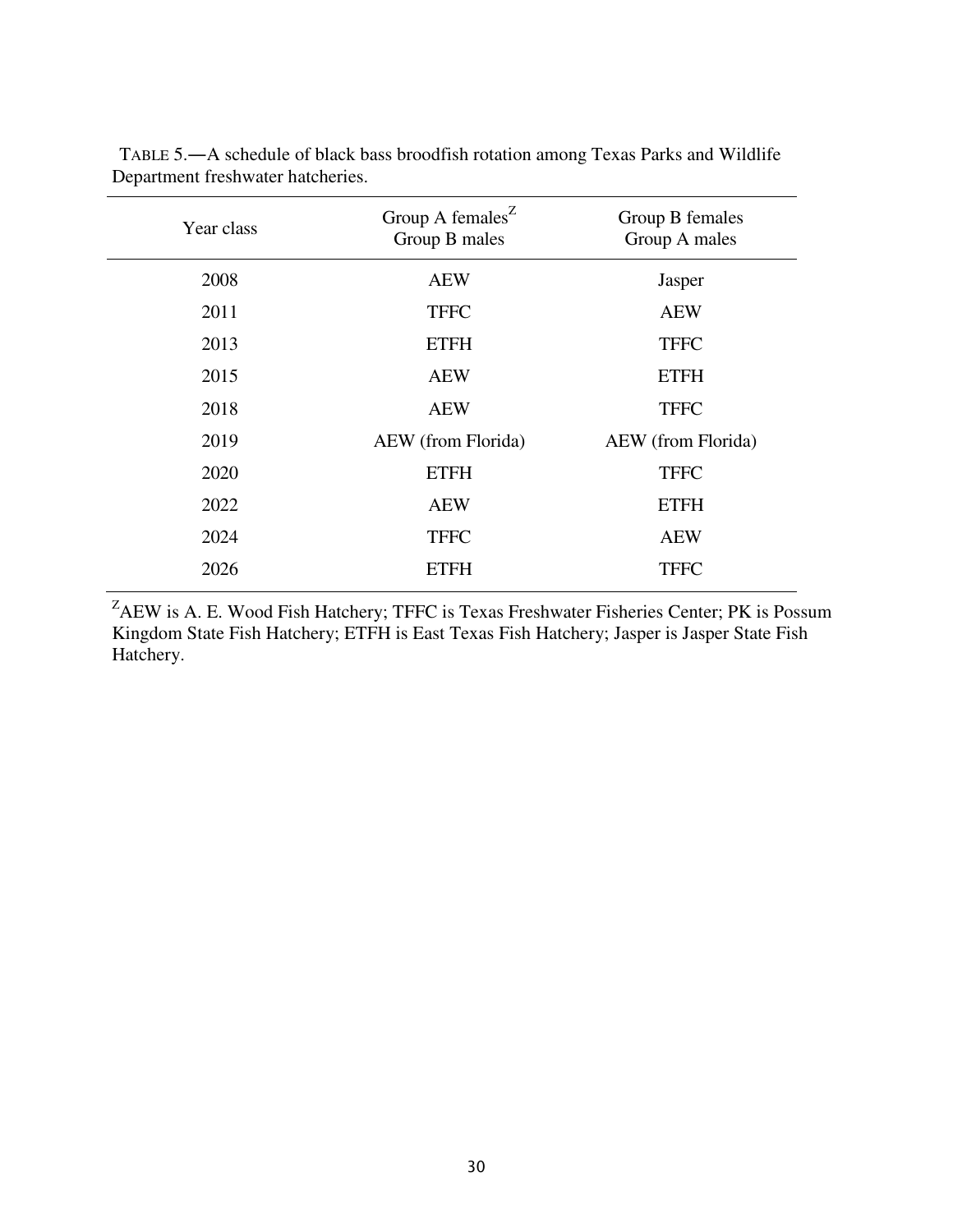| Day    | Action                    | Cottonseed meal (kg) | Uran $(L)$ | Phosphoric<br>$\text{acid}$ (L) |
|--------|---------------------------|----------------------|------------|---------------------------------|
| Day 1  | Filling and fertilization | 22.7                 | 3          | 1                               |
| Day 3  | Zooplankton inoculation   |                      |            |                                 |
| Day 4  | Fertilization             | 91                   | 6          | $\overline{2}$                  |
| Day 6  | Zooplankton inoculation   |                      |            |                                 |
| Day 7  | Fry stocking              |                      |            |                                 |
| Day 8  | Fertilization             | 22.7                 | 3          | 1                               |
| Day 10 | Fertilization             | 22.7                 | 3          | 1                               |
| Day 12 | Fertilization             | 22.7                 | 3          | 1                               |
| Day 15 | Fertilization             | 22.7                 | 3          | $\mathbf{1}$                    |
| Day 18 | Fertilization             | 22.7                 | 3          | 1                               |
| Day 21 | Fertilization             | 22.7                 | 3          |                                 |
| Day 24 | Fertilization             | 22.7                 | 3          | 1                               |
| Day 27 | Fertilization             | 22.7                 | 3          | $\mathbf{1}$                    |
| Day 35 | Fingerling harvest        |                      |            |                                 |
| Total  |                           | 295.3                | 33         | 11                              |

 TABLE 6.―A. E. Wood Fish Hatchery management schedule for 0.4-ha ponds stocked with raceway-produced fry to produce 38-mm total length fingerlings.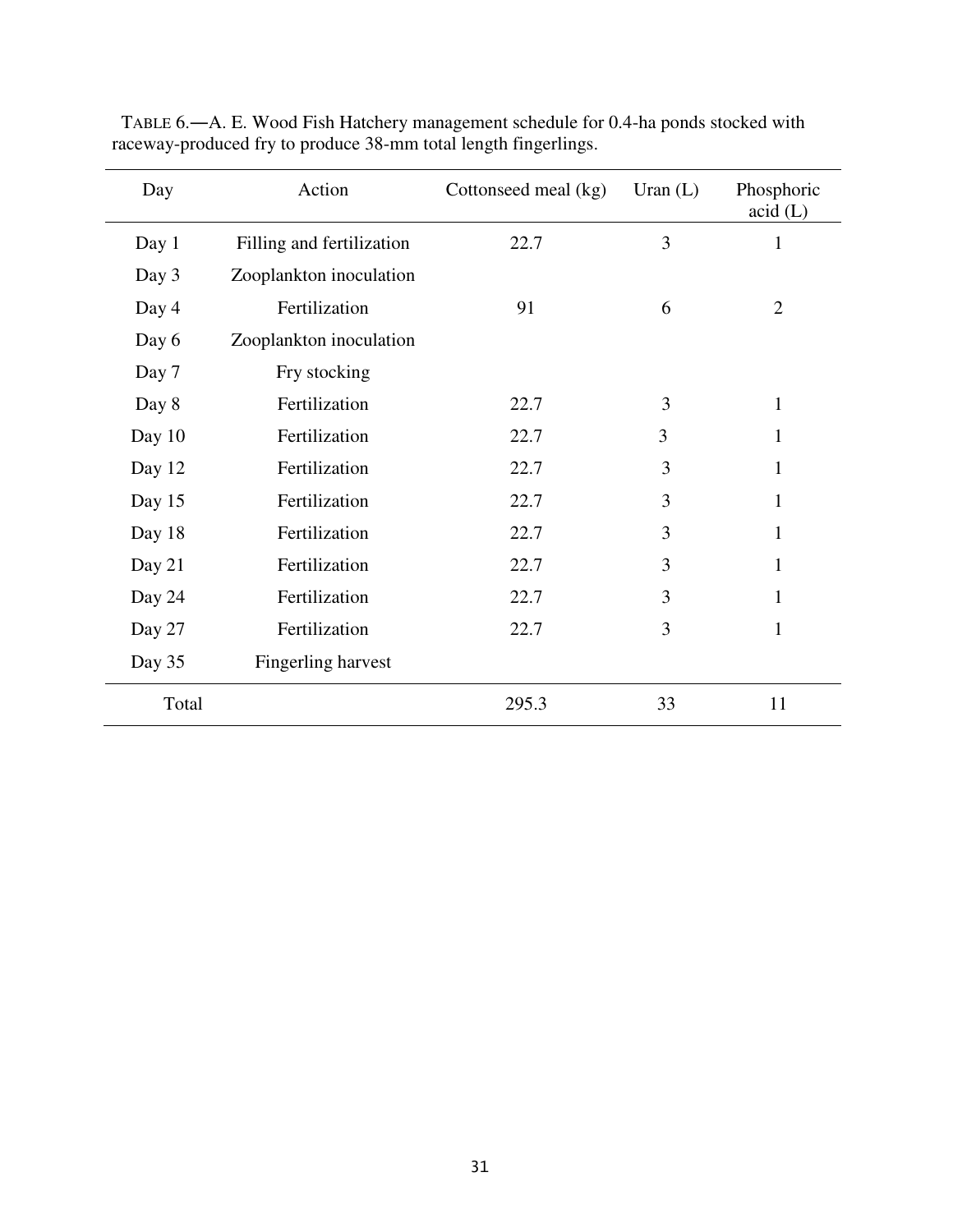| Day    | Action                     | Cottonseed<br>meal $(kg)$ | Uran $(L)$ | Phosphoric Acid<br>(L) |
|--------|----------------------------|---------------------------|------------|------------------------|
| Day 1  | Filling                    |                           |            |                        |
| Day 2  | Fertilization              | 22.7                      |            |                        |
| Day 3  | Zooplankton inoculation    |                           |            |                        |
| Day 5  | Fertilization              | 91                        | 2.8        | 0.465                  |
| Day 6  | Fertilization              | 22.7                      |            |                        |
| Day 8  | Fertilization              | 22.7                      |            |                        |
| Day 10 | Fry stocking/Fertilization | 22.7                      |            |                        |
| Day 12 | Fertilization              | 22.7                      |            |                        |
| Day 15 | Fertilization              | 22.7                      |            |                        |
| Day 18 | Fertilization              | 22.7                      |            |                        |
| Day 21 | Fertilization              | 22.7                      |            |                        |
| Day 24 | Fertilization              | 22.7                      |            |                        |
| Day 27 | Fertilization              | 22.7                      |            |                        |
| Day 35 | Fingerling harvest         |                           |            |                        |
| Total  |                            | 181.6                     | 2.8        | 0.465                  |

 TABLE 7.―Texas Freshwater Fisheries Center management schedule for 0.4-ha ponds stocked with raceway-produced fry to produce 38-mm total length fingerlings.

 TABLE 8.―Fry stocking rates and expected growth and survival rates for Texas Parks and Wildlife Department black bass producing hatcheries.

| Hatchery          | Fry/ha stocked  | Expected growth<br>rate (mm/day) | Expected survival<br>$(\%)$ |
|-------------------|-----------------|----------------------------------|-----------------------------|
| A.E. Wood         | 500,000         |                                  | 65                          |
| TFFC <sup>Z</sup> | 250,000-312,500 |                                  | 65                          |
| Jasper            | 150,000-200,000 |                                  | 50                          |
| Possum Kingdom    | 250,000-312,500 |                                  | 65                          |
| Dundee            | 250,000-312,500 |                                  | 65                          |

<sup>Z</sup>TFFC is Texas Freshwater Fisheries Center.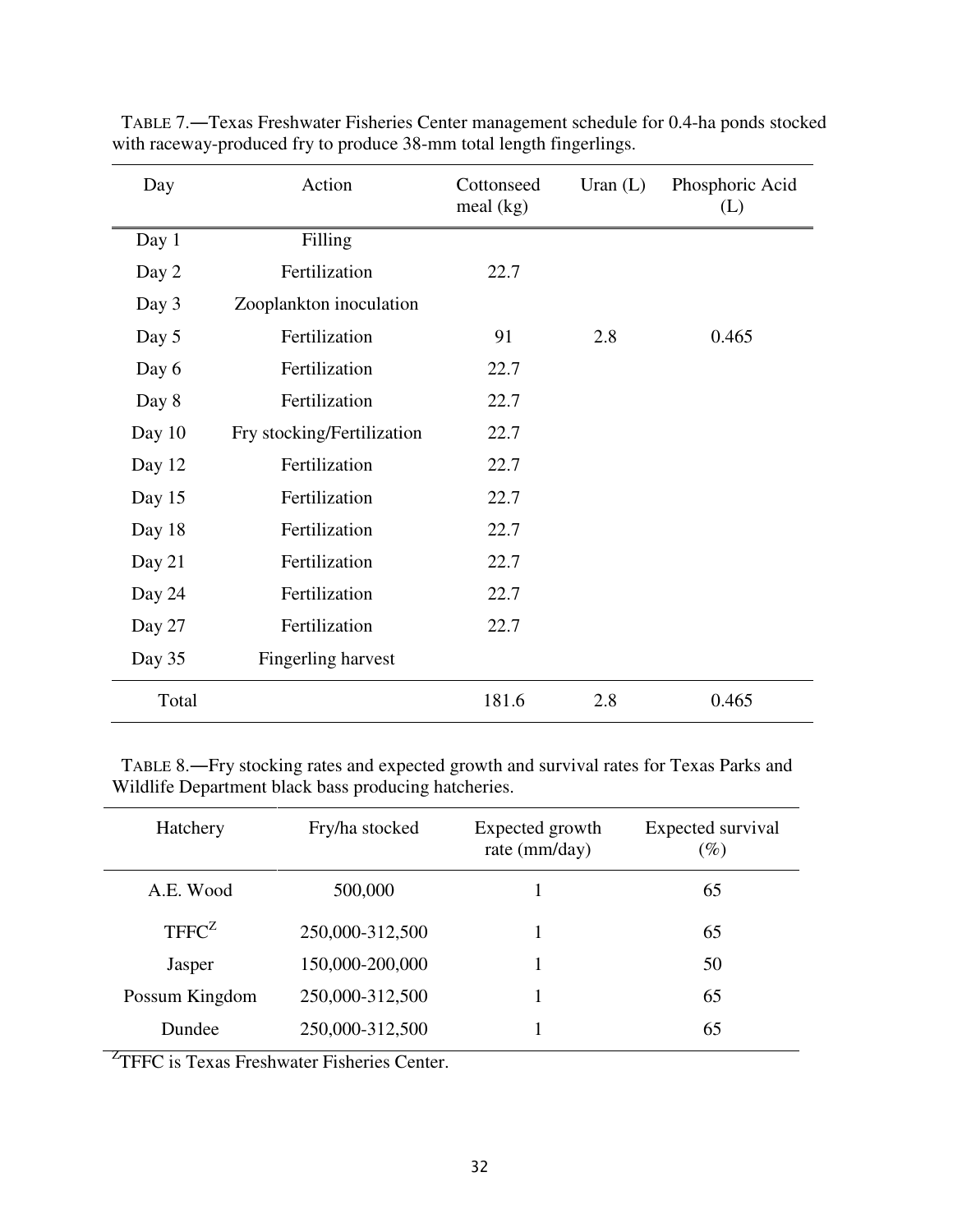

 FIGURE 1.―Comparison of male and female largemouth bass secondary sexual characteristics male on the top.



FIGURE 2.―Female largemouth bass ready for spawning.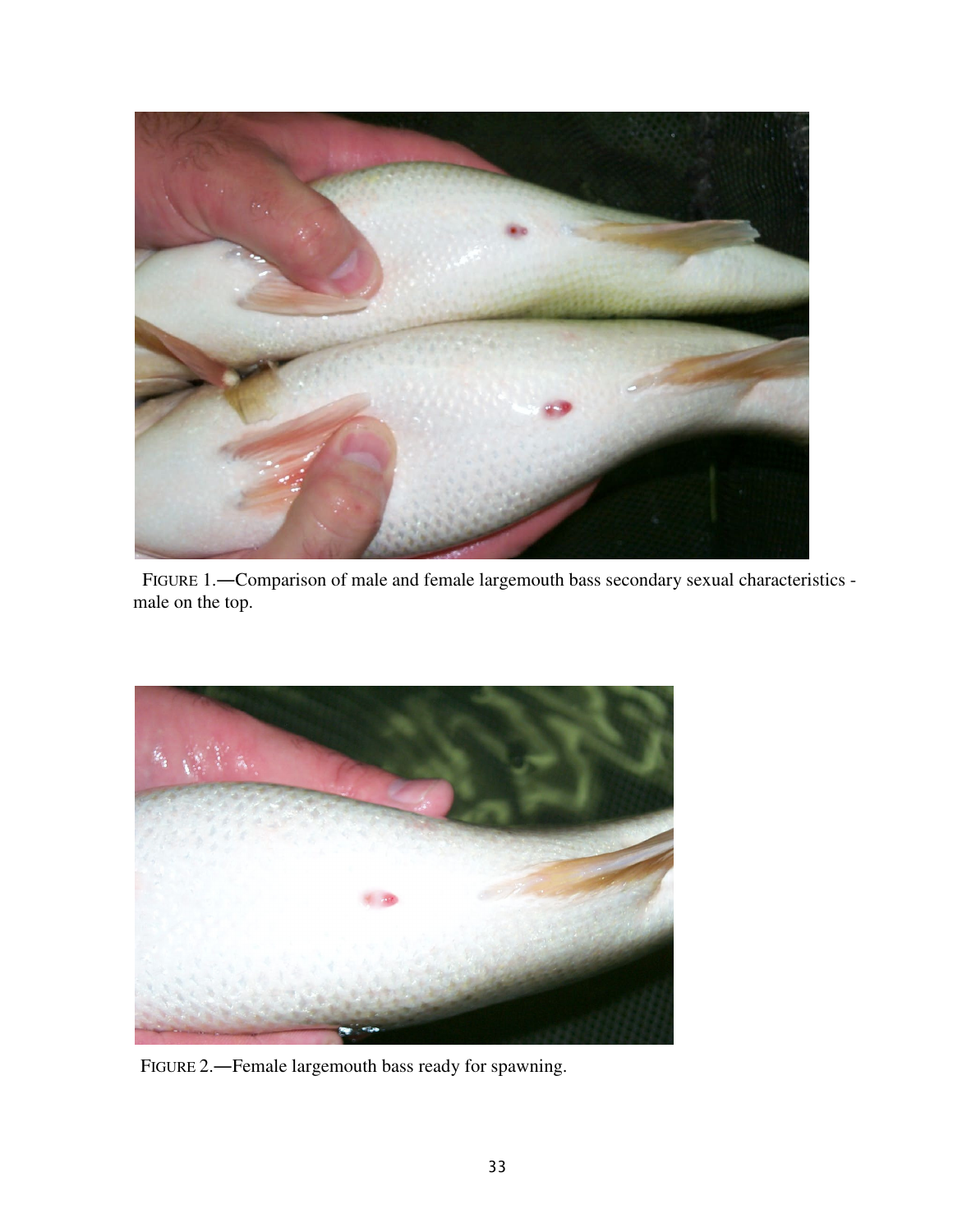

FIGURE 3.—Male largemouth bass ready for spawning.



FIGURE 4.―A. E. Wood Fish Hatchery raceways set up for bass spawning.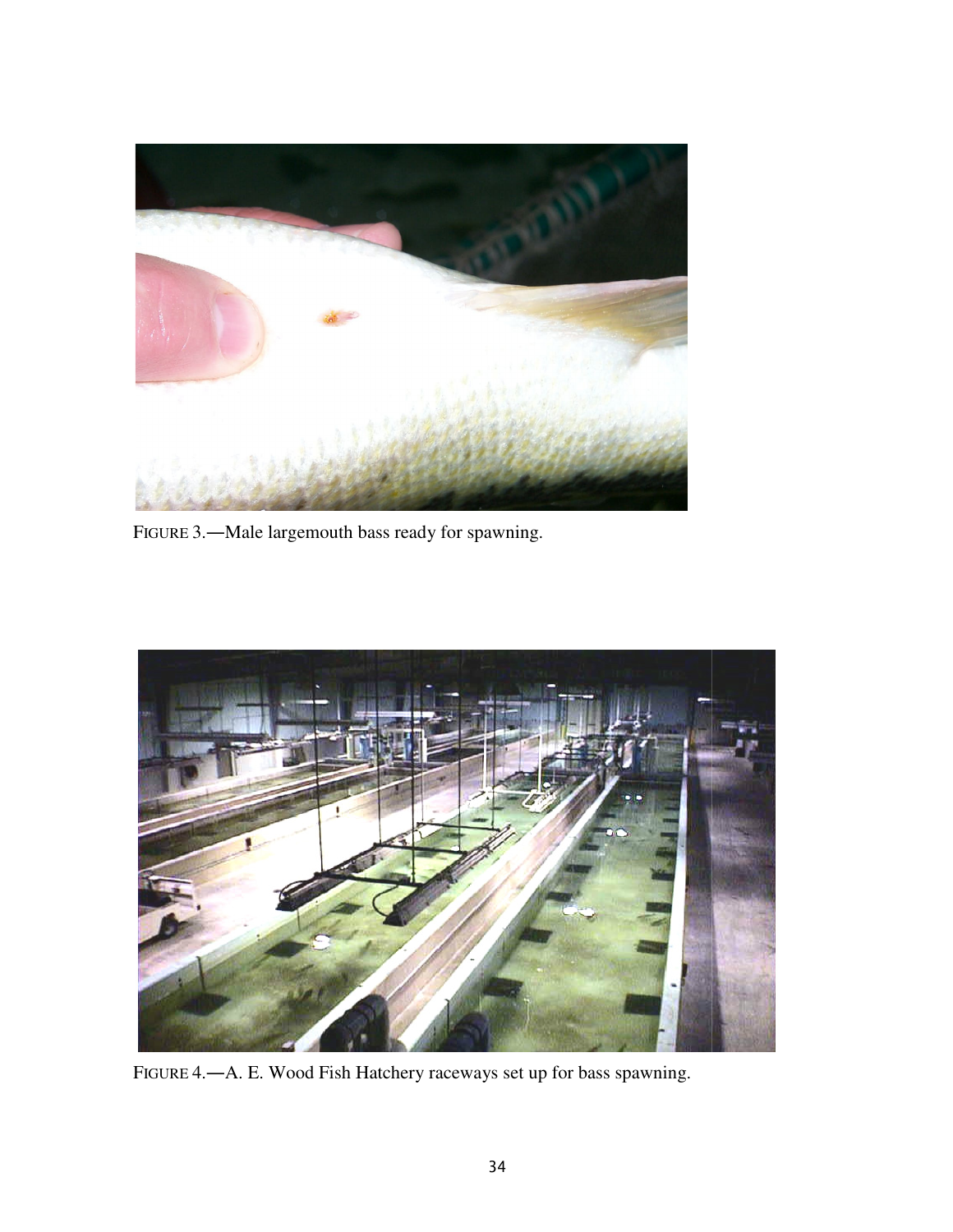# **Appendix A**

# Texas Parks and Wildlife Department Inland Hatcheries HACCP Plan for Fish Distribution (Hazard Analysis and Critical Control Point)

# Fish Distribution

# 1. Product Description

| Name                                | <b>TPWD Inland Hatcheries</b>                                                                                                                                                                     |
|-------------------------------------|---------------------------------------------------------------------------------------------------------------------------------------------------------------------------------------------------|
| Locations                           | A.E. Wood Fish Hatchery, Dundee Fish Hatchery, Jasper<br>Fish Hatchery, Possum Kingdom Fish Hatchery, Texas<br>Freshwater Fisheries Center, Heart of the Hills Fisheries<br><b>Science Center</b> |
| Species of fish                     | Largemouth bass, Smallmouth bass, Striped bass, Hybrid<br>striped bass, Bluegill sunfish, Channel catfish, Blue<br>catfish, Saugeye, Walleye, Rainbow trout, and other<br>species as required     |
| Cultured, wild harvested or<br>both | <b>Both</b>                                                                                                                                                                                       |
| Method of distribution              | Truck and trailer                                                                                                                                                                                 |
| Intended use                        | Public water stocking to support recreational fishing                                                                                                                                             |

# 2. Action

| Step 1 | Fill distribution unit with water                                           |
|--------|-----------------------------------------------------------------------------|
| Step 2 | Collect fish from pond, raceway, or culture tank                            |
| Step 3 | Transfer fish into distribution unit                                        |
| Step 4 | Transport to stocking site                                                  |
| Step 5 | Acclimate hauling water quality to ambient conditions                       |
| Step 6 | Release fish into receiving water                                           |
| Step 7 | Disinfect and rinse distribution unit and equipment upon return to hatchery |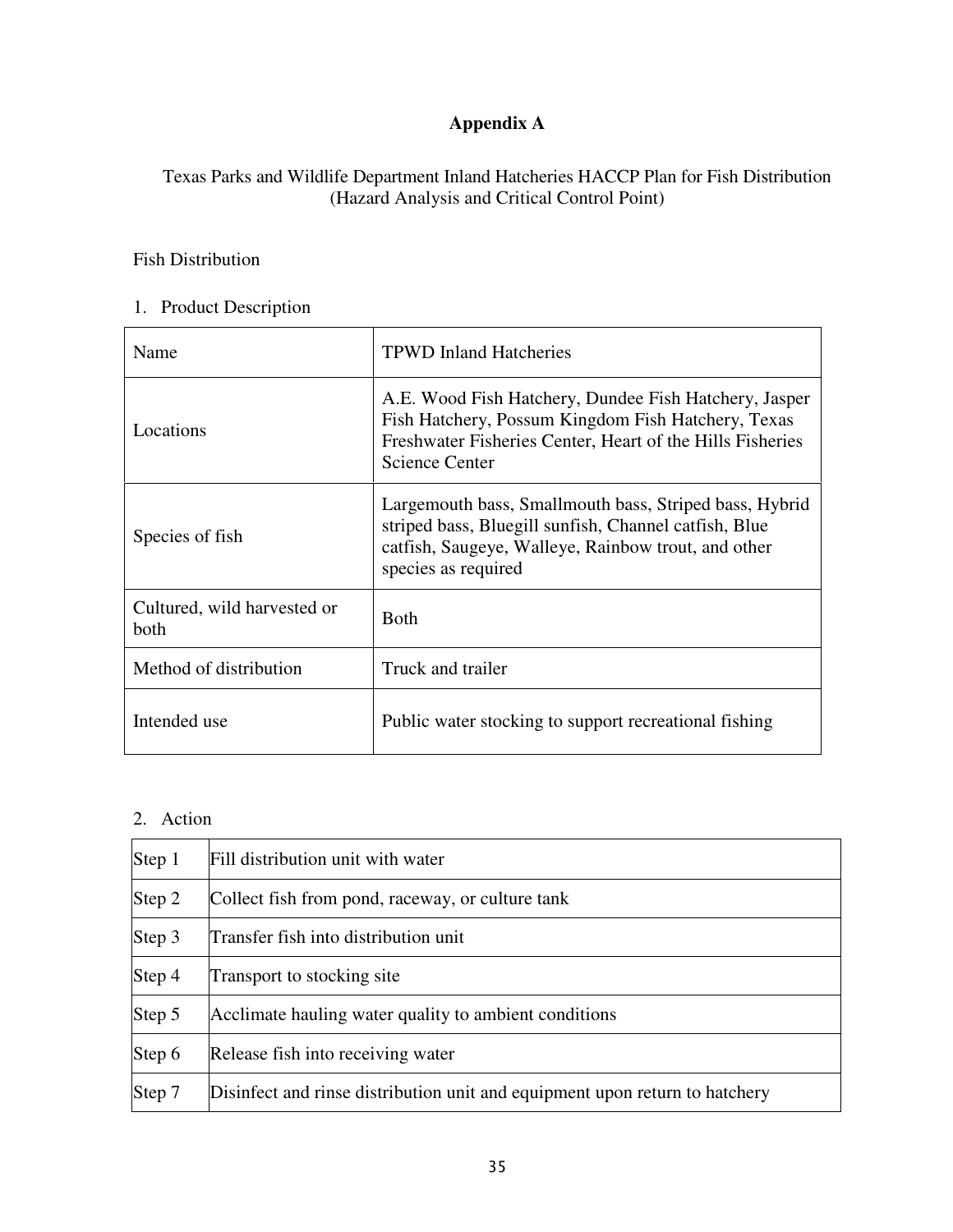# 3. Potential Hazards

Aquatic Nuisance Species (ANS) - Species found in the hatchery water supply that could potentially cause ecological harm if released into other water bodies, or species found in the receivin**g** water body that could potentially cause harm if transported and introduced into the hatchery culture system.

| Fish              |                                                                                                                                                                                                                                                             |
|-------------------|-------------------------------------------------------------------------------------------------------------------------------------------------------------------------------------------------------------------------------------------------------------|
| Other vertebrates |                                                                                                                                                                                                                                                             |
| Invertebrates     | Mud crab (Rhithropanopeus harrisii), exotic trematode,<br>(Centrocestus formosanus), Red rim melina (Melanoides<br>turberulatus), Quilted melania (Tarebia granifera), Giant rams-<br>horn snail (Marisa cornuarietis), Asian clam (Corbicula<br>fluminea), |
| Pathogens         | Largemouth bass virus                                                                                                                                                                                                                                       |
| Plants and algae  | Golden algae (Prymnesium parvum), Giant salvina, (Salvinia<br>molesta), Hydrilla (Hydrilla verticulata)                                                                                                                                                     |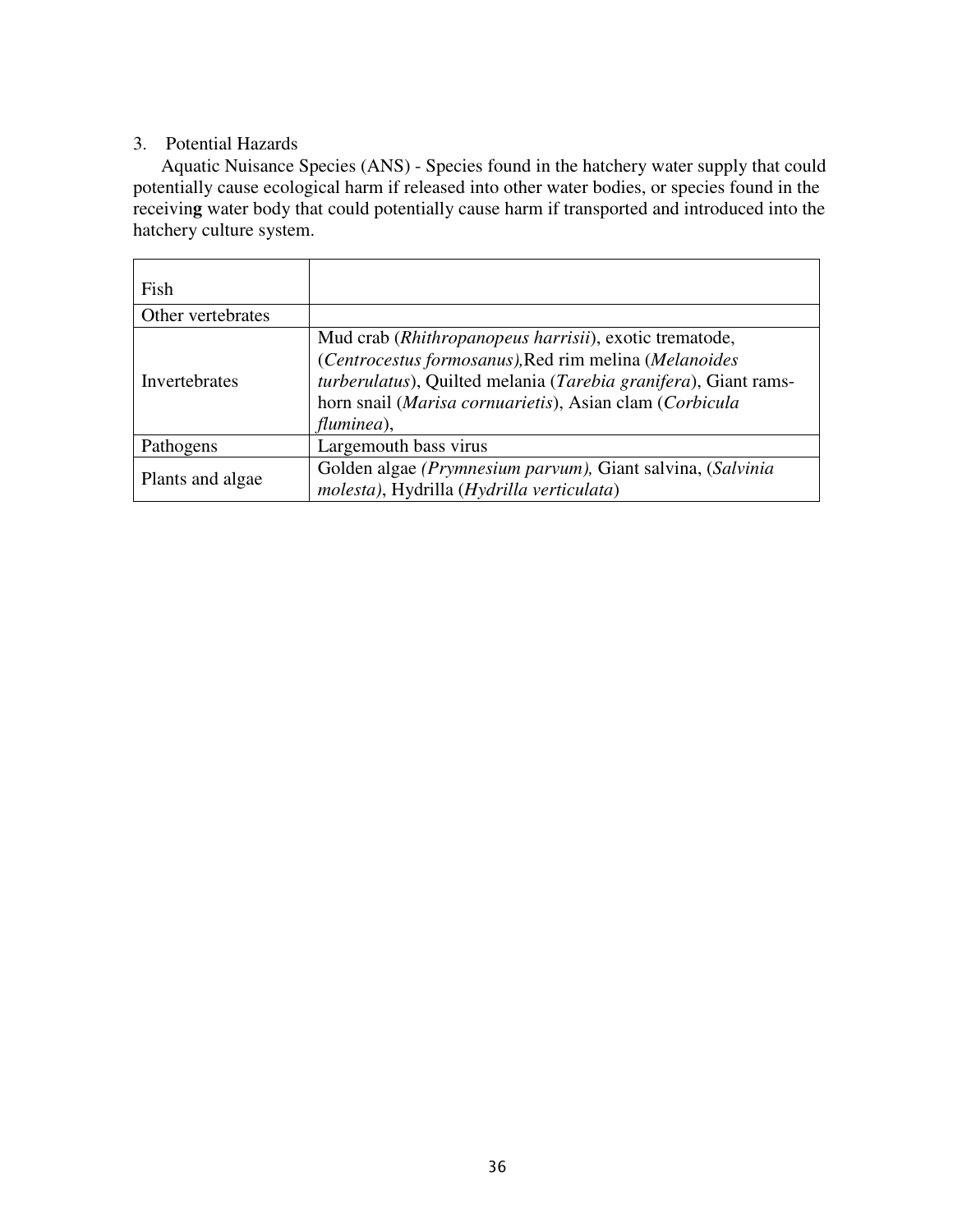# 4. Hazard Analysis Worksheet

| <b>Step</b>                        | Identify<br>potential ANS<br>hazards<br>introduced or<br>controlled | Significant<br><b>ANS</b><br>hazard<br>(Yes / No) | Justification                                                      | Applied preventive<br>measures                                     | Critical<br>control<br>point<br>(Yes / No) |
|------------------------------------|---------------------------------------------------------------------|---------------------------------------------------|--------------------------------------------------------------------|--------------------------------------------------------------------|--------------------------------------------|
|                                    | Fish                                                                | N <sub>o</sub>                                    | No ANS<br>identified in<br>water<br>supplies                       |                                                                    | N <sub>o</sub>                             |
|                                    | Other<br>N <sub>o</sub><br>vertebrates                              |                                                   | No ANS<br>identified in<br>water<br>supplies                       |                                                                    | N <sub>o</sub>                             |
| 1. Fill                            | Invertebrates                                                       | Yes                                               | Exotic<br>trematode<br>present in<br>water supply<br>at AEW        |                                                                    | N <sub>o</sub>                             |
| distribution<br>unit with<br>water |                                                                     |                                                   | Exotic mud<br>crab present<br>in water<br>supply at PK             | Fill with treated<br>(disinfected or<br>filtered) or well<br>water | Yes                                        |
|                                    | Yes<br>Pathogens                                                    |                                                   | <b>LMBV</b><br>present in<br>water supply<br>at TFFC and<br>Jasper |                                                                    | N <sub>o</sub>                             |
|                                    | Plants and<br>algae                                                 | Yes                                               | Golden algae<br>present in<br>water supply<br>at Dundee<br>and PK  | Fill with treated<br>(disinfected or<br>filtered) or well<br>water | Yes                                        |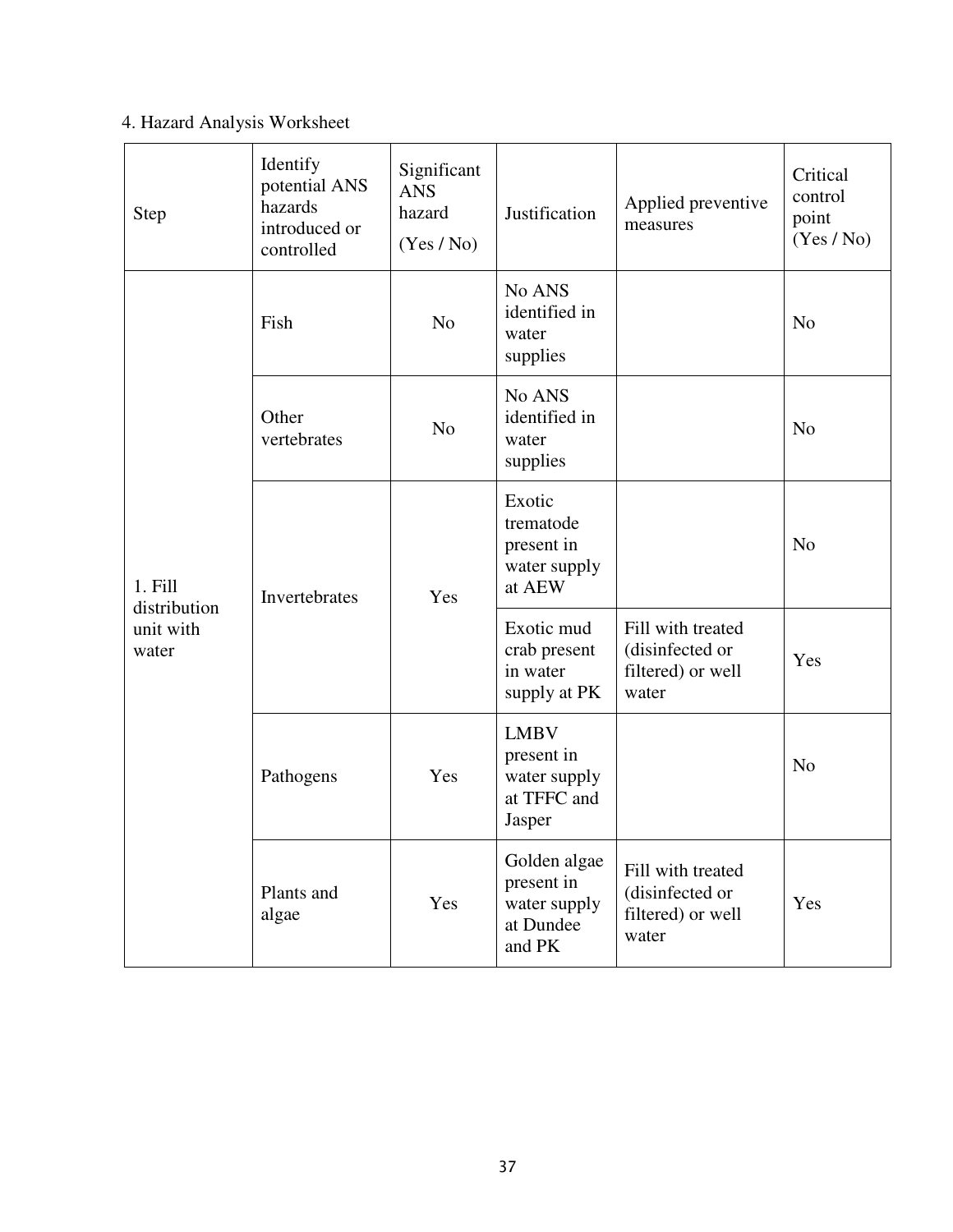| <b>Step</b>                              | Identify<br>potential ANS<br>hazards<br>introduced or<br>controlled | Significant<br><b>ANS</b><br>hazard<br>(Yes / No) | Justification                                                      | Applied preventive<br>measures | Critical<br>control<br>point<br>(Yes / No) |
|------------------------------------------|---------------------------------------------------------------------|---------------------------------------------------|--------------------------------------------------------------------|--------------------------------|--------------------------------------------|
|                                          | Fish                                                                | N <sub>o</sub>                                    | No ANS<br>identified in<br>water<br>supplies                       |                                | N <sub>o</sub>                             |
|                                          | Other<br>vertebrates                                                | N <sub>o</sub>                                    | No ANS<br>identified in<br>water<br>supplies                       |                                | N <sub>o</sub>                             |
| 2. Collect fish                          | Invertebrates                                                       | Yes                                               | Exotic<br>trematode<br>present in<br>water supply<br>at AEW        |                                | N <sub>o</sub>                             |
| from pond,<br>raceway or<br>culture tank |                                                                     |                                                   | Exotic mud<br>crab present<br>in water<br>supply at PK             |                                | N <sub>o</sub>                             |
|                                          | Pathogens                                                           | Yes                                               | <b>LMBV</b><br>present in<br>water supply<br>at TFFC and<br>Jasper |                                | N <sub>o</sub>                             |
|                                          | Plants and<br>algae                                                 | Yes                                               | Golden algae<br>present in<br>water supply<br>at Dundee<br>and PK  |                                | N <sub>o</sub>                             |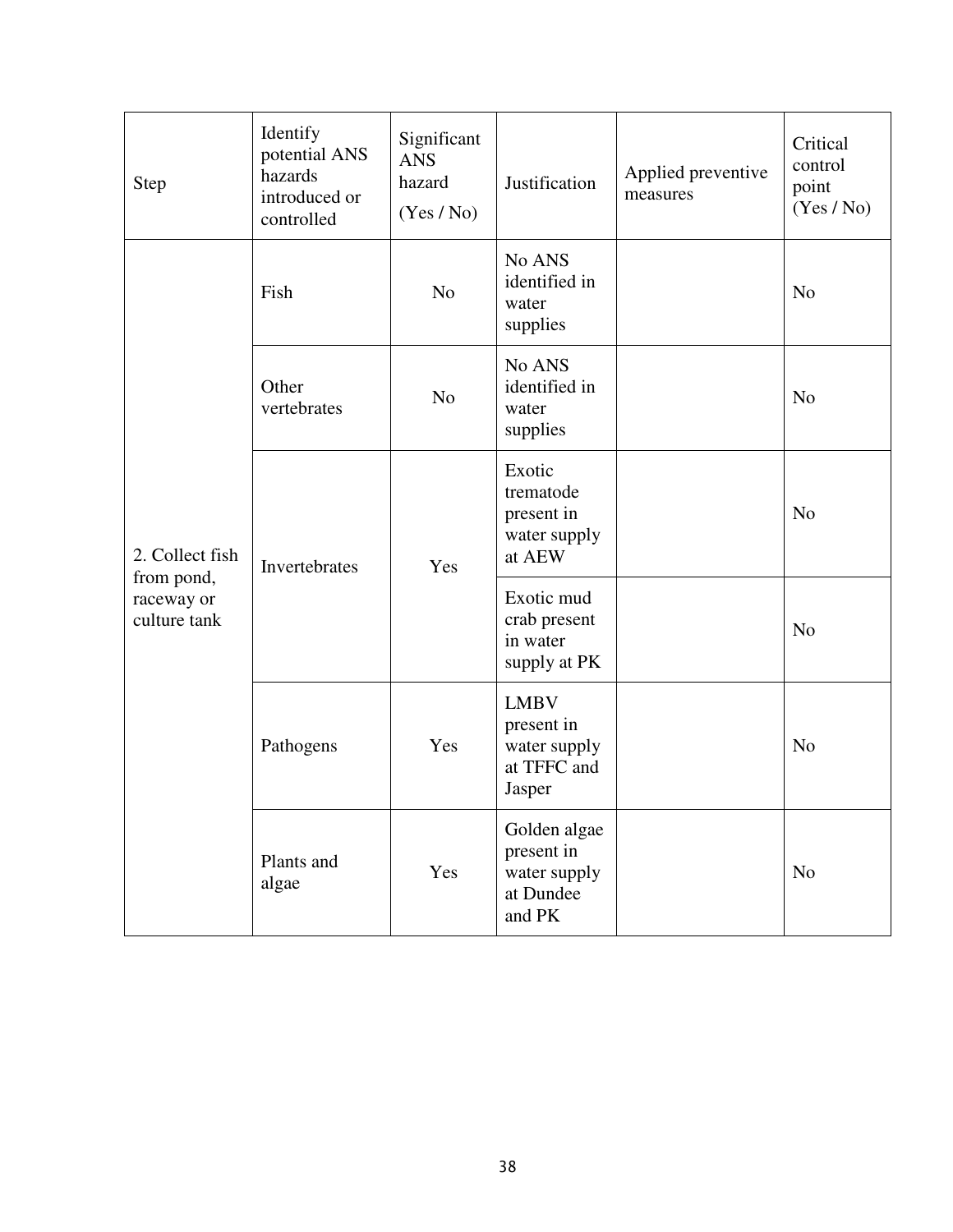| <b>Step</b>                       | Identify<br>potential ANS<br>hazards<br>introduced or<br>controlled | Significant<br><b>ANS</b><br>hazard<br>(Yes / No) | Justification                                                      | Applied preventive<br>measures                                             | Critical<br>control<br>point<br>(Yes / No) |
|-----------------------------------|---------------------------------------------------------------------|---------------------------------------------------|--------------------------------------------------------------------|----------------------------------------------------------------------------|--------------------------------------------|
|                                   | Fish                                                                | N <sub>o</sub>                                    | No ANS<br>identified in<br>water<br>supplies                       |                                                                            | N <sub>o</sub>                             |
|                                   | Other<br>N <sub>o</sub><br>vertebrates                              |                                                   | No ANS<br>identified in<br>water<br>supplies                       |                                                                            | N <sub>o</sub>                             |
| 3. Transfer                       | Invertebrates                                                       | Yes                                               | Exotic<br>trematode<br>present in<br>water supply<br>at AEW        |                                                                            | N <sub>o</sub>                             |
| fish into<br>distribution<br>unit |                                                                     |                                                   | Exotic mud<br>crab present<br>in water<br>supply at PK             | Use treated or well<br>water from<br>distribution unit to<br>transfer fish | Yes                                        |
|                                   | Pathogens<br>Yes                                                    |                                                   | <b>LMBV</b><br>present in<br>water supply<br>at TFFC and<br>Jasper |                                                                            | N <sub>o</sub>                             |
|                                   | Plants and<br>algae                                                 | Yes                                               | Golden algae<br>present in<br>water supply<br>at Dundee<br>and PK  | Use treated or well<br>water from<br>distribution unit to<br>transfer fish | Yes                                        |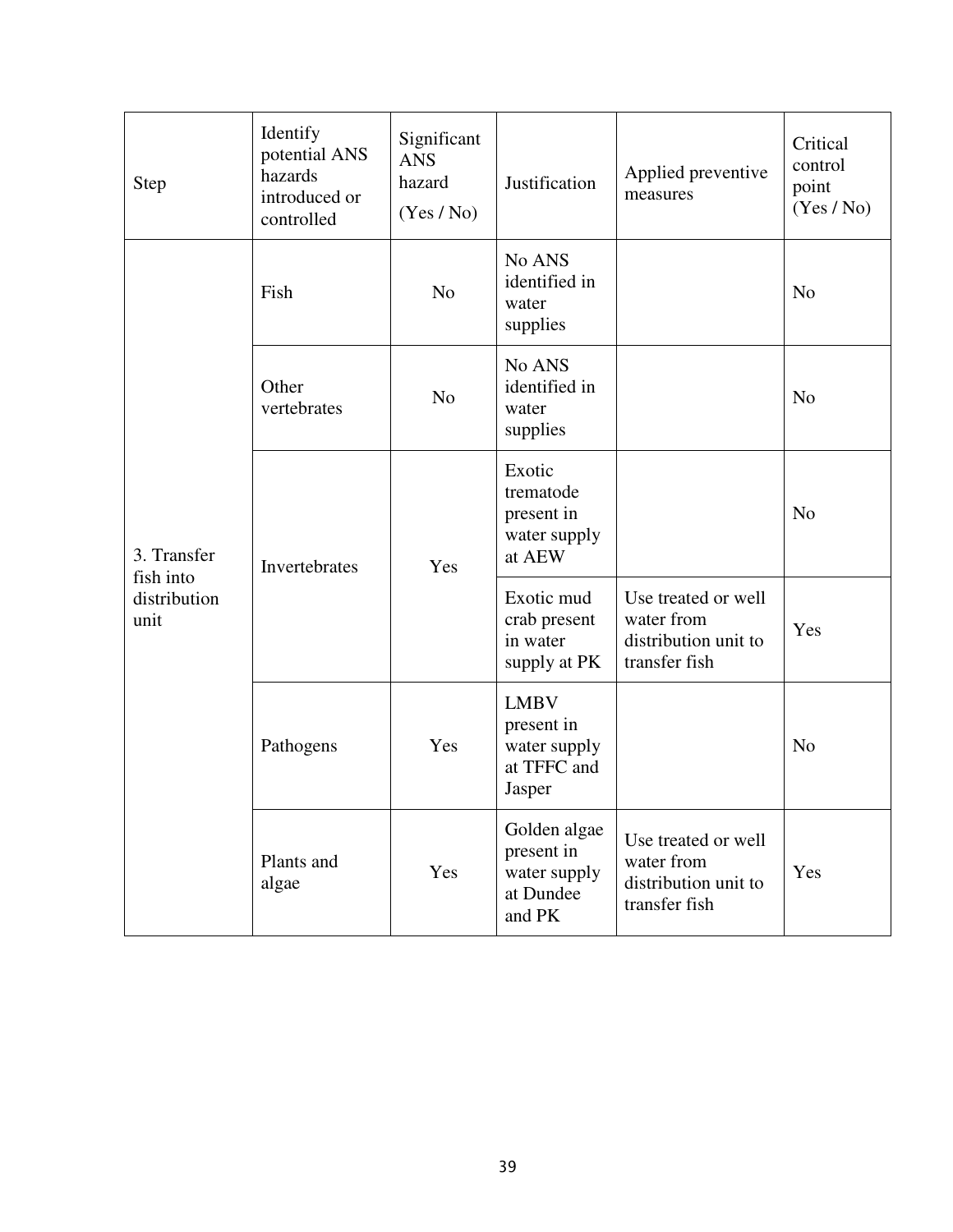| <b>Step</b>                      | Identify<br>potential ANS<br>hazards<br>introduced or<br>controlled | Significant<br><b>ANS</b><br>hazard<br>(Yes / No) | Justification                                                      | Applied preventive<br>measures | Critical<br>control<br>point<br>(Yes / No) |
|----------------------------------|---------------------------------------------------------------------|---------------------------------------------------|--------------------------------------------------------------------|--------------------------------|--------------------------------------------|
|                                  | Fish                                                                | N <sub>o</sub>                                    | No ANS<br>identified in<br>water<br>supplies                       |                                | N <sub>o</sub>                             |
|                                  | Other<br>vertebrates                                                | N <sub>o</sub>                                    | No ANS<br>identified in<br>water<br>supplies                       |                                | N <sub>o</sub>                             |
|                                  | Invertebrates                                                       | Yes                                               | Exotic<br>trematode<br>present in<br>water supply<br>at AEW        |                                | N <sub>o</sub>                             |
| 4. Transport to<br>stocking site |                                                                     |                                                   | Exotic mud<br>crab present<br>in water<br>supply at PK             |                                | N <sub>o</sub>                             |
|                                  | Pathogens                                                           | Yes                                               | <b>LMBV</b><br>present in<br>water supply<br>at TFFC and<br>Jasper |                                | N <sub>o</sub>                             |
|                                  | Plants and<br>algae                                                 | Yes                                               | Golden algae<br>present in<br>water supply<br>at Dundee<br>and PK  |                                | N <sub>o</sub>                             |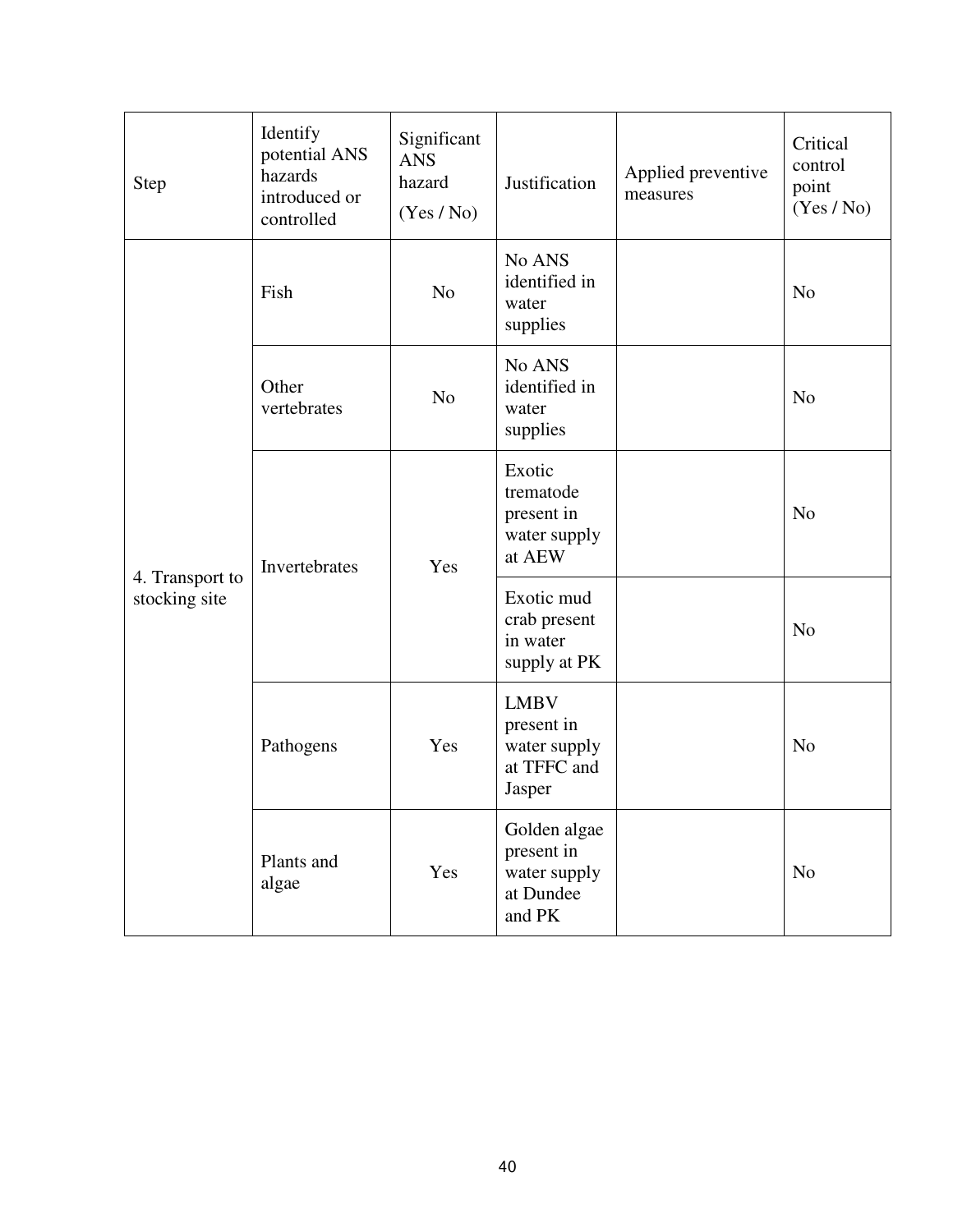| <b>Step</b>                                                          | Identify<br>potential ANS<br>hazards<br>introduced or<br>controlled | Significant<br><b>ANS</b><br>hazard<br>(Yes / No) | Justification                                                     | Applied preventive<br>measures                                    | Critical<br>control<br>point<br>(Yes / No) |
|----------------------------------------------------------------------|---------------------------------------------------------------------|---------------------------------------------------|-------------------------------------------------------------------|-------------------------------------------------------------------|--------------------------------------------|
| 5. Acclimate<br>hauling water<br>quality to<br>ambient<br>conditions | Fish                                                                | Yes                                               | ANS may be<br>present in<br>receiving<br>waters                   | Disinfect and rinse<br>distribution unit on<br>return to hatchery | Yes                                        |
|                                                                      | Other<br>vertebrates                                                | N <sub>o</sub>                                    | ANS may be<br>present in<br>receiving<br>waters                   | Disinfect and rinse<br>distribution unit on<br>return to hatchery | Yes                                        |
|                                                                      |                                                                     |                                                   | Exotic<br>trematode<br>present in<br>water supply<br>at AEW       |                                                                   | N <sub>o</sub>                             |
|                                                                      | Invertebrates                                                       | Yes                                               | Exotic mud<br>crab present<br>in water<br>supply at PK            |                                                                   | N <sub>o</sub>                             |
|                                                                      |                                                                     |                                                   | ANS may be<br>present in<br>receiving<br>waters                   | Disinfect and rinse<br>distribution unit on<br>return to hatchery | Yes                                        |
|                                                                      | Pathogens                                                           | Yes                                               | LMBV<br>present in<br>water supply<br>at TFFC and<br>Jasper       |                                                                   | N <sub>o</sub>                             |
|                                                                      | Plants and<br>algae                                                 | Yes                                               | Golden algae<br>present in<br>water supply<br>at Dundee<br>and PK |                                                                   | N <sub>o</sub>                             |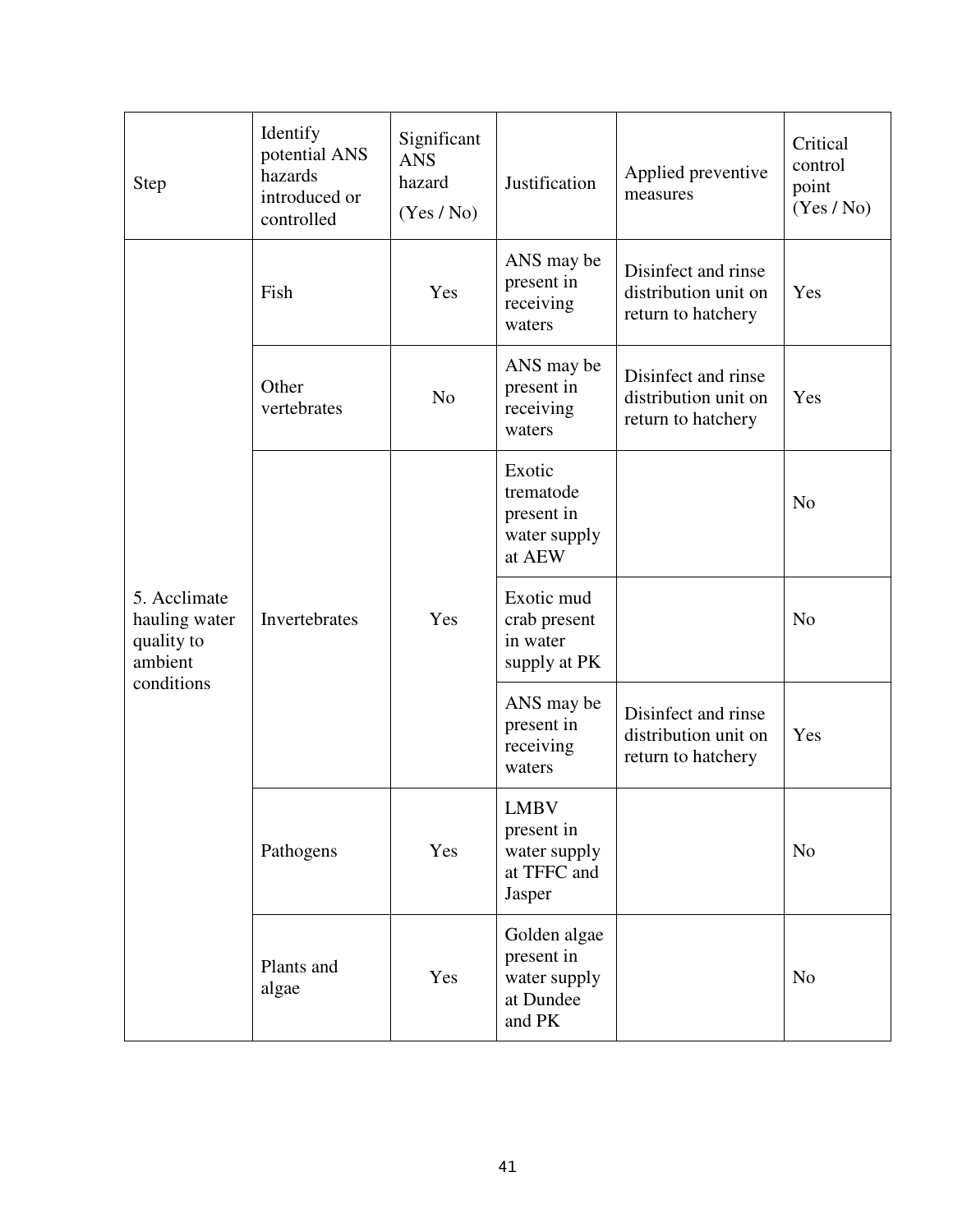| <b>Step</b>                                | Identify<br>potential ANS<br>hazards<br>introduced or<br>controlled | Significant<br><b>ANS</b><br>hazard<br>(Yes / No) | Justification                                                      | Applied preventive<br>measures                                                                                                                                         | Critical<br>control<br>point<br>(Yes / No) |
|--------------------------------------------|---------------------------------------------------------------------|---------------------------------------------------|--------------------------------------------------------------------|------------------------------------------------------------------------------------------------------------------------------------------------------------------------|--------------------------------------------|
|                                            | Fish                                                                | N <sub>o</sub>                                    | No ANS<br>identified in<br>water<br>supplies                       |                                                                                                                                                                        | N <sub>o</sub>                             |
|                                            | Other<br>vertebrates                                                | N <sub>o</sub>                                    | No ANS<br>identified in<br>water<br>supplies                       |                                                                                                                                                                        | N <sub>o</sub>                             |
|                                            | Invertebrates                                                       | Yes                                               | Exotic<br>trematode<br>present in<br>water supply<br>at AEW        | Do not stock into<br>sub tropical, spring<br>fed systems                                                                                                               | Yes                                        |
| 6. Release fish<br>into receiving<br>water |                                                                     |                                                   | Exotic mud<br>crab present<br>in water<br>supply at PK             |                                                                                                                                                                        | N <sub>o</sub>                             |
|                                            | Pathogens                                                           | Yes                                               | <b>LMBV</b><br>present in<br>water supply<br>at TFFC and<br>Jasper | Stock fish known to<br>carry LMBV<br>(LMB, BLG, STB)<br>in waters known to<br>be infected or<br>directly influenced<br>by water system<br>infected with<br><b>LMBV</b> | Yes                                        |
|                                            | Plants and<br>algae                                                 | Yes                                               | Golden algae<br>present in<br>water supply<br>at Dundee<br>and PK  |                                                                                                                                                                        | N <sub>o</sub>                             |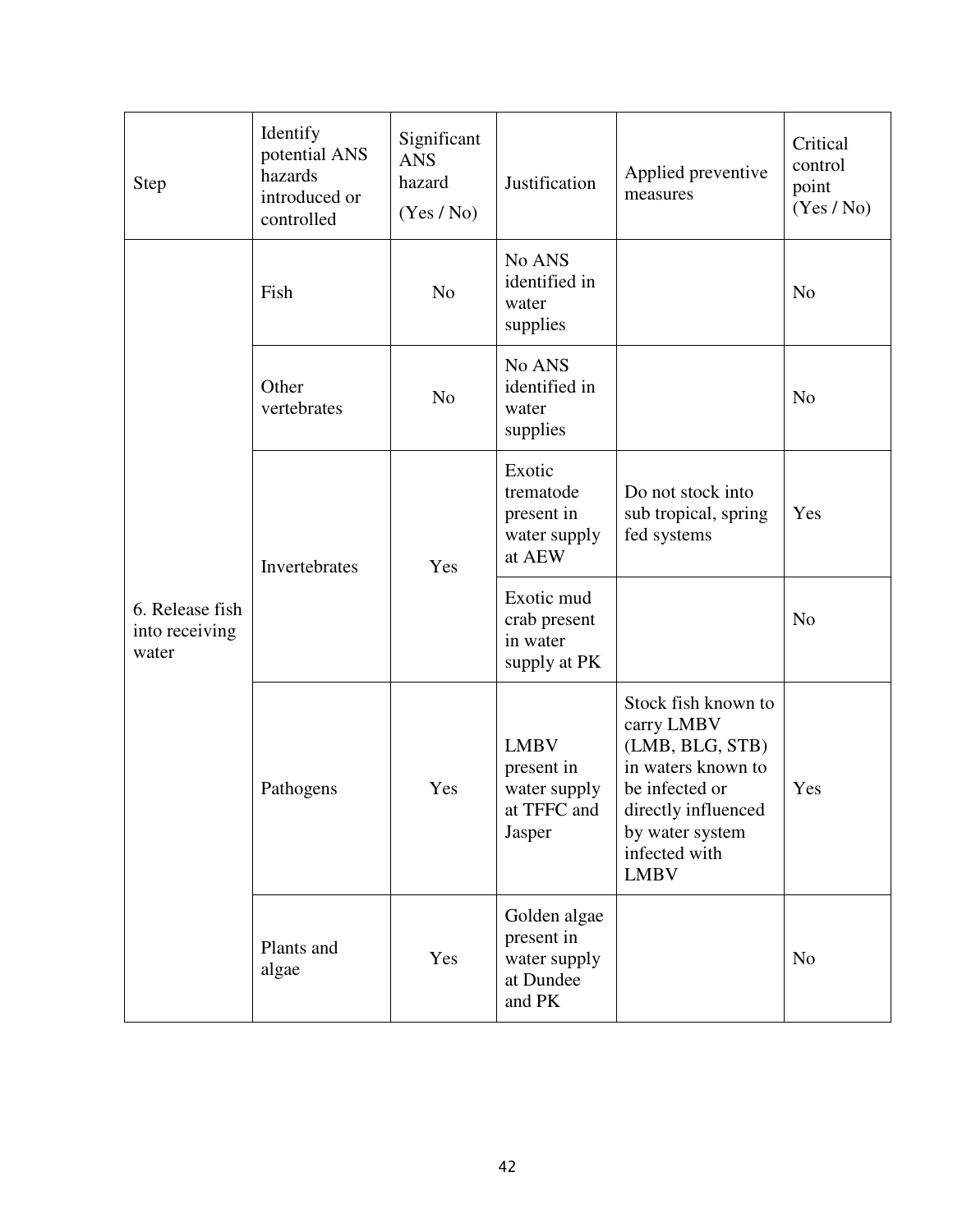# 5. HACCP Plan Form

| Critical<br>control                                             | Significant                                     | Control                                                                             | Monitoring                                   |                           |              |                   | Corrective<br>action(s)                                                            | Records                                            | Verification                                                                                        |
|-----------------------------------------------------------------|-------------------------------------------------|-------------------------------------------------------------------------------------|----------------------------------------------|---------------------------|--------------|-------------------|------------------------------------------------------------------------------------|----------------------------------------------------|-----------------------------------------------------------------------------------------------------|
| point                                                           | hazard                                          | measures                                                                            | What                                         | How                       | Frequency    | Who               |                                                                                    |                                                    |                                                                                                     |
| 1. Fill<br>distributio<br>n unit<br>with water                  | Golden<br>algae                                 | Fill with<br>treated<br>water<br>(disinfected<br>or filtered)<br>or well<br>water   | Golden<br>algae in<br>water<br>source        | Cell<br>counts            | Weekly       | Hatchery<br>staff |                                                                                    | Record<br>golden<br>algae cell<br>counts in<br>log | Hatchery<br>manager to<br>review log<br>and ensure                                                  |
|                                                                 | mud crab                                        | Fill with<br>treated<br>water<br>(disinfected<br>or filtered)<br>or well<br>water   | Crab<br>larvae in<br>water<br>source         | Zooplan<br>kton<br>counts | Weekly       | Hatchery<br>staff |                                                                                    | Record<br>mud crab<br>larvae<br>counts in<br>log   | that water<br>source is<br>monitored                                                                |
| 3.Transfer<br>fish to<br>distributio<br>n unit                  | Golden<br>algae                                 | Use treated<br>or well<br>water from<br>distribution<br>unit to<br>transfer<br>fish | Golden<br>algae in<br>distributio<br>n water | Cell<br>counts            | Each<br>load | Hatchery<br>staff | Flush with<br>treated<br>water<br>(disinfected<br>or filtered)<br>or well<br>water | Record<br>golden<br>algae cell<br>counts in<br>log | Hatchery<br>manager to<br>review log<br>and ensure<br>that<br>distribution<br>water is<br>monitored |
|                                                                 | Mud crab                                        | Use treated<br>or well<br>water from<br>distribution<br>unit to<br>transfer<br>fish |                                              |                           |              |                   |                                                                                    |                                                    |                                                                                                     |
| 5.<br>Acclimate<br>water<br>quality to<br>ambient<br>conditions | ANS may<br>be present<br>in receiving<br>waters | Disinfect<br>and rinse<br>distribution<br>unit on<br>return to<br>hatchery          |                                              |                           |              |                   |                                                                                    | Complete<br>post trip<br>checklist                 | Hatchery<br>manager to<br>review post<br>trip<br>checklist                                          |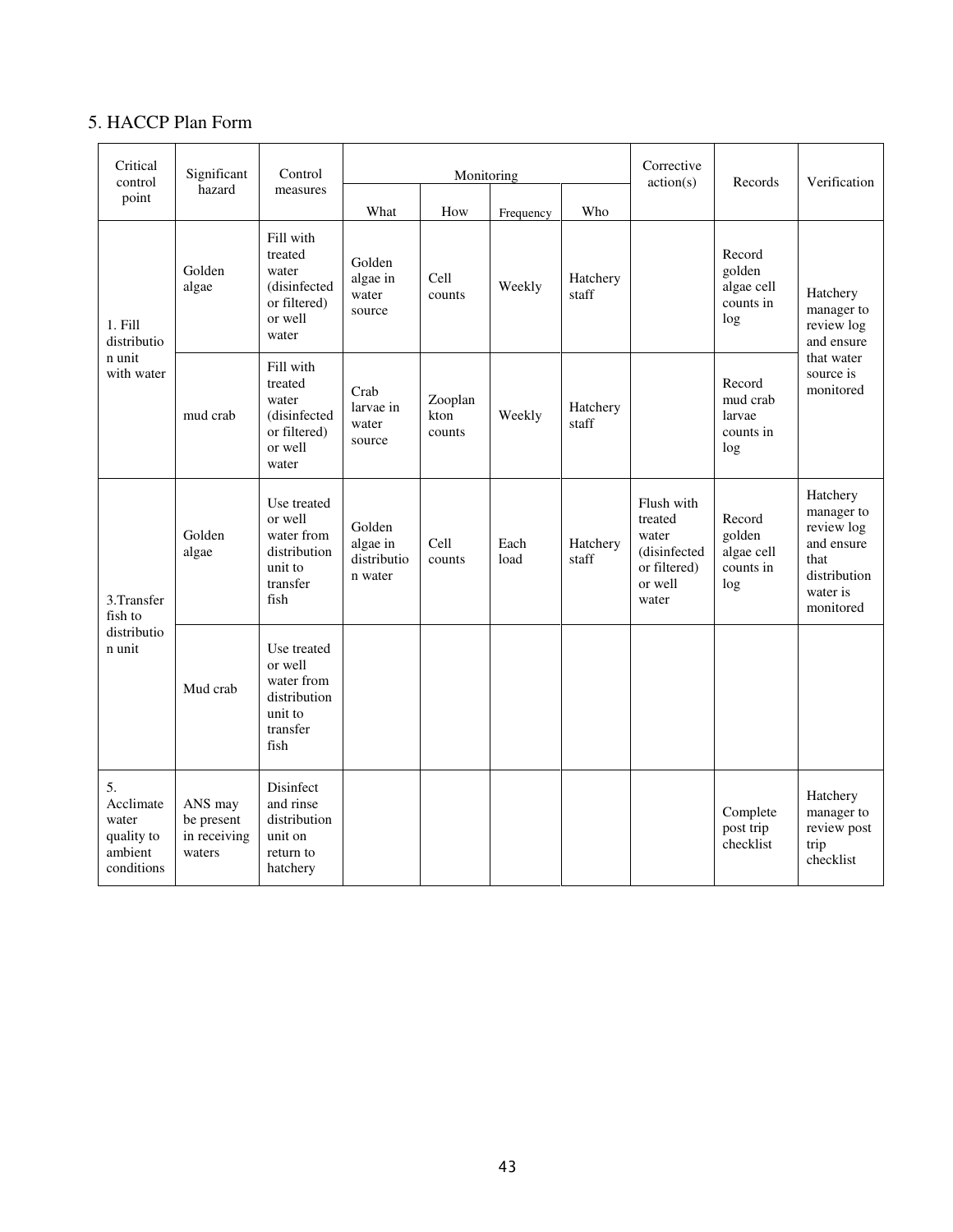| Critical<br>control                           | Significant                                                           | Control                                                                                                                                                                                             | Monitoring                                              |                                                           |           |                       | Corrective<br>action(s) | Records                                                                     | Verification                                                                                                          |
|-----------------------------------------------|-----------------------------------------------------------------------|-----------------------------------------------------------------------------------------------------------------------------------------------------------------------------------------------------|---------------------------------------------------------|-----------------------------------------------------------|-----------|-----------------------|-------------------------|-----------------------------------------------------------------------------|-----------------------------------------------------------------------------------------------------------------------|
| point                                         | hazard                                                                | measures                                                                                                                                                                                            | What                                                    | How                                                       | Frequency | Who                   |                         |                                                                             |                                                                                                                       |
| 6. Release<br>fish into<br>receiving<br>water | <b>LMBV</b><br>present in<br>water<br>supply at<br>TFFC and<br>Jasper | Stock fish<br>known to<br>carry<br><b>LMBV</b><br>(LMB,<br>BLG, STB)<br>in waters<br>known to<br>be infected<br>or directly<br>influenced<br>by water<br>systems<br>infected<br>with<br><b>LMBV</b> | LMBV in<br>stocked<br>fingerlings                       | Represen<br>tative<br>samples<br>from<br>each<br>facility | Annually  | Fish<br>Health<br>Lab |                         | Maintain<br>database of<br><b>LMBV</b><br>prevalence<br>in each<br>hatchery | Fish Health<br>Lab<br>Director to<br>maintain<br>records of<br><b>LMBV</b><br>prevalence<br>in stocked<br>fingerlings |
|                                               | Exotic<br>trematode<br>present in<br>water<br>supply at<br><b>AEW</b> | Do not<br>stock fish<br>from AEW<br>into sub<br>tropical,<br>spring fed<br>systems                                                                                                                  | Trematod<br>es in<br>stocked<br>fish from<br><b>AEW</b> | Represen<br>tative<br>samples<br>from<br><b>AEW</b>       | Annually  | Fish<br>Health<br>Lab |                         |                                                                             | Fish Health<br>Lab<br>Director to<br>maintain<br>records of<br>trematode<br>prevalence<br>in stocked<br>fingerlings   |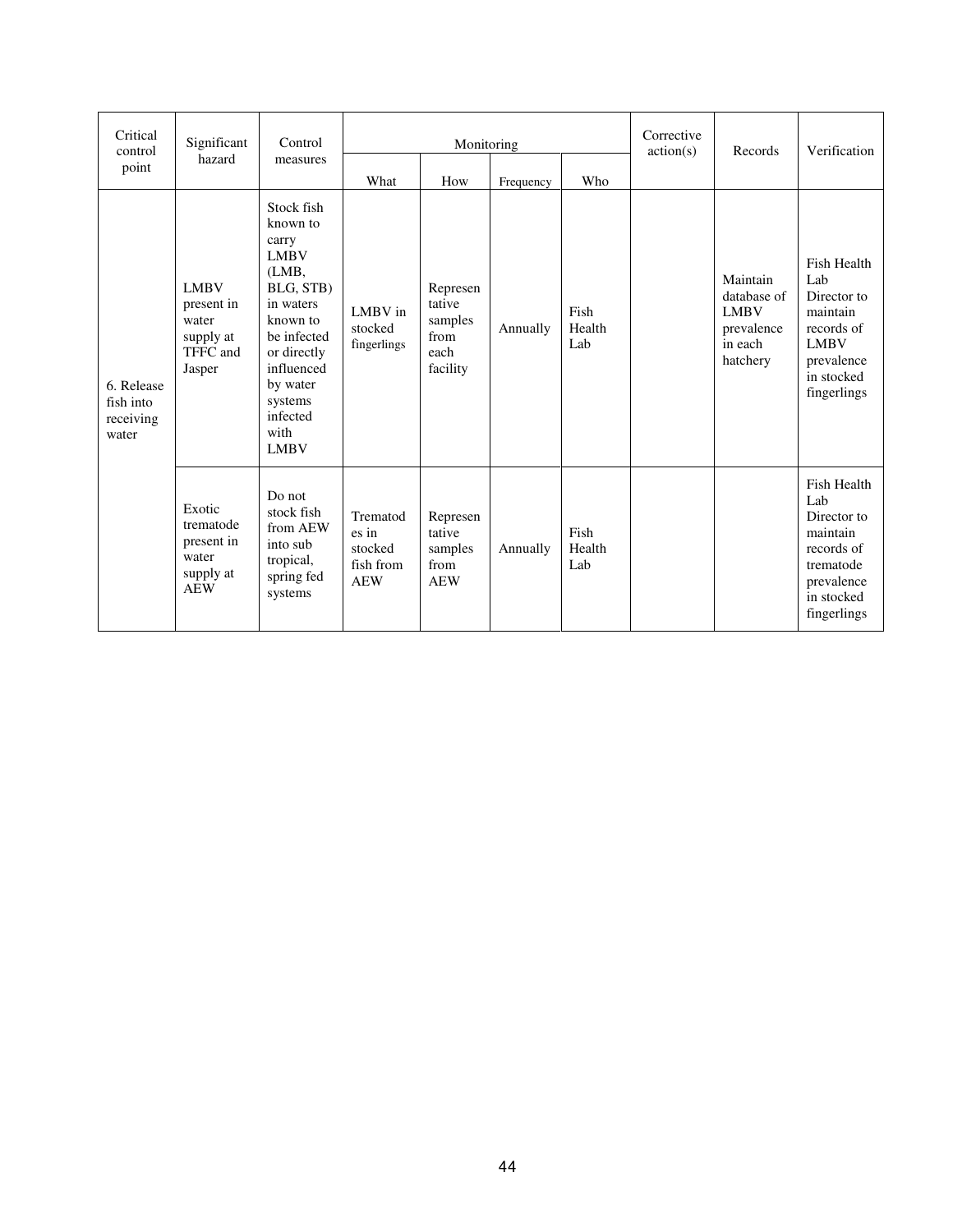# **Appendix B**

Formula for Calculation of Fish Loading Density

$$
L = \frac{K}{C - D}
$$

Where:

- L Loading density (kg/L)
- K Kilograms of fish
- C Tank capacity (L)
- D Water displaced by fish (L)